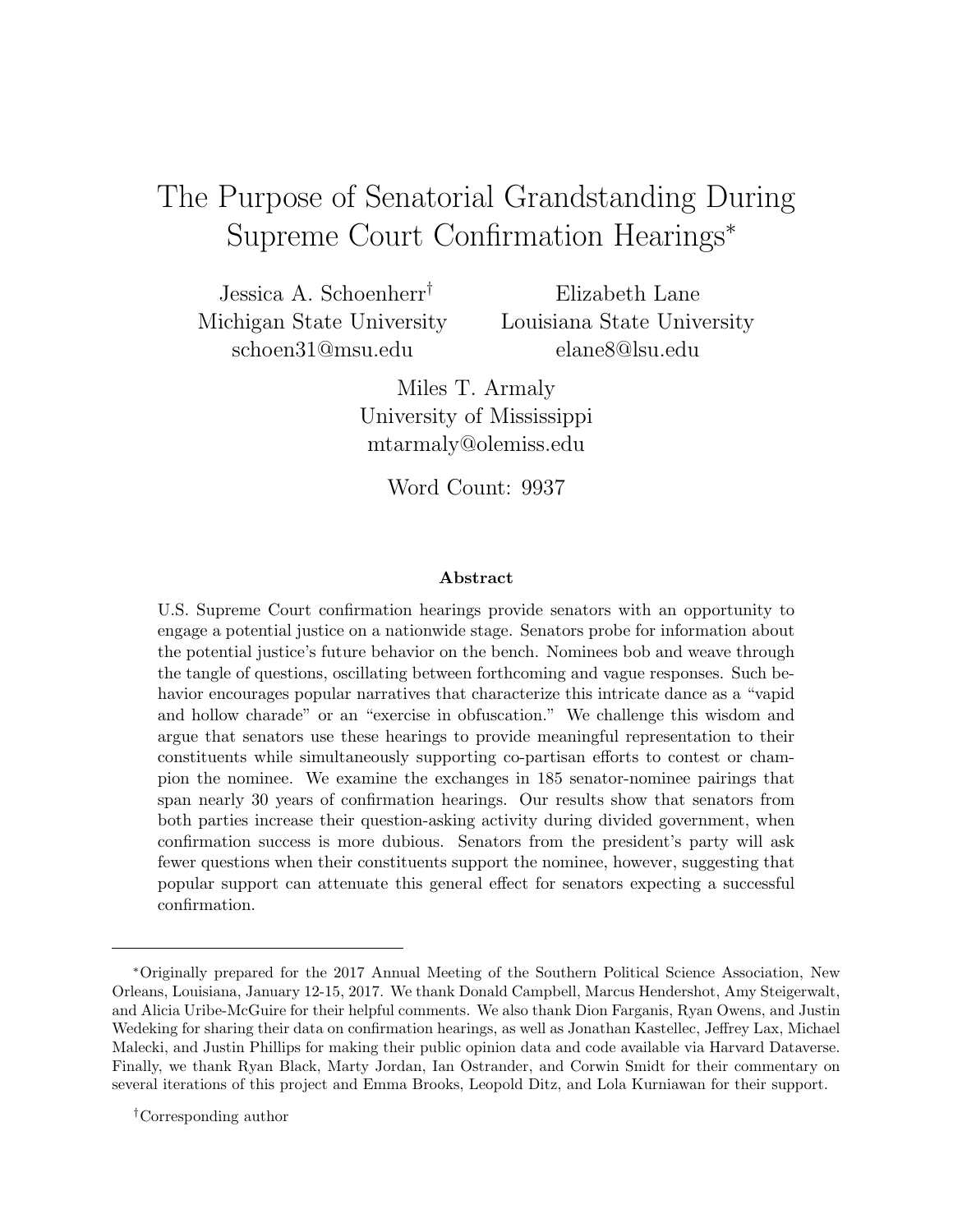Journalists, scholars, and members of the mass public frequently ask whether Supreme Court nomination hearings provide any public value. During Neil Gorsuch's 2017 confirmation hearings, for example, a Supreme Court reporter asked, "Were the Gorsuch hearings as pointless as they seemed?" [\(Lithwick 2017\)](#page-34-0). Similarly, a constitutional law scholar watching John Roberts' hearings remarked, "These hearings today don't provide any real substance. It just gives Senators a chance to grandstand, and nominees take a 'less is more' approach in answering questions" [\(Staff 2005\)](#page-36-0). Even Elena Kagan famously called confirmation hearings a "vapid and hollow charade" more than ten years before she found herself answering those questions as a nominee [\(Kagan 1995\)](#page-33-0). We disagree with assessments like these. Instead, we contend that members of the Senate Judiciary Committee use the hearings to engage in constituent maintenance while also fulfilling their constitutional duties to advise and consent on the nominees. The Senate will confirm most of the president's nominees to the Supreme Court [\(Nemacheck 2008\)](#page-35-0), meaning senators opposed to confirmation rarely secure a policy victory for constituents when it comes to staffing the Court. They can, however, still represent their constituents' interests by questioning the nominee in a manner congruent with voter preferences.

To examine this facet of senatorial behavior, we systematically analyze senators' question-asking behavior in eleven Supreme Court confirmation hearings that occurred between 1981 (Sandra Day O'Connor) and 2010 (Elena Kagan). Then, utilizing new data, we consider senator behavior during the Neil Gorsuch and Brett Kavanaugh hearings. We find that senatorial power dynamics and constituent preferences influence senators' behavior during the hearings. Specifically, our results suggest that senators modify their level of engagement with the nominee as the government shifts from unified to divided. Nominees presented during unified government experience a coronation. In-party senators (i.e., those in the nominating president's party) only ask enough questions to showcase the nominee's qualifications and reinforce the president's narrative that this nominee is the best nominee, while out-party senators engage in more intense conversations with the nominee as they seek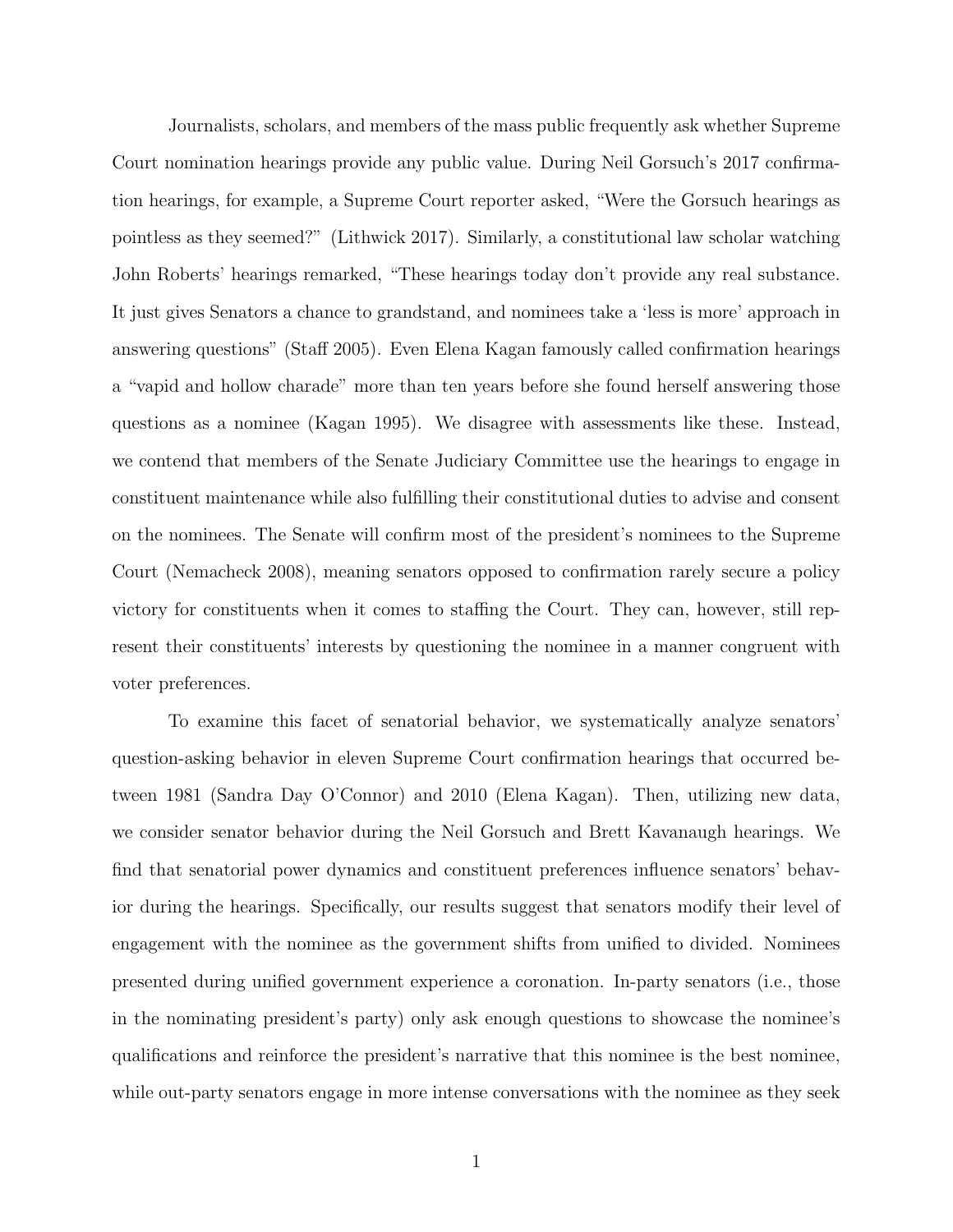to mitigate the damage caused by the inevitable successful confirmation. Under divided government, however, the out-party can threaten a nomination and both parties consequently partake in more contentious hearings with significantly more exchanges. We also show that public opinion in a senator's state can temper this behavior; in-party senators from states that support the nominee draw less attention to themselves and engage with the nominee less frequently, regardless of the institutional setup.

Our findings make three significant contributions. First, we expand the literature on constituent maintenance by considering Supreme Court confirmation hearings. Electoral considerations, like constituent needs, motivate congressional representatives' behavior [\(Fenno](#page-32-0) [1978;](#page-32-0) [Grimmer 2013;](#page-33-1) [Jacobson and Carson 2016;](#page-33-2) [Mayhew 1974\)](#page-34-1). When policy outcomes fail to placate constituents, congressional representatives pursue alternative means pleasing them. Typically, extant literature focuses on how senators mitigate constituent anger over legislative policy using some part of the legislative process [\(Bickers and Stein 1996;](#page-31-0) [Hill and](#page-33-3) [Hurley 2002;](#page-33-3) [Madonna 2011\)](#page-34-2). Supreme Court confirmation votes are not like other legislative votes, however, as many of the common means of constituent mollification are unavailable and positive outcomes are often preordained [\(Krutz, Fleisher and Bond 1998\)](#page-34-3). We show that the senators on the Judiciary Committee, at least, can attempt to use the hearings' trappings to manage constituent anger toward a displeasing nominee and her actions once on the Court.

Second, our findings suggest that studying question-asking behavior is crucial to understanding the confirmation process. [Farganis and Wedeking](#page-32-1) [\(2014\)](#page-32-1) show that nominees are reasonably forthcoming in their responses despite the myth that nominees refuse to answer senators' questions. They also point out that senators voice frustration about obfuscatory responses to their questions, but do not consider their frustration when voting on that nominee's confirmation. We suggest this disconnect occurs because the act of engaging with the nominee is more important for a senator's reputation with constituents than extracting a forthcoming answer from a nominee. In fact, a vague response can benefit a senator, pro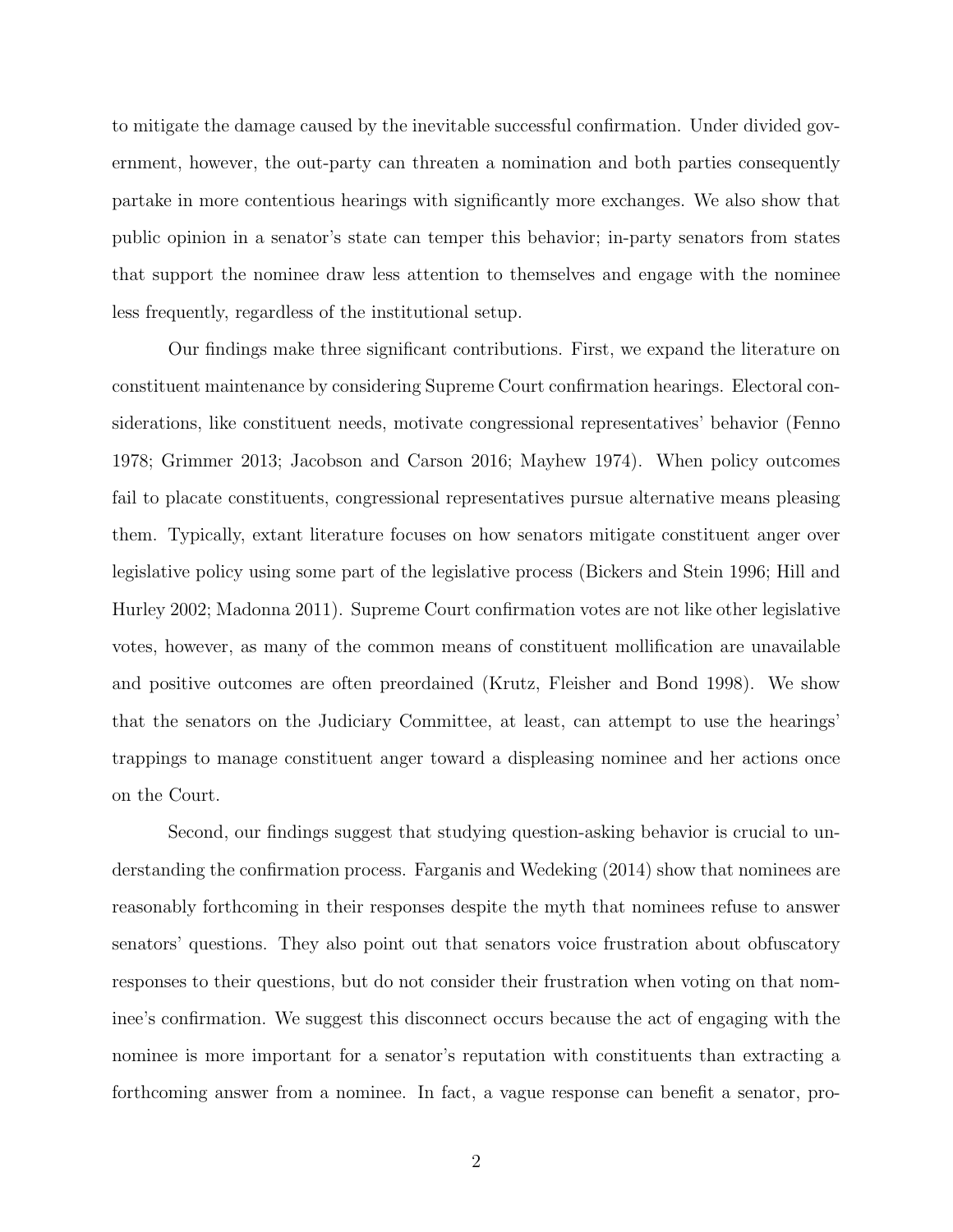viding him with another opportunity to engage with the nominee as he attempts to secure an answer. Senators can look demanding or friendly when questioning a nominee, and their questioning-asking behavior can shape this perception. Essentially, confirmation hearings unfold the way they do because senators want them to unfold that way.

Finally, we argue this behavior may ultimately lead to better representation. Although congressional representatives are generally responsive to public preferences [\(Wlezien](#page-36-1) [1995\)](#page-36-1), including on matters pertaining to the Supreme Court [\(Collins and Ringhand 2013;](#page-32-2) [Kastellec, Lax and Phillips 2010\)](#page-34-4), senators simply cannot guarantee policy outcomes congruent with constituent demand when confirming Supreme Court nominees. They can, however, represent their constituents through actions purposefully tailored toward only their constituents, engaging in what [Carey and Shugart](#page-31-1) [\(1995\)](#page-31-1) call "cultivat[ing] a personal vote" (417). For members of the Senate Judiciary Committee, confronting a displeasing nominee means using different techniques to signal constituent representation when they are unable to represent constituents by blocking a nomination. We suggest that senatorial grandstanding during Supreme Court confirmation hearings forces senators, at the very least, to align their rhetorical behavior with constituent needs.

#### Senatorial Behavior and Motivations in Confirmation Politics

Due to their salience and visibility, senators have historically treated Supreme Court confirmation hearings as a unique type of executive branch nomination. The media, interest groups, and the general population pay the most attention to these hearings [\(Collins and](#page-32-2) [Ringhand 2013;](#page-32-2) [Cameron, Kastellec and Park 2013\)](#page-31-2), and senators have historically behaved as though inaction or disruption of the confirmation process is politically untenable [\(Chiou](#page-31-3) [and Rothenberg 2014\)](#page-31-3). In fact, the Republicans' refusal to consider Merrick Garland's nomination in 2016 and the Democrats' later decision to use the filibuster during Neil Gorsuch's 2017 confirmation are the rare exceptions to this general rule and remain controversial decisions precisely because these actions seriously violated senatorial norms [\(Berenson 2017;](#page-31-4)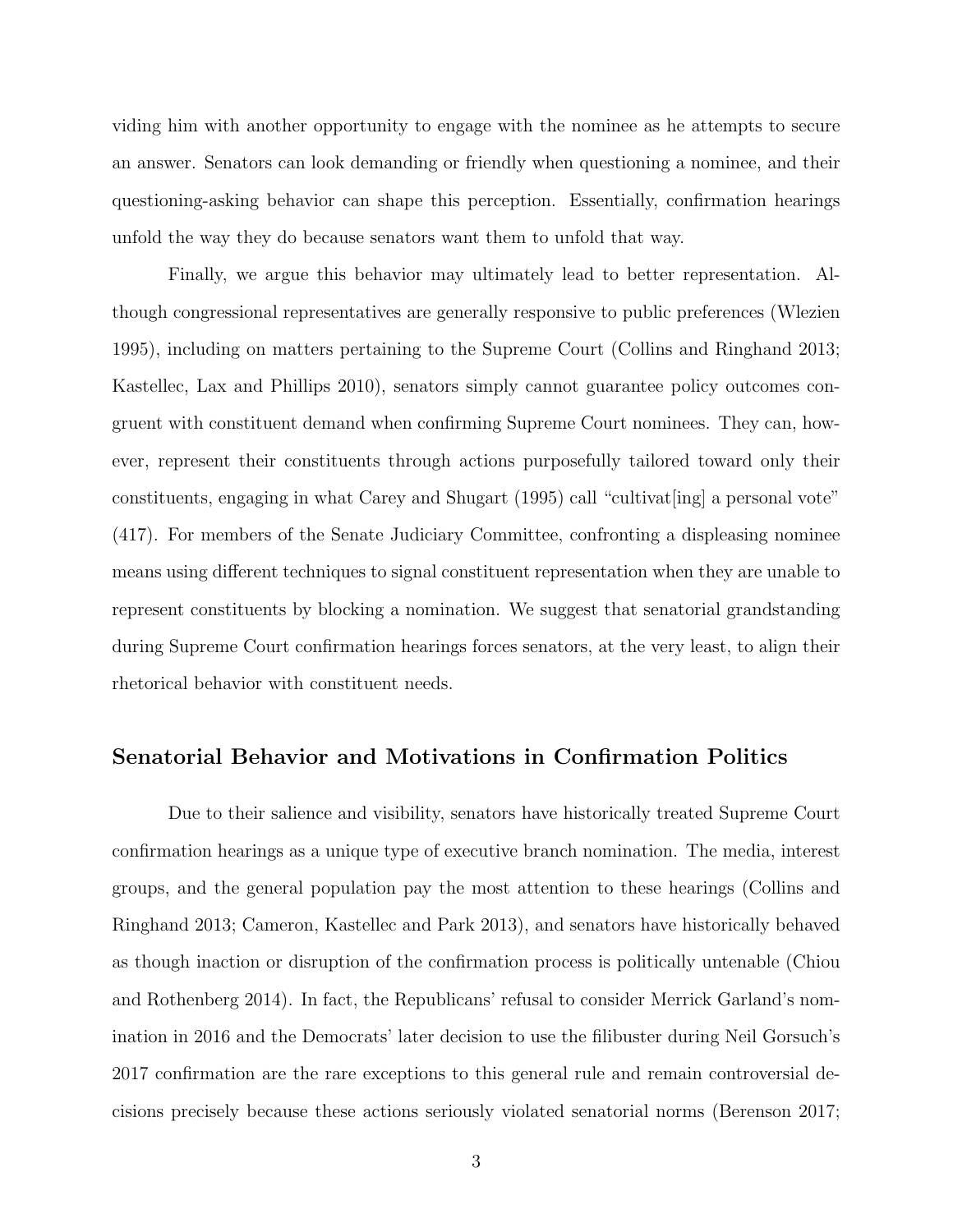[Flegenheimer 2017\)](#page-33-4). Traditionally, however, senators acting on a nomination to the Supreme Court tend to avoid the dilatory tactics typical of other, less visible, nominations – holds [\(Howard and Roberts 2015\)](#page-33-5), blue slips [\(Black, Madonna and Owens 2014\)](#page-31-5), filibusters [\(Binder](#page-31-6) [and Maltzman 2009\)](#page-31-6), or any other procedural move intended to delay action on nominees [\(Bond, Fleisher and Krutz 2009\)](#page-31-7) – and schedule hearings for the nominees regardless of the political environment surrounding the nomination [\(Farganis and Wedeking 2014\)](#page-32-1). Because the president selects his nominee with an eye toward successful confirmation, the end result of these hearings is almost always a new Supreme Court justice [\(Krutz, Fleisher and Bond](#page-34-3) [1998;](#page-34-3) [Nemacheck 2008;](#page-35-0) [Moraski and Shipan 1999\)](#page-35-1). The numbers underscore the uniqueness of Supreme Court nominations: between 1993 and 2018, the Senate confirmed 100% of Supreme Court nominees who had a hearing while only confirming about 77% of executive branch nominees [\(Eilperin 2014\)](#page-32-3); and 94% the Supreme Court nominees who made it to the Senate floor in the last century eventually made it to the bench [\(Heritage 2017;](#page-33-6) [McMillion](#page-35-2) [and Rutkus 2018\)](#page-35-2).

While nominees are effectively ensured a floor vote and confirmation is essentially assured, the nomination and confirmation process remains politicized and contentious. Presidents select more ideologically extreme nominees in the modern era [\(Cameron, Kastellec and](#page-31-2) [Park 2013\)](#page-31-2); senators are more hostile toward the nominee when they question her [\(Farganis](#page-32-1) [and Wedeking 2014\)](#page-32-1); and nominee qualification for the job, once an important predictor of confirmation, is now a secondary consideration as ideological similarity has grown in importance to senators' decision-making calculus [\(Epstein et al. 2006\)](#page-32-4). Partisanship matters as well. Senators who are not in the president's party are more likely to band together and vote against a nominee in the modern era [\(Cottrill and Peretti 2013\)](#page-32-5); after all, a confirmation (or a successful block) is a policy win for all party members [\(Lee 2009;](#page-34-5) [Smith 2007\)](#page-36-2). In short, senators put Supreme Court nominees through a difficult and contentious process before letting them take their seats.

The Senate Judiciary Committee organizes and executes the contentious confirmation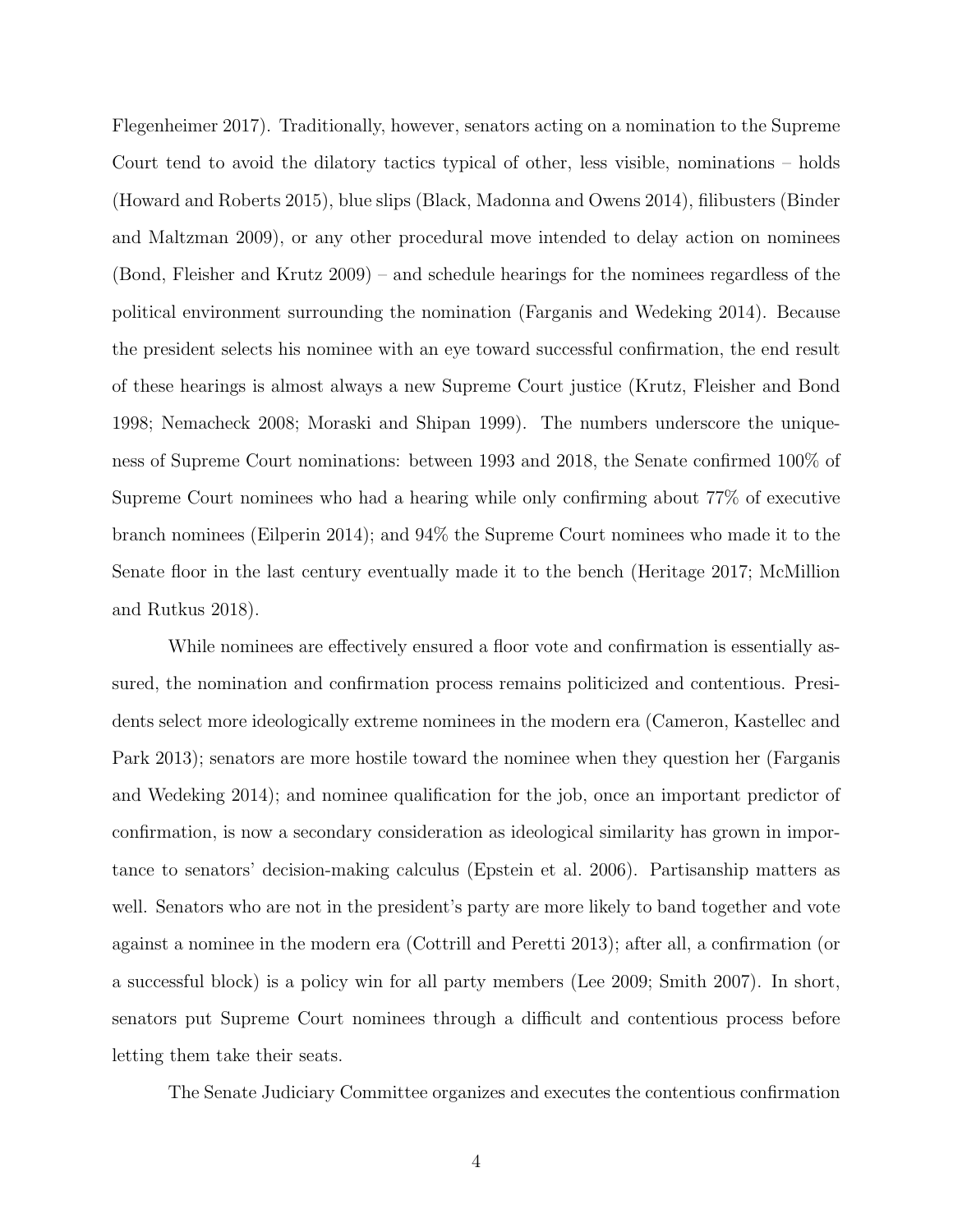hearings for Supreme Court nominees. In theory and practice, members' collective goal is to provide a service to their colleagues by collecting and dispersing information about the nominee so that senators who are not on the committee can make a knowledgeable decision regarding confirmation [\(Collins and Ringhand 2016;](#page-32-6) [Hamilton 2003\)](#page-33-7). Senators on the committee ask the nominee about civil liberties, judicial decision-making, legal philosophy, and previous Court rulings [\(Farganis and Wedeking 2011;](#page-32-7) [Solberg and Waltenburg 2015\)](#page-36-3), all with an eye toward collecting and sharing basic information. Senators on the committee can also use their investigative power to simultaneously pursue political interests – a desirable pursuit given legislators' focus on reelection [\(Mayhew 1974\)](#page-34-1). Senators, individually and as a party, decide which questions to ask, how to ask them, and how hard to push for answers. Consequently, senators can use their information-gathering duties to engage with the nominee in a way that can elevate or devastate her chances of securing confirmation. Short of that, senators can tailor their questions to mirror constituents' concerns. And while the nominees do not always engage with senators' questions [\(Farganis and Wedeking 2014\)](#page-32-1), we contend it is the questioning that matters. Even if nominees avoid answering questions, Judiciary Committee members can use the hearings to publicly show constituents their needs receive consideration and attention.

Consider the Judiciary Committee's 1993 review of Ruth Bader Ginsburg and the Senate's subsequent 96-3 confirmation vote. As a long-time law professor and experienced federal judge, Ginsburg was decidedly qualified for the position; her perfect qualification rating from [Segal and Cover](#page-35-3) [\(1989\)](#page-35-3), who rate nominees based on newspaper editorials, underscores her worthiness for the role. She was also politically well-placed for confirmation, as a Democratic president nominated her and she faced a Democratic Senate. Yet, despite her near guarantee of a successful confirmation, Ginsburg still faced opposition party haranguing during her hearing. Republican Senator Orrin Hatch, for example, used his time to lambaste Ginsburg about her support for a "constitutional right to abortion" [\(Senate 2016,](#page-35-4) 269) and her opposition to the death penalty [\(Andrews 1993\)](#page-31-8), despite having suggested Ginsburg's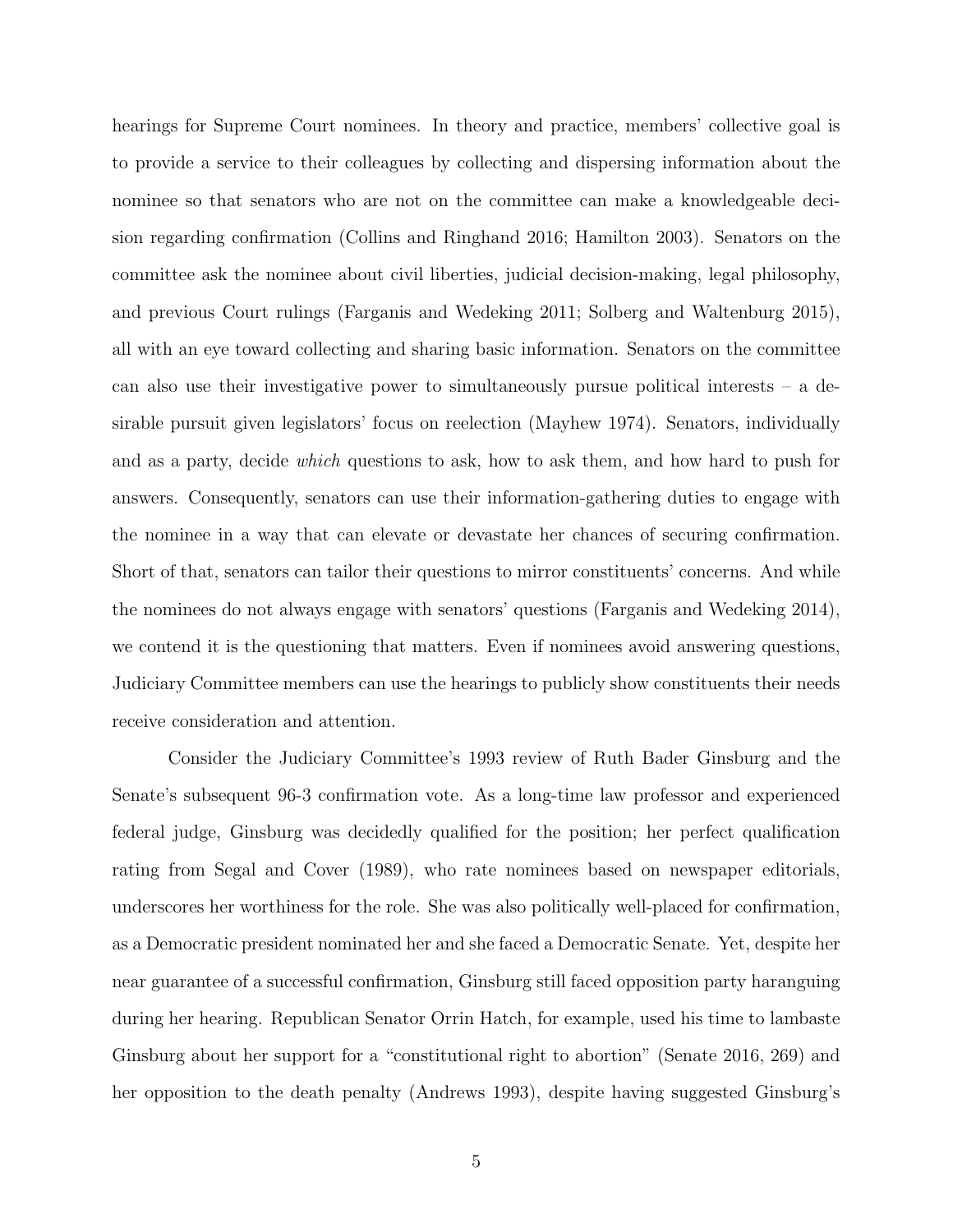name to President Clinton in the first place [\(Burr 2018\)](#page-31-9). Hatch would ultimately vote to confirm Ginsburg, whom more than 70% of Utahans supported. But, before he did, he utilized his time to ask her about that which he *disliked* about her record, rather than underlining what he *liked* about it, as his Democratic colleagues spent the hearings doing. We believe Hatch did this because he wanted to show Utahans that he would support all of their interests – they might like Ginsburg as a nominee, and he would support that, but he knew they also disagreed with Ginsburg about the legacy of Roe v. Wade (1973), and he stated on record that he represented that interest too.

As Hatch's behavior with Ginsburg highlights, participation in the hearings as a member of the Judiciary Committee provides benefits that other senators do not have. Across all legislative activities, senators have two avenues through which they can act on constituent interests: making policy and engaging with the public in a way that indicates senators know what they should be doing, even if they cannot produce the desired policy [\(Grim](#page-33-1)[mer 2013\)](#page-33-1). For the typical senator voting on a nominee, this means casting a vote and later explaining that decision. There is evidence of this policy-making variant of representation during Supreme Court confirmations, as citizen support for a nominee's confirmation increases the probability that their senator will cast a "yea" vote also increases [\(Kastel](#page-34-4)[lec, Lax and Phillips 2010\)](#page-34-4). Regarding the rhetorical variant, senators are able to control oratorical narratives by strategically using public speeches to reach constituents [\(Hill and](#page-33-3) [Hurley 2002\)](#page-33-3). Membership on the Senate Judiciary Committee provides a third avenue for representation, however: engaging with a nominee during the hearings in a way pleasing to constituents. Televised confirmation hearings provide senators with a prime opportunity for grandstanding and constituent maintenance. While all senators on the Judiciary Committee can utilize their questioning for constituent maintenance, institutional arrangements (i.e., divided vs. unified government), political positions within the Senate (a senator's position in the president's party or the opposition party), and constituent support for the nominee should influence the extent to which different senators do so.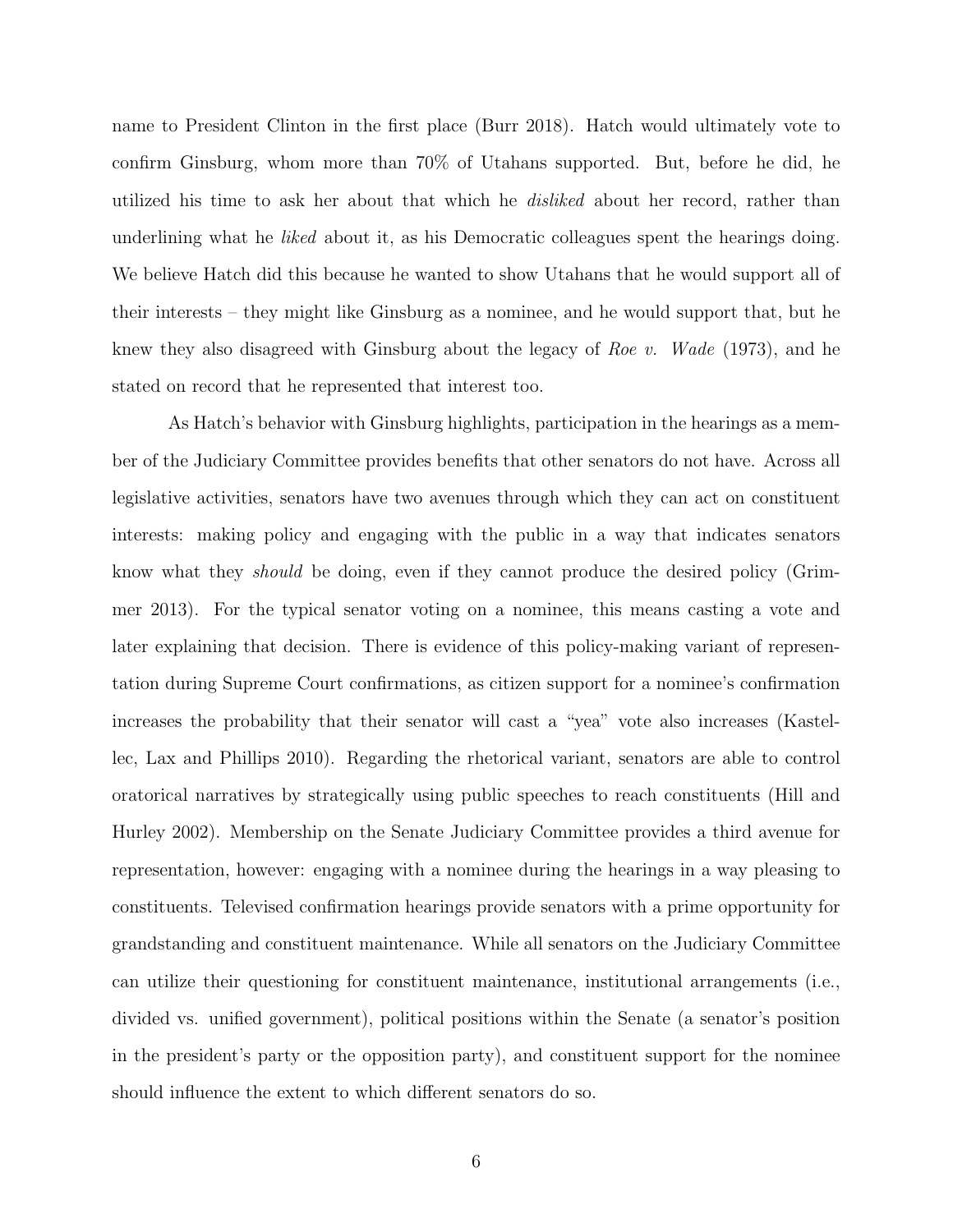As the party seeking and able to derail a nomination during divided government, opposition party senators use their majority status to instigate contentious confirmation hearings. In this situation, these out-party senators have the numbers and political will to block a nomination; that is, they have an opportunity to deliver a policy victory to constituents. Realistically, however, blocking the nominee is nearly impossible. The wellestablished presumption of confirmation success puts the pressure on the opposition party to prove the nominee's unworthiness and, barring a scandal, out-party senators rarely manage to do this [\(Krutz, Fleisher and Bond 1998\)](#page-34-3). We argue that upon losing the ability to represent their constituents through policy, out-party senators turn to rhetorical representation instead. In this situation, out-party senators seek to mitigate the damage of a confirmed nominee by repeatedly engaging with the nominee, typically about issues important to constituents. Thus, we expect that the out-party senators on the Judiciary Committee should attempt to inundate the nominee with questions during divided government confirmation hearings.

In response to the majority's interrogation, members of the president's party combat the out-party onslaught by engaging with the nominee equally as much. Because the president carefully selects his nominee and then uses his bully pulpit to establish the nominee's credibility and qualifications for the position [\(Gibson and Caldeira 2009;](#page-33-8) [Johnson and](#page-33-9) [Roberts 2004;](#page-33-9) [Moraski and Shipan 1999;](#page-35-1) [Nemacheck 2008\)](#page-35-0), the in-party should merely shepherd the nomination home. They even have a built-in advantage for doing so, as they work with an existing narrative and need only confirm and encourage it. With that said, maintaining a narrative gets more difficult when the opposition party holds a theoretical ability to overturn the nomination and uses that position to tear into that narrative with their interrogation of the nominee. We consequently suggest that during divided government, in-party senators must fight for the nominee, engaging with her as much their out-party counterparts as a way to combat the majority's grandstanding.

Conversely, when the government is unified and the president's party controls the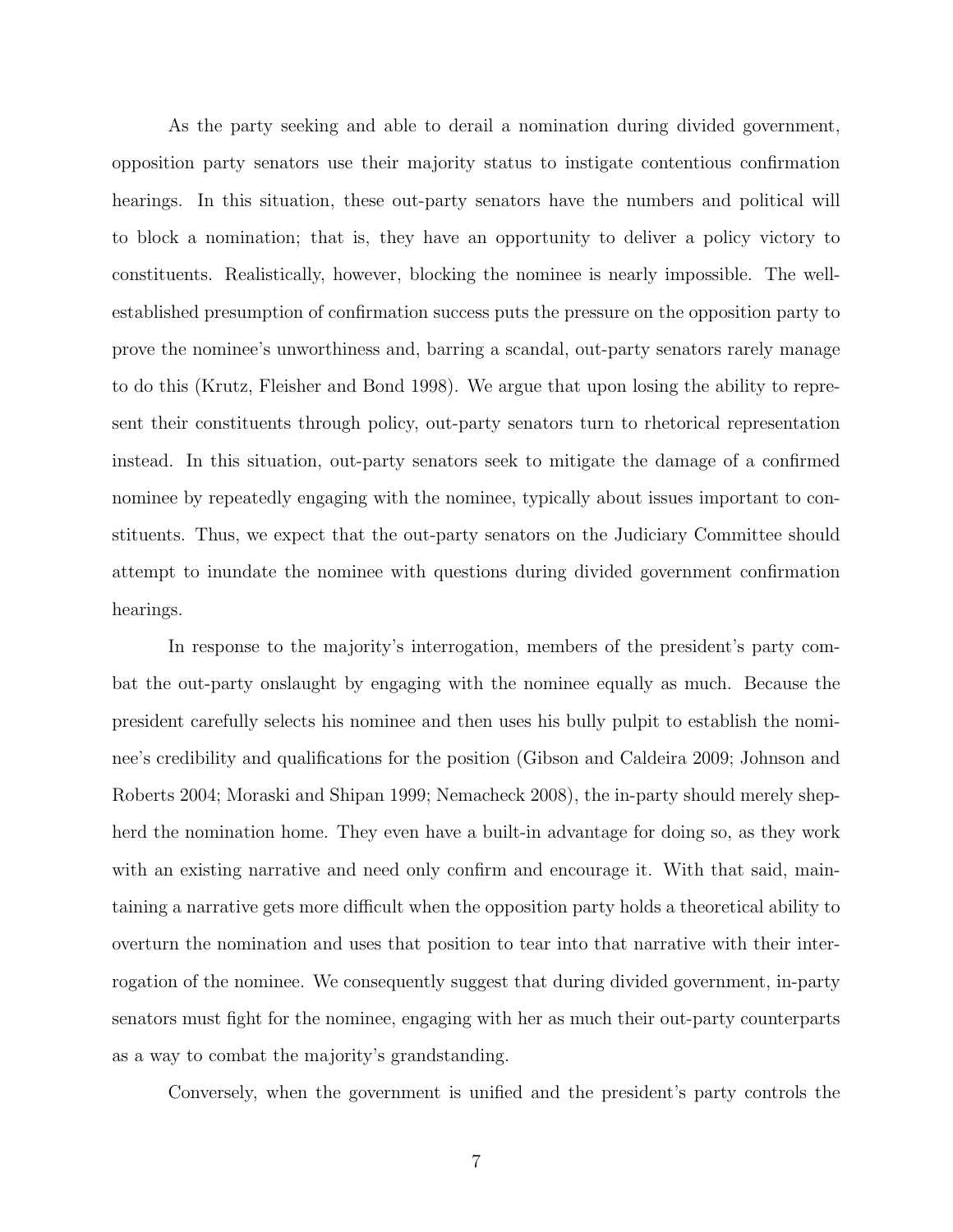Senate as well, the out-party senators are generally forced to watch a nominee's coronation with little ability to stop it. They lack the numbers to overturn the nomination and, short of scandal, have no way to obtain that policy victory. Consequently, we suggest that, during unified government, out-party senators again engage in rhetorical representation of their constituents, but to a lesser degree when compared to the contentiousness of a divided government hearing. They will dominate the conversation during these hearings, asking significantly more questions than their in-party counterparts, but they do this in order to mitigate the pre-ordained damage that comes with guaranteed policy failure. Out-party senators will thus still engage with the nominee with frequency and vigor, but they should do so less frequently than they would under divided government.

During unified government, the in-party controls the confirmation and consequently does not respond to the out-party's questioning. The combination of the president's narrative advantage and majority status in the Senate nearly guarantees victory. In-party senators merely need to reinforce the president's positive depiction of the nominee, so their engagement with the nominee should be minimal. We suggest that in-party senators under unified government engage with the nominee less than they would during a contentious divided government confirmation and less than their out-party counterparts do during a hearing during unified government. Here, in-party senators allow their out-party counterparts to dominate the proceedings precisely because they have the numbers to win at the end of the process. Table [1](#page-9-0) summarizes our expectations for these situations.

While institutional arrangements and political positions within the government should drive senators' approach to questioning the nominee during the confirmation hearings, citizens' thoughts about the nominee should also influence senator behavior. Constituents care about who sits on the Court and will punish their senators for voting "the wrong way" on a nomination [\(Kastellec, Lax and Phillips 2010\)](#page-34-4). Such actions force senators to consider public support for a nominee before casting a vote. The support-building process begins long before the vote, however; on average, the Senate Judiciary Committee has, since 1981,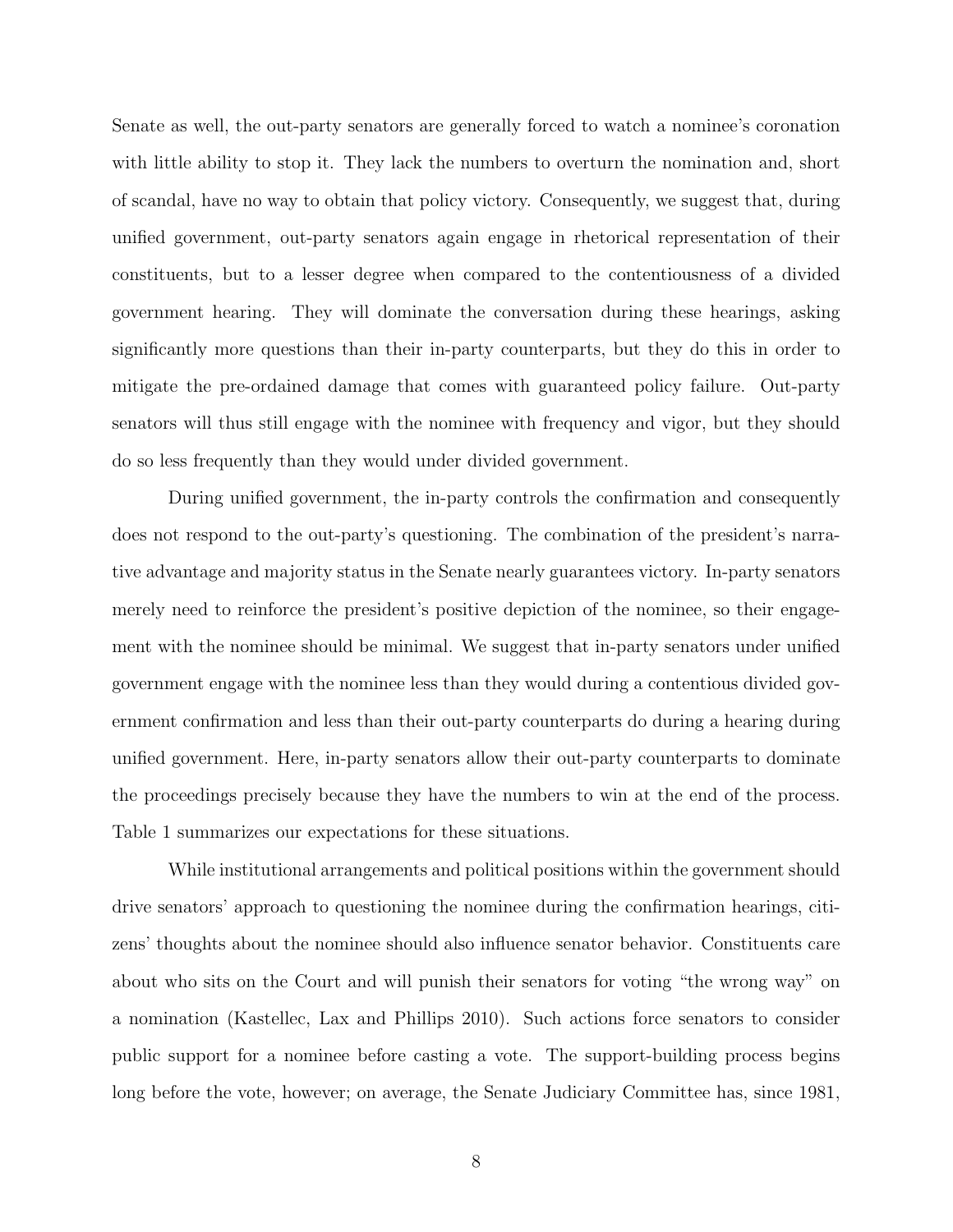<span id="page-9-0"></span>

|                              | Out-Party                                                                                                               | In-Party                                                                                                                          |
|------------------------------|-------------------------------------------------------------------------------------------------------------------------|-----------------------------------------------------------------------------------------------------------------------------------|
| <b>Divided</b><br>Government | <i>Chance to Block</i><br>• Fight for failed nomination<br>• Highlight issues with record<br>• High level of engagement | <i>Fight for the Nominee</i><br>$\bullet$ Victory likely after fight<br>• Emphasize party narrative<br>• High level of engagement |
| Unified<br>Government        | <i>Mitigate Damage</i><br>• Lack the votes to overturn<br>• Multiple questions<br>• Medium level of engagement          | <i>Guaranteed Victory</i><br>• Have the votes to win<br>• Follow party narrative<br>• Low level of engagement                     |

Table 1: Senatorial motivations and expectations for grandstanding

started hearings about 46 days after the president first announced the nomination [\(McMil](#page-35-2)[lion and Rutkus 2018\)](#page-35-2), giving citizens time to form initial opinions and interest groups ample time to engage in grassroots lobbying intended to influence constituents' opinions about the nominee [\(Caldeira, Hojnacki and Wright 2000;](#page-31-10) [Cohen 1998\)](#page-32-8). Citizens have opinions about the nominees, and senators have electoral motivations to listen to them.

We argue that constituent opinion within a senator's state can modify some senators' approach to confirmation hearings. Out-party senators always have an incentive to question the nominee to the fullest extent possible. At a basic level, out-party senators want to reject a nominee selected by the other party. Their constituents should dislike the nominee; a defeat makes their party look good [\(Lee 2009;](#page-34-5) [Smith 2007\)](#page-36-2); and the next nominee might better reflect their own preferences. In such cases, the out-party senator should aggressively engage with the nominee to show constituents they are on the same page. But some constituents might like the nominee – after all, people tend to like Supreme Court nominees on a personal level [\(Gibson and Caldeira 2009\)](#page-33-8). Here, senators can either work to persuade constituents this nominee is not the right nominee, or they can follow Hatch's example and interrogate a nominee about the parts of her record that constituents will grow to despise. Essentially,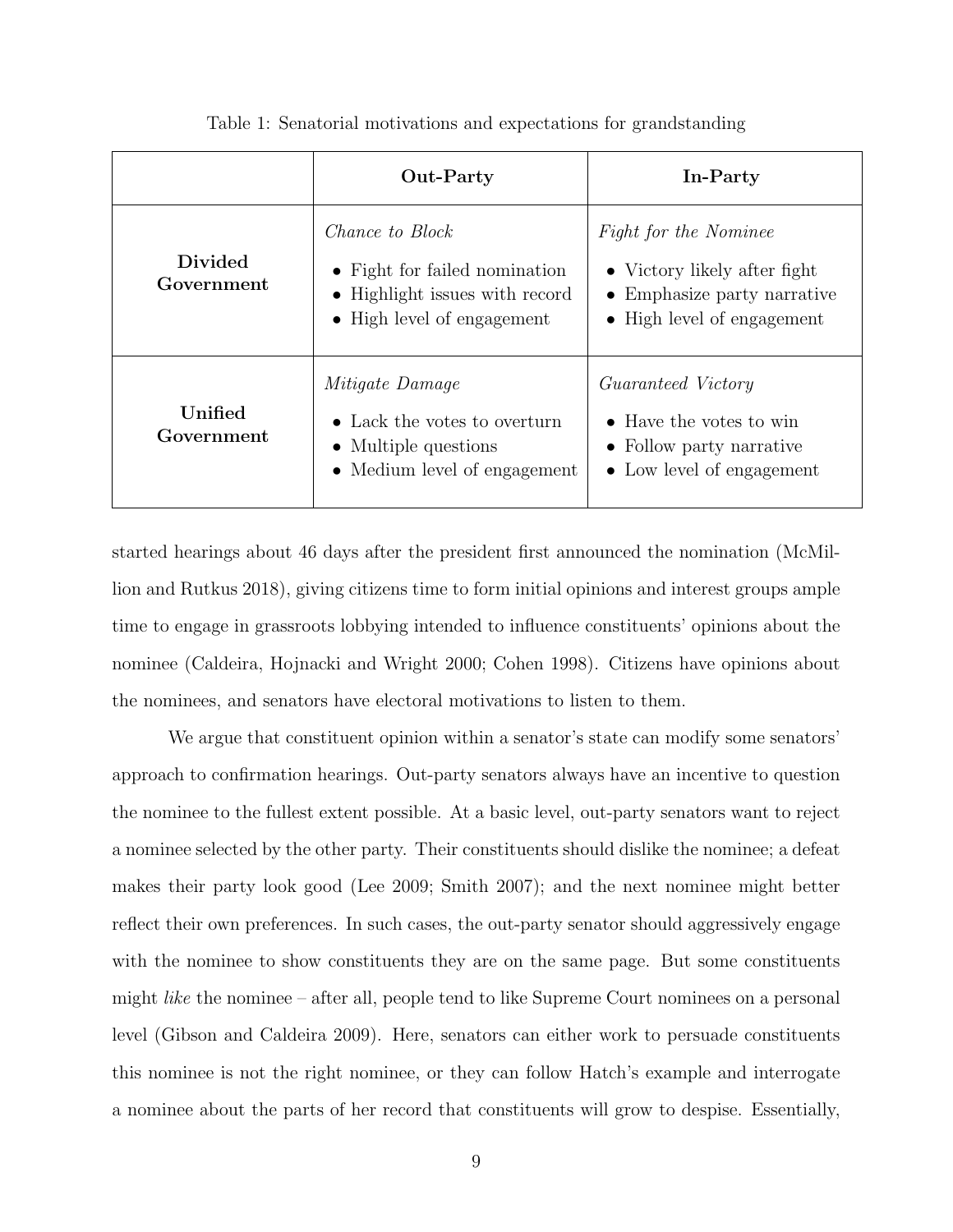out-party senators will interrogate the nominee regardless of how much their constituents like her.

In-party senators, on the other hand, have a reason to change their question-asking behavior when their constituents like the nominee. In this case, the constituents like the nominee and the confirmed nominee will work to uphold constituents' interests. These senators are virtually guaranteed a policy win and they only have to reinforce the president's narrative to do it. Under divided government, this should mean that in-party senators from high-support states sit back and let the existing narrative do the talking. In-party senators from low-support states can take the spotlight and emphasize the nominee's credentials and fight to show how well the nominee will represent constituent interests. Alternatively, when the government is unified, in-party senators have every incentive to speak as little as possible, though senators from high-support areas perhaps cannot resist taking a victory lap and engaging with the nominee on a few extra questions whose answers have little effect on the nomination itself. Putting our overall argument more simply, we suggest that senators grandstand in order to please constituents and therefore must also consider their audience's opinion on the nomination before doing so. We consider such possibilities below.

#### Data and Measures

To examine senatorial behavior during Supreme Court confirmation hearings, we use [Farganis and Wedeking'](#page-32-1)s [\(2014\)](#page-32-1) data on senator behavior during confirmation hearings. Because we are analyzing the relationship between each senator on the Judiciary Committee and the Supreme Court nominee undergoing the interrogation, our unit of analysis is the senator-nominee dyad. The number of observations for each nomination is equivalent to the number of senators on the Judiciary Committee who engaged with the nominee during that hearing. Senators can appear in multiple dyads, like Senators Grassley, Hatch, Leahy, and Specter do, as they sat on the Judiciary Committee for all Supreme Court confirmation hearings that occurred between 1981 and 2010. The data cover eleven of the thirteen nominations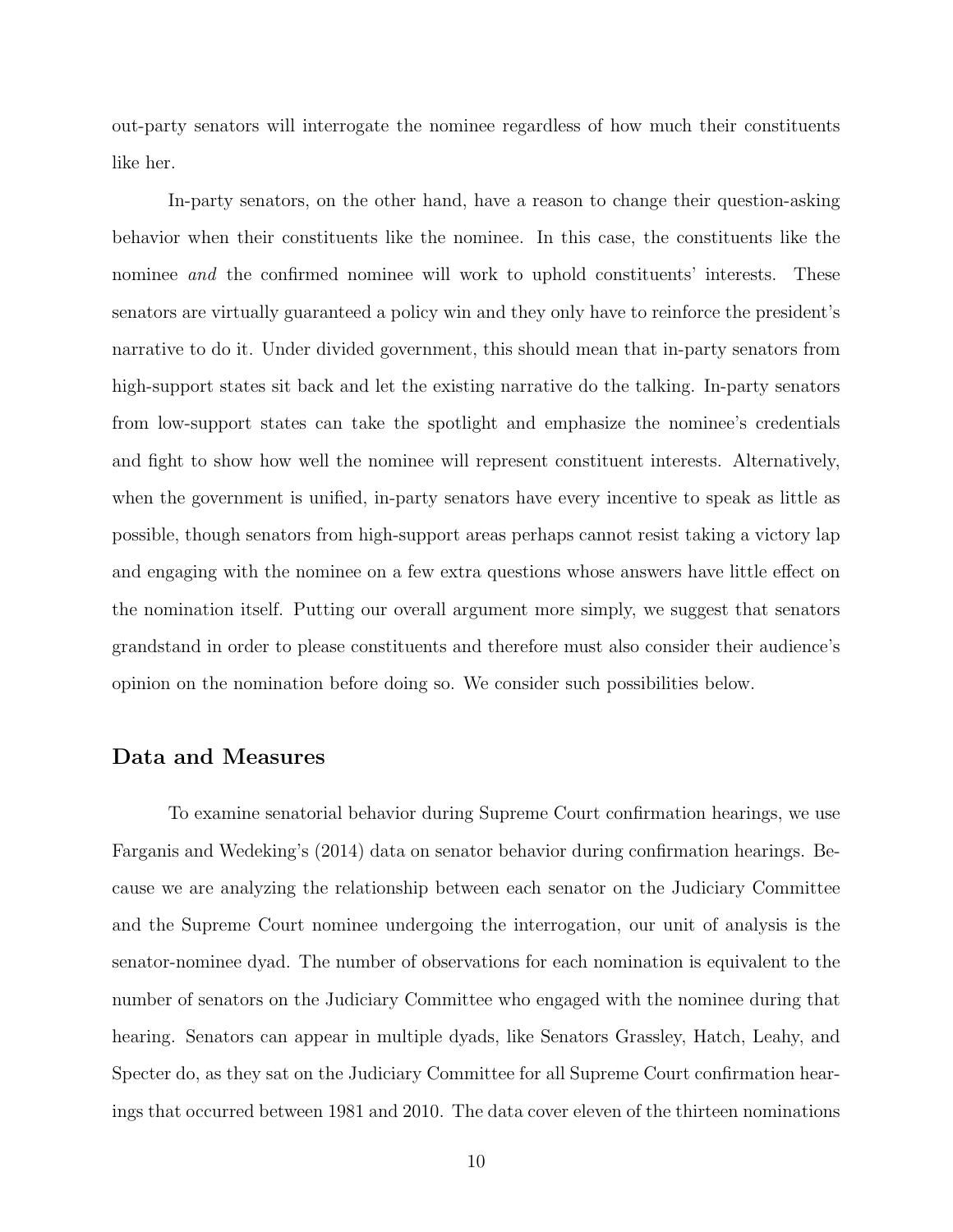that received a confirmation hearing between O'Connor's hearing in 1981 and Kagan's in 20[1](#page-0-0)0, resulting in an N of  $185<sup>1</sup>$ . The decision to begin with O'Connor is a conscious one on our part. Her hearing is the first in the televised era and, as [Farganis and Wedeking](#page-32-1) [\(2014\)](#page-32-1) show, senators modified their question-asking behavior when stations began broadcasting the hearings live. Starting with O'Connor also allows us to focus on hearings conducted in a polarized Senate, which began in the late 1970s [\(McCarty 2014\)](#page-34-6).[2](#page-0-0) Our decision to stop with Kagan, on the other hand, is data driven; as we discuss later in the paper, we use different data to examine Neil Gorsuch's hearings in 2017 and Brett Kavanaugh's in 2018.

In choosing our dependent variable, we considered how best to measure a senator's behavior during the hearings, particularly his engagement with the nominee during questioning. Ideally, we want to measure the intensity of a senator's questioning of the nominee during the hearings. That is, we want examine how demanding or forceful the senator is when engaging with the nominee, looking for indications that he is using his time to the fullest possible extent as he attempts to secure answers on the nominee's positions. One way to do this would be to use text analysis methods, particularly sentiment analysis, to analyze a speaker's behavior, a technique scholars use with increasing frequency [\(Grimmer](#page-33-10) [and Stewart 2013\)](#page-33-10). These tools overwhelmingly focus on individual word choices and the frequency with which they get used (e.g., [Black et al. 2011;](#page-31-11) [Monroe, Colaresi and Quinn](#page-35-5) [2008;](#page-35-5) [Owens and Wedeking 2012\)](#page-35-6). Problematically for the present purposes, however, these tools fail to capture the force with which a senator questions a nominee (see [Collins and](#page-32-2)

<sup>1</sup>[Our analysis does not include Scalia's hearings in 1986 or Kennedy's in 1987 due to data availability.](#page-32-2) [One of our key independent variables is public support for the nominee in a Judiciary Committee members'](#page-32-2) [state, but no outlet conducted a national poll with sufficient data on the favorability either of these nominees.](#page-32-2) [Consistent with existing research, we consequently removed them from our analysis \(Kastellec, Lax and](#page-32-2) [Phillips 2010\).](#page-32-2)

<sup>2</sup>[Polarization in the Senate increased linearly and dramatically between O'Connor's hearings in 1981](#page-32-2) [and Kagan's hearings in 2010 \(Poole 2012\). Even so, the composition of the Senate Judiciary Committee](#page-32-2) [remained reasonably stable over this time period, suggesting that perhaps the Committee did not polarize](#page-32-2) [as quickly as the Senate did. We considered the possibility that Senate polarization over time could influ](#page-32-2)[ence senators' behavior during the confirmation hearings, and even controlled for it using several different](#page-32-2) [operationalizations of a time or polarization variable \(see supplemental appendix, Table 3 and Table 4\).](#page-32-2) [Ultimately, controlling for time or polarization did not add any explanatory power to our model of senator](#page-32-2) [question-asking behavior, so we did not include it in our analysis.](#page-32-2)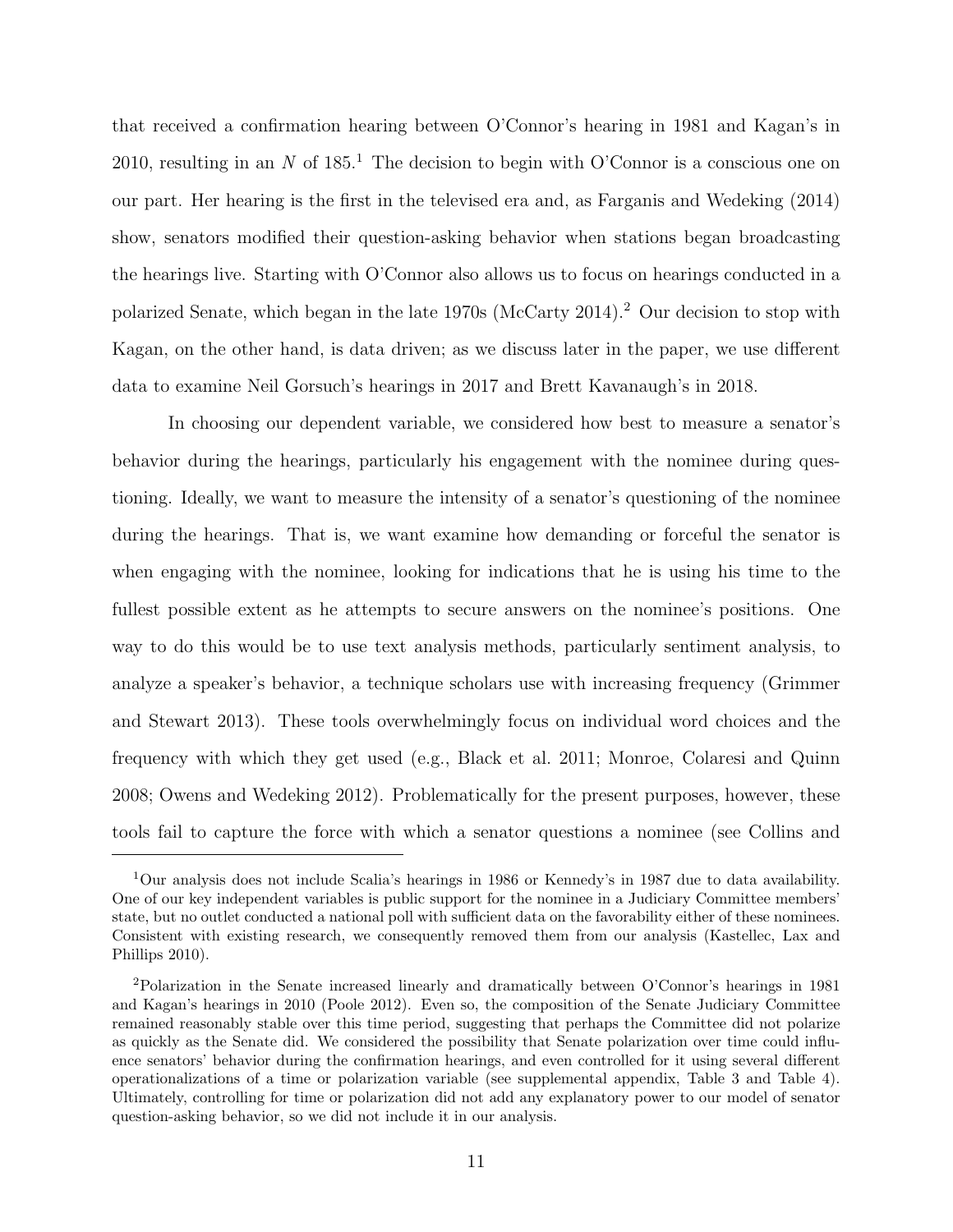[Ringhand 2013;](#page-32-2) [Farganis and Wedeking 2014\)](#page-32-1). Constituents can see and process the expressions or nonverbal cues of the senators and nominee and hear the tones of voice tied to the exchanges. Given that constituents are likely to consume the hearings at some point [\(Overby et al. 1994\)](#page-35-8), it is not surprising that senators utilize any strategy available to make their questions memorable, including theatrical flourishes to their speech.

Consider, for example, Senator Al Franken's questioning of Judge Neil Gorsuch in 2017. Democrats on the committee repeatedly asked Gorsuch about his ruling in the socalled "Frozen Trucker Case" [\(Shugerman 2017\)](#page-36-4). Franken, the third Democrat to mention the case, used nearly one third of his time to discuss Gorsuch's dissent in the case. His tone and hand gestures grew more frustrated and excited with each subsequent exchange despite the factual nature of his words as he restated the case facts and outcome [\(CNN](#page-32-9) [2017\)](#page-32-9). A dictionary-based text analysis program would likely register little of the intensity and emotion that Franken conveyed as he attempted to extract a satisfying answer from Gorsuch. Accordingly, we turn to other measures to answer our question.

We instead use the number of exchanges between the senator and the nominee to examine a senator's willingness to engage, question, and interrupt a nominee. That is, we use the number of exchanges to measure a senator's question-asking intensity. While all Judiciary Committee members in the modern era ask the nominee questions and use most of their equally-allotted time to do so [\(Farganis and Wedeking 2014\)](#page-32-1), our data suggests that outparty senators typically engage with the nominee more frequently than in-party senators do, despite the out-party having fewer seats on the Committee (see also [Farganis and Wedeking](#page-32-7) [2011\)](#page-32-7). Additionally, because senators utilize the pre-hearing nominee questionnaire to gather basic information about the nominee, Farganis and Wedeking (2014) suggest senators have the space to ask "more difficult and probing questions" during the hearings (26). Given these more difficult questions are also the questions the nominees are less likely to answer [\(Collins](#page-32-2) [and Ringhand 2013;](#page-32-2) [Farganis and Wedeking 2014\)](#page-32-1), the questioning senator would presumably respond to evasion with force, attempting to extract a constituent-pleasing answer out of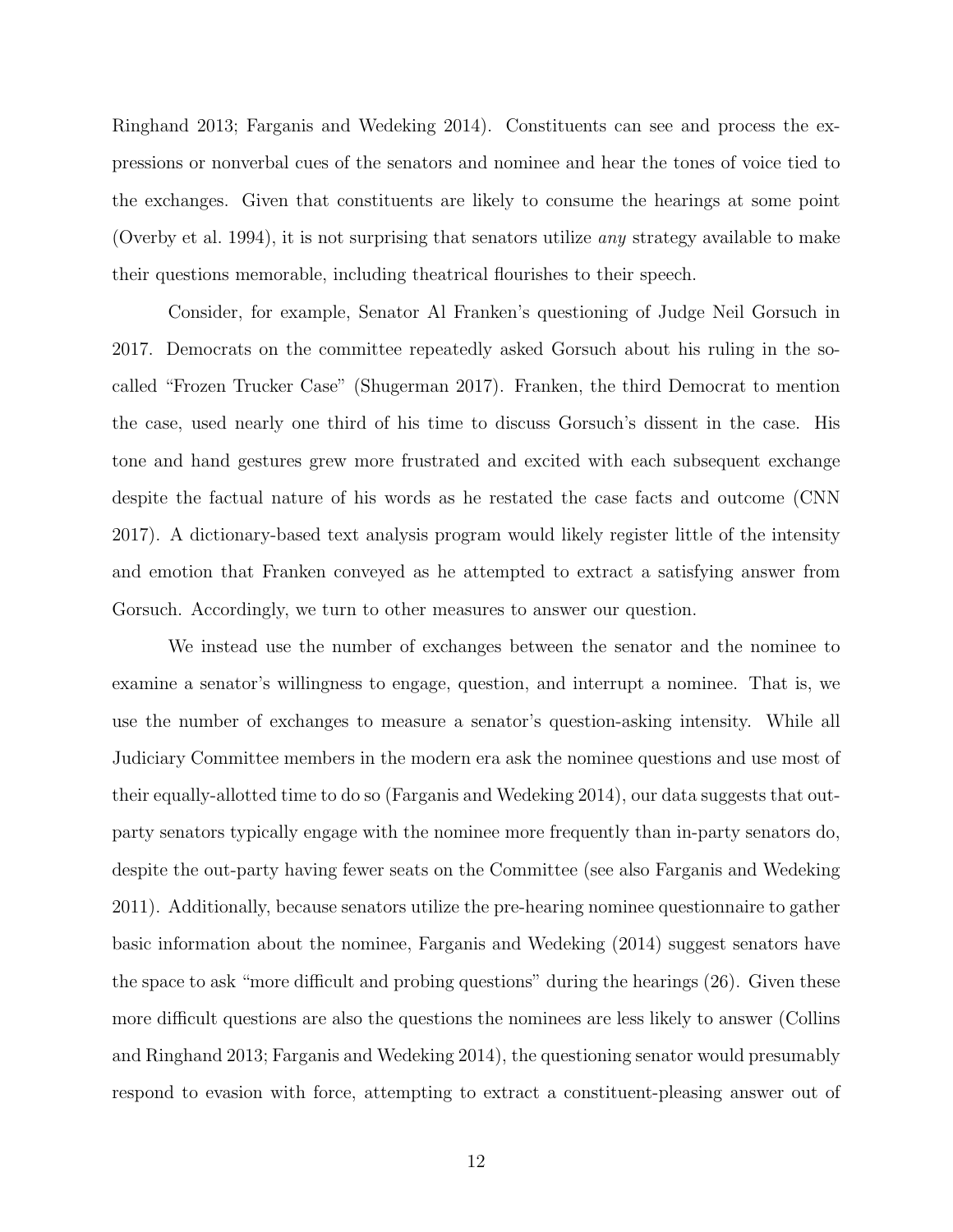the nominee. This would result in more exchanges.

Senator Franken's hostile questioning provides face validity to this measure. Turning again to his questions about the Frozen Trucker case, anyone who watched the hearing saw Franken's questioning turn into a rapid-fire back-and-forth with Gorsuch, with the Senator volleying with the nominee five times in less than thirty seconds as he pushed Gorusch to defend his position [\(CNN 2017\)](#page-32-9). He packed in questions to get his point across. Beyond anecdotes and conjecture, however, we also used content analysis to verify the validity of using this measure. We hand-coded a random sample of 277 senator questions from the uncontroversial hearings for David H. Souter and Stephen G. Breyer. We asked research assistants to code the tone of each question as positive (softballs or questions in the nominee's area of expertise), neutral (fact-based questions about past Court precedent or the nominee herself), or hostile (questions that demand responses regarding problematic past rulings or to a poorly-answered question). The data reveal that out-party senators ask more hostile questions than their in-party counterparts  $(p<0.05$ , one-tailed test). That is, our content analysis verifies that the senators who ask the most questions are also asking intense, probing questions.

To operationalize our dependent variable, we adopt [Farganis and Wedeking'](#page-32-7)s [\(2011\)](#page-32-7) definition of an exchange, which is the senator's initial statement or question and the nominee's response to it (528). This question-and-answer unit includes any back-and-forth that involves the senator and nominee "talking over each other or speaking at the same time" as part of a single exchange [\(Farganis and Wedeking 2014,](#page-32-1) 32). Figure 1 displays a set of exchanges between Senator Ted Kennedy and then-Judge Samuel Alito during Alito's 2006 confirmation hearing. This example is recorded as two separate exchanges. In the first exchange, Kennedy asks Alito about his job application to the Department of Justice and Alito begins to answer before he gets interrupted, after which he answers the question. Notice that the cross-talk is part of the exchange and does not indicate the beginning of a new exchange, as Alito did not complete his answer before Kennedy interrupted him. The second exchange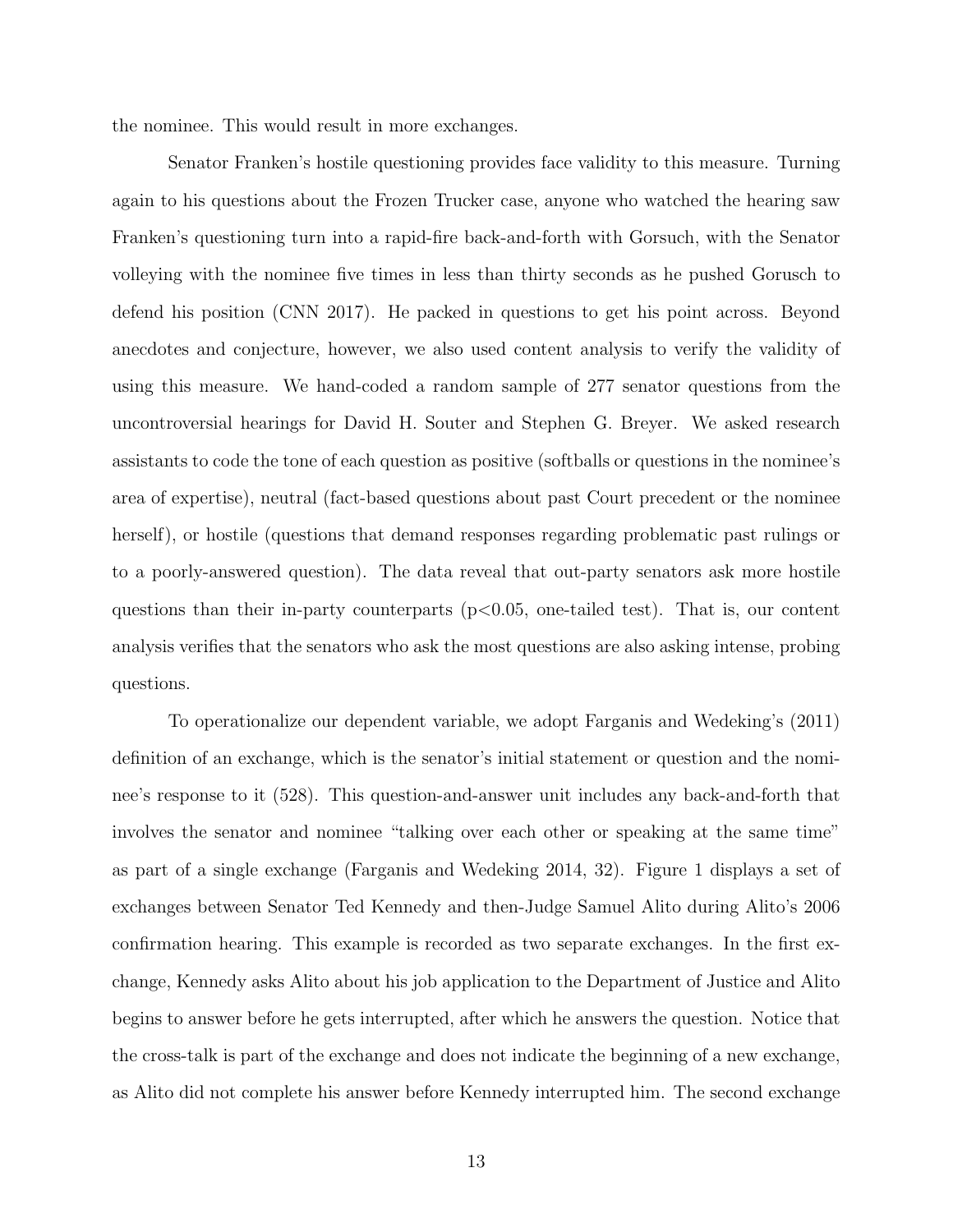is Kennedy asking for clarification about Alito's position and Alito responding that his word

choice on the job application was "very misleading and incorrect."<sup>[3](#page-0-0)</sup>

KENNEDY: Now, in 1985, in your job application to the Justice Department you wrote, "I believe very strongly in the supremacy of the elected branches of Government." Those are your words; am I right?

ALITO: They are, and that's a very inapt phrase, and I —

|<br>|<br>|<br>|<br>|<br>| >>>>>>>>>>>>>>>>>: KENNEDY: Excuse me?

1

2

 $\sqrt{ }$ 

ALITO: It's an inapt phrase, and I certainly didn't mean that literally at the time, and I wouldn't say that today. The branches of Government are equal. They have different responsibilities, but they are all equal, and no branch is supreme to the other branch.

 $\sqrt{ }$ KENNEDY: So you have changed your mind?

**ALITO:** No, I haven't changed my mind, Senator, but the phrasing there is very misleading and incorrect. I think what I was getting at is the feet that are Constitution gives the indiciant a particular relation and there are instances in wh<br>are made by Congress and by t<br>Constitution leaves it to the elec-<br>policy decisions for our country. ALITO: No, I haven't changed my mind, Senator, but the phrasat is the fact that our Constitution gives the judiciary a particular role, and there are instances in which it can override the judgments that are made by Congress and by the Executive, but for the most part our Constitution leaves it to the elected branches of Government to make the

Figure 1: Example of two separate exchanges between Senator Ted Kennedy and then Judge Samuel Alito, during his 2006 confirmation hearing.

23 30 exchanges compared to the out-party's 48 (p < 0.01, two-tailed test). On average, senators have 38 of these exchanges during a hearing. The vast majority of these exchanges span between 11 and 68 ( $10^{th}$ -90<sup>th</sup> percentile).<sup>[4](#page-0-0)</sup> As we pointed out earlier, in-party senators converse with the nominee less than their out-party counterparts, averaging

<sup>3</sup>We include an example of a more complex exchange in the supplemental appendix.

<sup>4</sup>These descriptive statistics are calculated from each senator's conversation with a nominee during their allotted interrogation period. This means that additional exchanges by the Chair or Ranking members of the Senate Judiciary Committee with the nominee (for example, clarifying rules, asking the audience to quiet down, or even cracking the occasional joke) do not influence the data.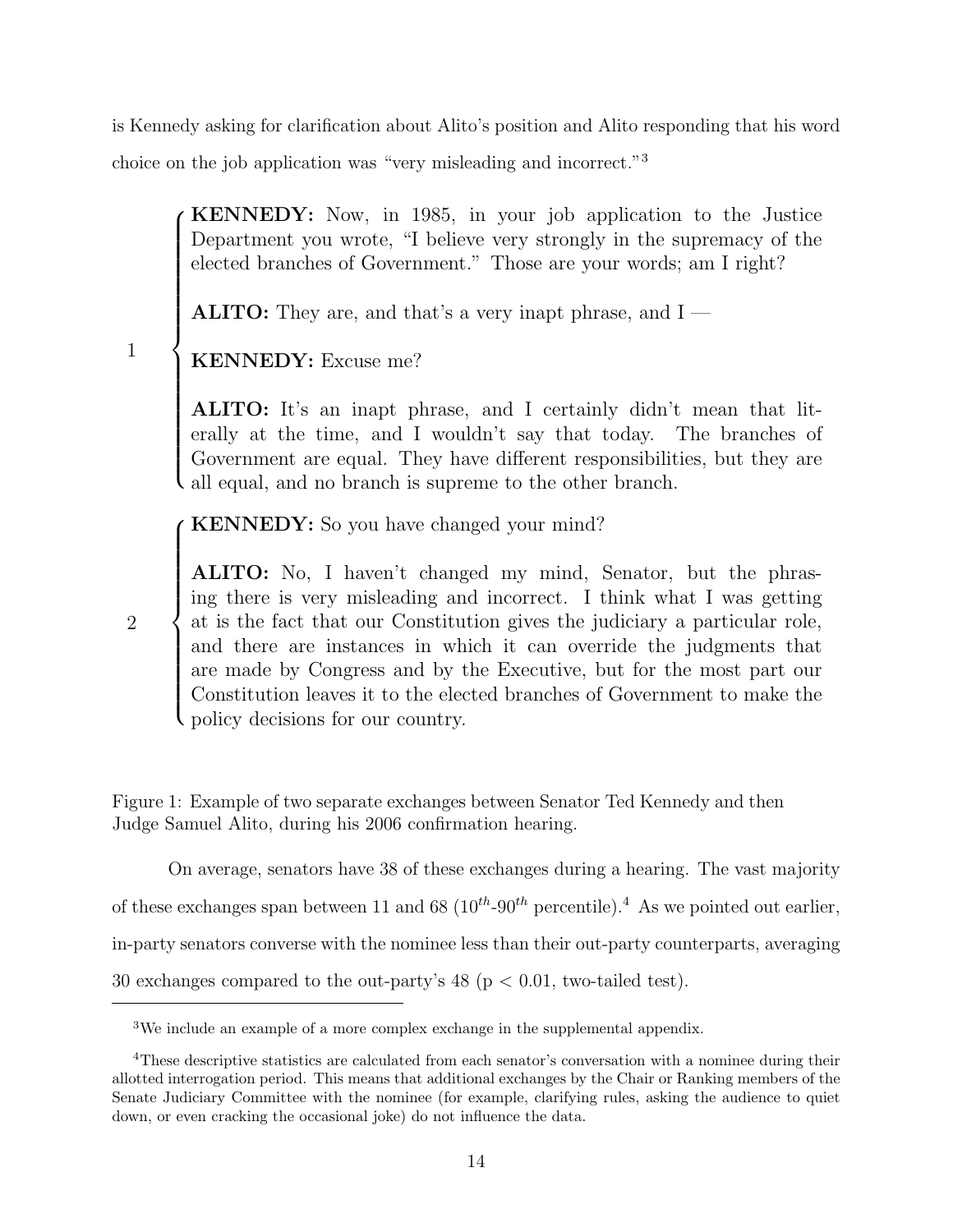As we expect that institutional arrangements influence how partisan senators approach the nomination proceedings, we consider two dichotomous variables: the presence of divided government and the senator's status as a member of the president's party. Because our theory suggests that the combination of these variables is more substantively interesting than each individually, we place each senator into one of four mutually exclusive categories: (1) in-party member under divided government; (2) out-party member under divided government; (3) in-party member under unified government; and (4) out-party member under unified government. This arrangement allows us to examine the engagement level of each situation separately.

To measure representational concerns, our other area of interest, we estimate constituency support for the nominee. State-level estimates of public opinion toward a Supreme Court nominee are difficult to obtain, as researchers typically cannot use disaggregation to get valid state-level measures from nationally-representative surveys that ask about Supreme Court nominees [\(Kastellec, Lax and Phillips 2010;](#page-34-4) [Kastellec et al. 2015\)](#page-34-7). Inventively, [Kastel](#page-34-4)[lec, Lax and Phillips](#page-34-4) [\(2010,](#page-34-4) 771) employed multilevel regression and poststratification on a combination of national polls with 500 or more observations, geographic information, and demographic data to obtain state-level estimates of support for a nominee. Their estimates reflect public opinion at the time of the confirmation vote, however, we need estimates of public opinion at the time of the hearings (i.e., before the vote). We thus utilize a variation of their measure to produce state-level estimates of support for the nominee before the senators began questioning the nominee in the hearings.<sup>[5](#page-0-0)</sup> No outlet conducted a national poll with sufficient data on the favorability of Scalia or Kennedy, so we omit their hearings from our analysis, but we are able to use [Kastellec et al.'](#page-34-7)s [\(2015\)](#page-34-7) data to include estimates of constituent support for Elena Kagan's 2010 nomination. Additionally, because we believe institutional arrangements and representational concerns concurrently influence senator behavior, we include multiplicative terms for each variant of institutional arrangement and

<sup>5</sup>Estimation details are provided in the supplemental appendix.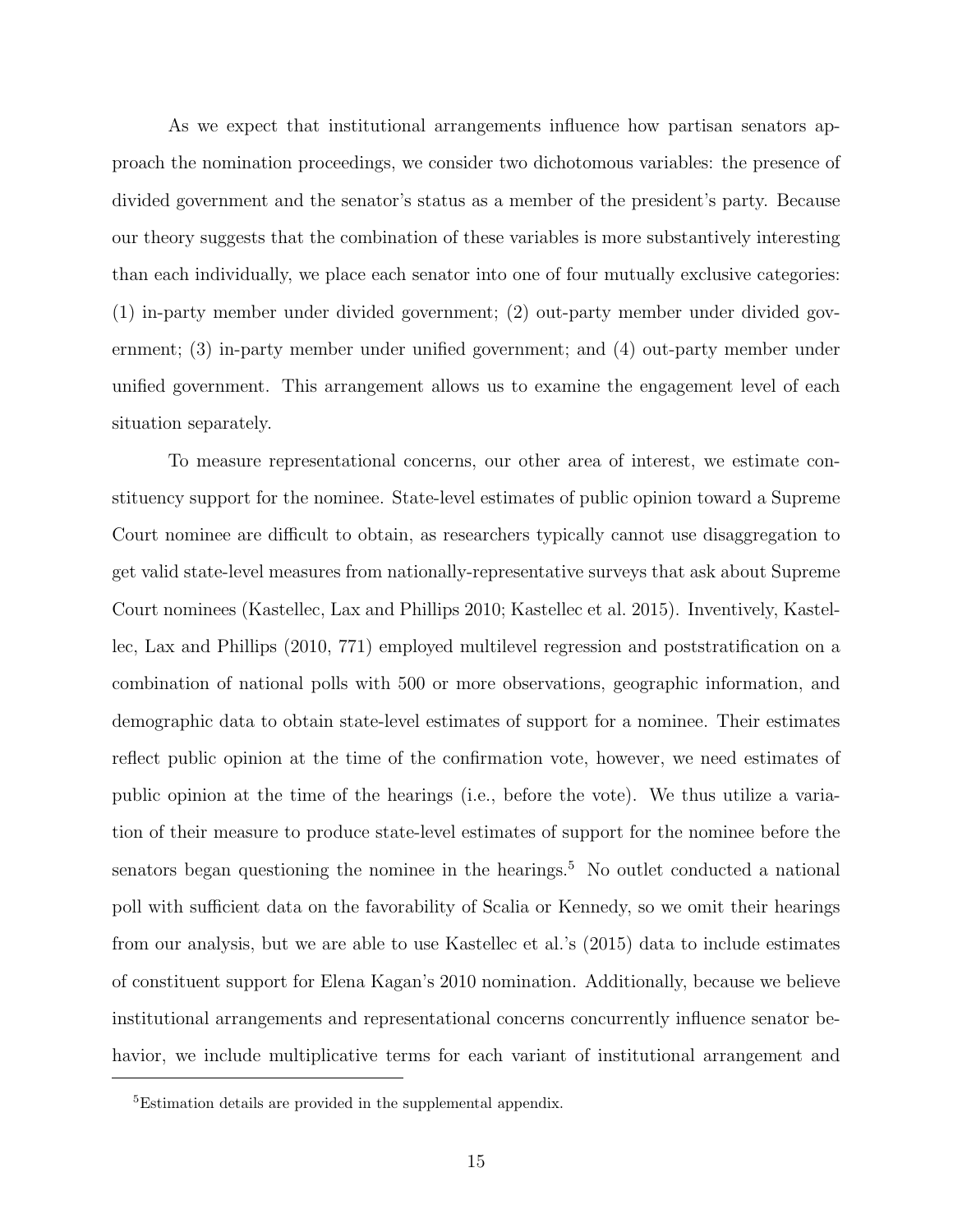public opinion.

Finally, we also include five control variables for factors that are known to influence senators' behavior during the confirmation process. First, because senators approaching reelection in the near future could be grandstanding more than colleagues with more distant electoral concerns, we control for the time to each senator's next election, measured in years.<sup>[6](#page-0-0)</sup>

Second, given the importance of ideological congruence for confirmation voting [\(Ep](#page-32-4)[stein et al. 2006\)](#page-32-4), we expect that senators who are ideologically distant from the nominee will be more hostile toward her and we therefore control for the ideological distance between the senator and the nominee. For this measure, we use the squared Euclidean distance between a senator and the nominee ideal points in Common Space [\(Farganis and Wedeking 2014,](#page-32-1) 64), with larger values indicating greater ideological distances.

Third, we use [Segal and Cover](#page-35-3) [\(1989\)](#page-35-3) scores to control for the nominee's qualification for the job, as a nominee's qualifications to be a Supreme Court justice influence her likelihood of confirmation [\(Epstein et al. 2006\)](#page-32-4). Segal and Cover analyze pre-confirmation newspaper editorials about the nominee to create this qualification score, which ranges from 0 to 1. Of our eleven justices, Justice Rehnquist is considered the least qualified (Segal-Cover score of 0.4), while Justices Ginsburg and O'Connor are the most qualified (Segal-Cover scores of 1.0).

Fourth, we control for interest group opposition toward the nominee, measured as the percentage of total interest groups that opposed the nomination via written or oral testimony

<sup>&</sup>lt;sup>6</sup>Alternatively, when considering electoral factors that could influence a senator's behavior, we could use the senator's status as a "lame duck," or we could use a measure of his political ambition. After examining the data, we decided against controlling for either one in the model. Out of the 43 senators included in our analysis, only 5 of them were lame ducks – senators who were still in office but not running for re-election – when they voted on a nominee. This small sample leaves little variance to analyze, so we do not control for lame duck status. Additionally, very few members of the Committee in this time period mounted a campaign for president or left the Committee to join the Senate leadership (Senators Biden, Hatch, and Specter were the most notable presidential hopefuls between 1981 and 2010, while Senator Schumer eventually became Senate Minority Leader after his stint on Judiciary). In fact, the data show that most senators on the Judiciary Committee serve for long periods of time, with 14 out of the 43 senators examined here serving on the Judiciary Committee for six or more of the 11 nominations we examine. This suggests that while senators on the Judiciary Committee can be ambitious, their ambitions lie somewhere beyond moving up the political ladder. We consequently do not include a measure of ambition in our model, either.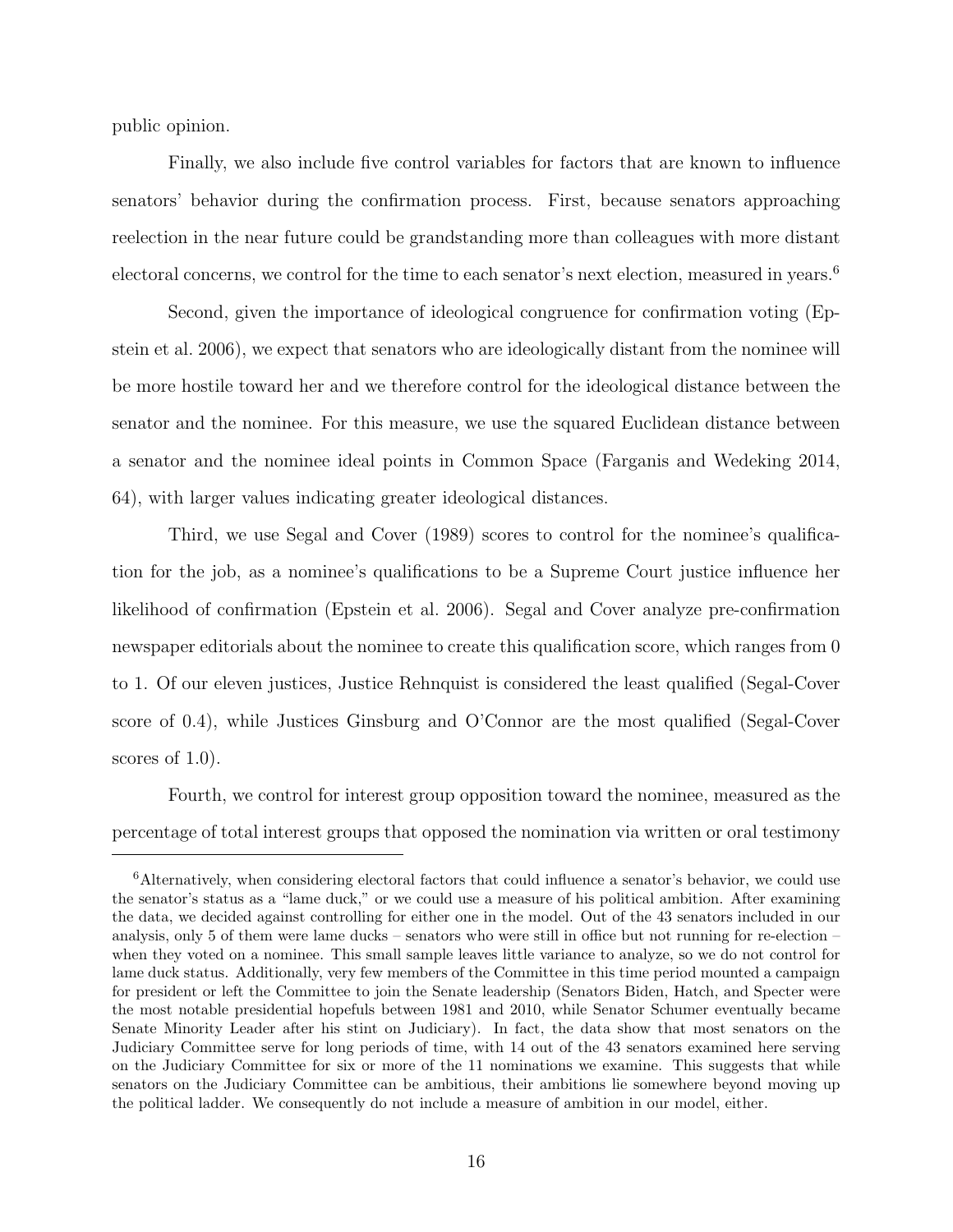[\(Epstein et al. 2007;](#page-32-10) [Farganis and Wedeking 2014\)](#page-32-1). Interest groups are increasingly involved in the confirmation process [\(Cameron, Kastellec and Park 2013\)](#page-31-2). They actively seek to draw attention to a nomination [\(Bell 2002;](#page-31-12) [Scherer, Bartels and Steigerwalt 2008;](#page-35-9) [Steigerwalt 2010\)](#page-36-5) and influence senators' approaches toward a nomination [\(Caldeira, Hojnacki and Wright](#page-31-10) [2000;](#page-31-10) [Caldeira and Wright 1998\)](#page-31-13), and their support or opposition can influence a Judiciary Committee member's decision to send a nominee to the Senate floor for a full vote [\(Farganis](#page-32-1) [and Wedeking 2014\)](#page-32-1). Crucially, we focus on the level of interest group opposition because such opposition is most salient before a nomination makes it to the floor [\(Krutz, Fleisher](#page-34-3) [and Bond 1998\)](#page-34-3).[7](#page-0-0)

Finally, we include a dichotomous control variable for whether or not a member of the Judiciary Committee was an attorney before joining the Senate. Research suggests that "lawyer-legislators" exhibit different behavior than their non-lawyer counterparts in the Senate [\(Miller 1995\)](#page-35-10). Additionally, attorneys should have experience with questioning people about their past behavior, which should give these senators an experiential advantage before Supreme Court nominees. Essentially, former attorneys should be better at engaging with nominees. We expect that senators who were attorneys will ask the nominee more questions than their non-attorney counterparts.[8](#page-0-0)

<sup>7</sup>Using a proportion for this variable also allows us to deal with a partisan problem: interest groups are significantly more likely to engage in nominations made by Republican presidents. On average, 8 interest groups participated in each hearing for the four Clinton and Obama nominees, while almost 45 groups participated in each of the hearings for the seven Reagan, Bush 41, and Bush 43 nominees. This difference is statistically significant. Additionally, the correlation between the total number of interest groups and the nominating president's party is 0.7346. The correlation between the percentage of total interest groups opposed to the nomination and the president's party is 0.3302.

<sup>&</sup>lt;sup>8</sup>We also considered whether a senator's previous experience as a prosecutor influences his or her questionasking behavior. We found that the act of being a practicing attorney, period, was more important; senators who worked as prosecutors did not ask more questions than senators who also practiced but were not prosecutors.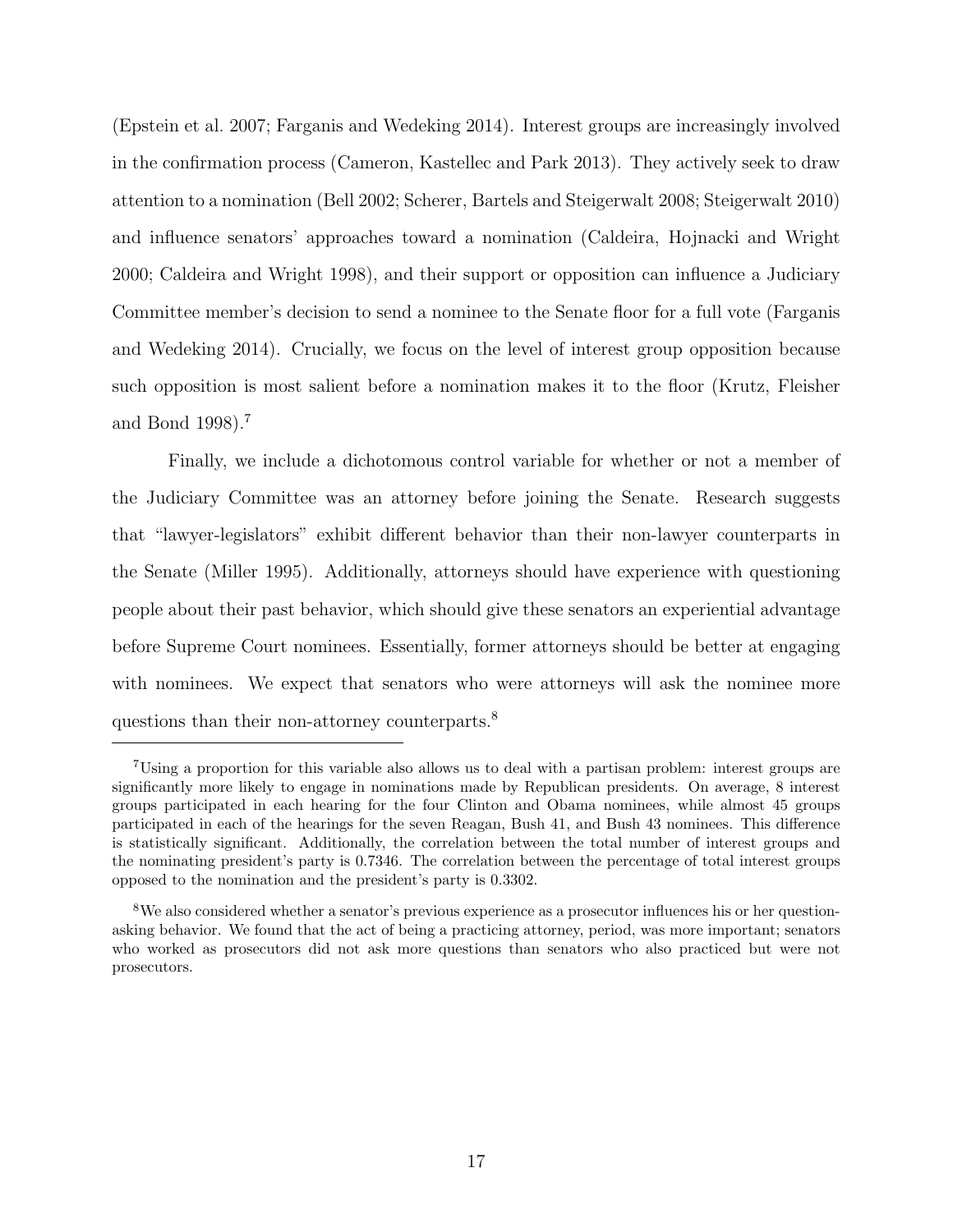#### Methodology and Empirical Results

Our dependent variable, number of exchanges between the senator and the nominee, is a count. Due to over-dispersion of the dependent variable (that is, the conditional mean is not equal to the conditional variance), we employ a negative binomial regression [\(Long](#page-34-8) [1997\)](#page-34-8). Because senator-nominee exchanges are nested within confirmation hearings, multilevel modeling techniques could be appropriate here, but, after careful consideration of the structure of our data and with the aid of statistical tests, we determined they are not.[9](#page-0-0) We instead estimated our model with standard errors clustered by nomination.

The results of the negative binomial regression model of senatorial exchanges with a Supreme Court nominee are shown in Table [2.](#page-19-0) Because of the non-linear nature of our model, we use predicted values to address our results rather than looking strictly at the coefficients. We begin with Figure 2, which addresses the estimated number of exchanges a senator will have with the nominee based on institutional arrangements.

Beginning with in-party senators in the left panel, we find that in-party senators engage with the nominee significantly more under divided government than they do under unified government. We believe this is because in-party senators should enforce the president's narrative of the nominee more vigorously during divided government's more contentious hearings. The more a president advocates for his nominee's confirmation, the more likely he is to experience legislative failure on major policy initiatives [\(Madonna, Monogan](#page-34-9) [and Vining 2016\)](#page-34-9); the in-party consequently has an incentive to advocate for the nominee in

<sup>&</sup>lt;sup>9</sup>As [Gelman and Hill](#page-33-11) [\(2007\)](#page-33-11) explain, multilevel modeling requires group-level variation; that is, in order to obtain accurate estimates of the group-level variation, the data must vary sufficiently across these groups. While our group-level data varies, we may simply have too few nominations in our data to place much certainty in our estimates. Eleven groups is already a small number, and many of our groups share similar characteristics, with four pairings of nominees facing the same or nearly the same Senates for their confirmation hearings. [Maas and Hox](#page-34-10) [\(2005\)](#page-34-10) find that a sample size of 50 or less at "level-two," or the aggregate level, leads to biased estimates of standard errors. Given our data limitations, we believe multilevel modeling techniques might produce inaccurate or imprecise estimates. We conducted a likelihood ratio test to compare a multilevel negative binomial regression with varying intercepts to the pooled negative binomial model suggested there was not a significant difference between the multilevel and pooled model  $(p=0.47)$ . Additionally, the Akaike Information Criterion (AIC) indicates the pooled model better fits the data. The results of the multilevel model are substantively similar and we include them in the supplemental appendix.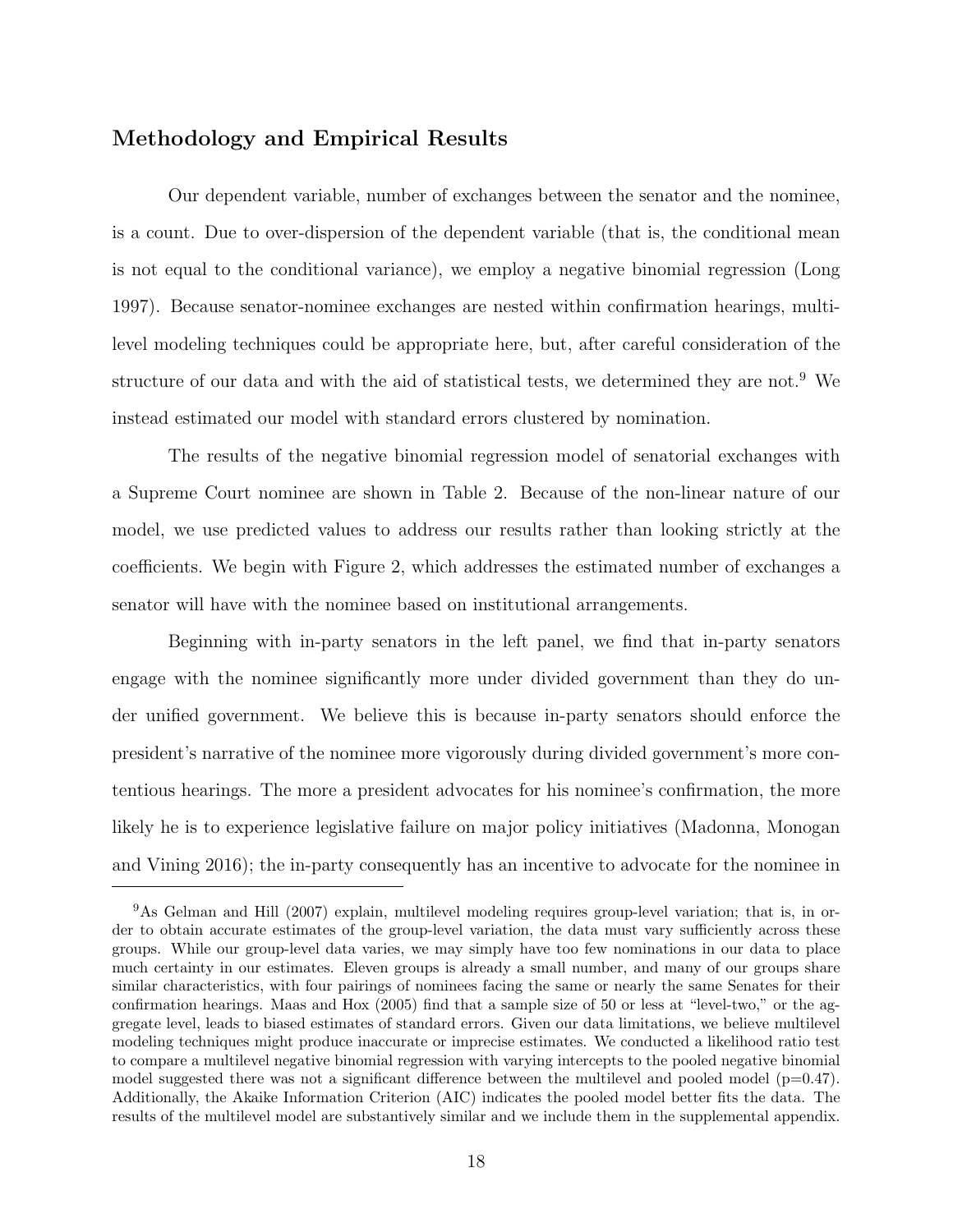|                                               | Coefficient       |
|-----------------------------------------------|-------------------|
|                                               | (Standard Errors) |
| In-Party Divided Government                   | $2.272***$        |
|                                               | (0.649)           |
|                                               |                   |
| Out-Party Divided Government                  | 0.697             |
|                                               | (0.431)           |
| In-Party Unified Government                   | $-1.173***$       |
|                                               | (0.186)           |
|                                               |                   |
| Public Opinion                                | $-0.005$          |
|                                               | (0.003)           |
|                                               |                   |
| Public Opinion * In-Party Divided Government  | $-0.0231*$        |
|                                               | (0.009)           |
| Public Opinion * Out-Party Divided Government | $-0.003$          |
|                                               | (0.007)           |
|                                               |                   |
| Public Opinion * In-Party Unified Government  | $0.011***$        |
|                                               | (0.003)           |
|                                               |                   |
| Time to Next Election                         | $-0.031$          |
|                                               | (0.036)           |
| Ideological Distance                          | $0.523***$        |
|                                               | (0.145)           |
|                                               |                   |
| Qualifications                                | $-0.261$          |
|                                               | (0.174)           |
|                                               |                   |
| Percent of Interest Groups in Opposition      | $0.957***$        |
|                                               | (0.145)           |
| Senator Former Attorney                       | $0.459***$        |
|                                               | (0.081)           |
|                                               |                   |
| Constant                                      | $3.210***$        |
|                                               | (0.256)           |
| Observations                                  | 185               |
| AIC                                           | 1532.1            |
| BIC                                           | 1564.3            |
| Log Likelihood                                | $-756.1$          |

<span id="page-19-0"></span>Table 2: Negative Binomial Regression Results, Senator-Nominee Exchanges

Standard errors in parentheses

\*  $p < 0.05$ , \*\*  $p < 0.01$ , \*\*\*  $p < 0.001$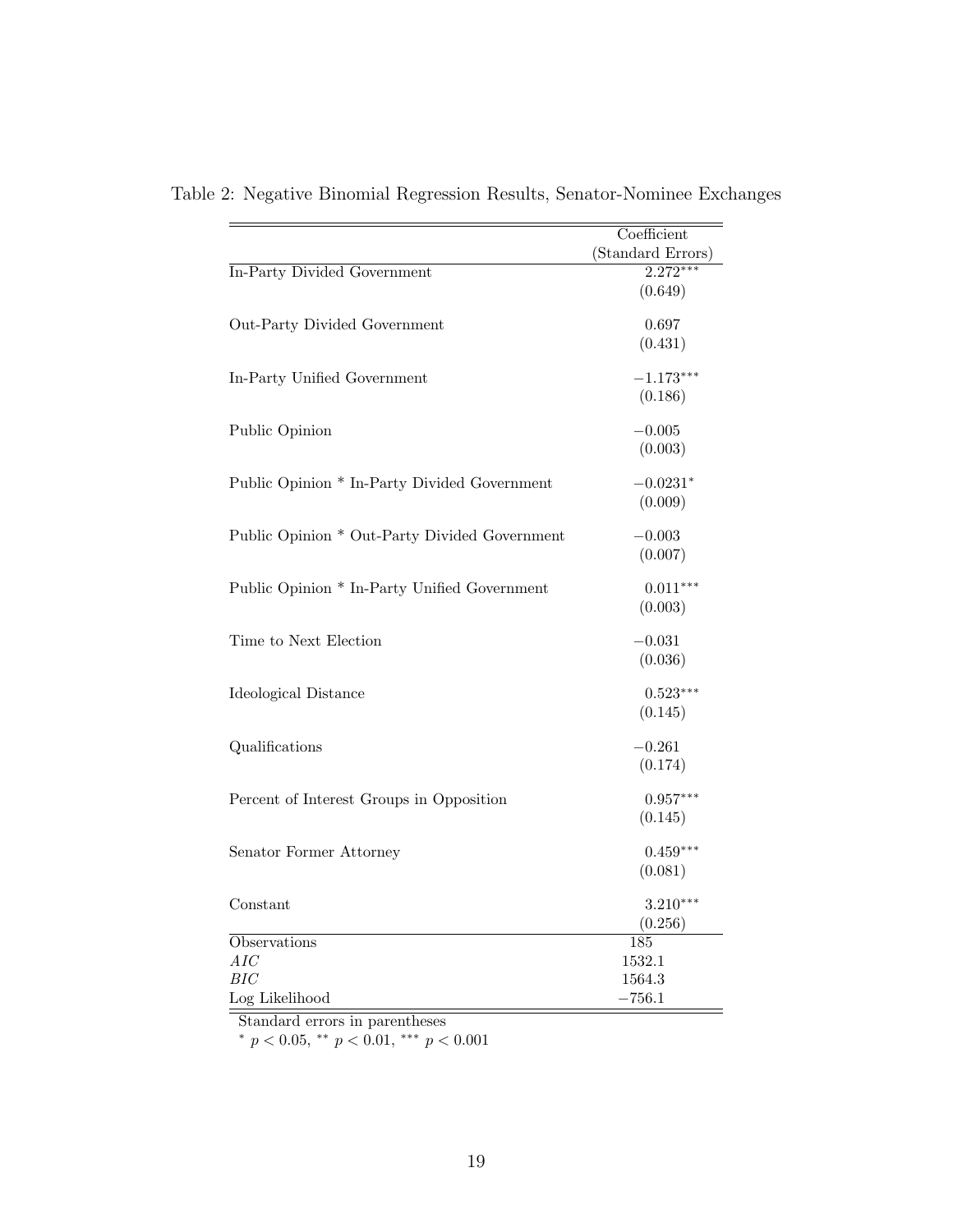the president's place so they do not suffer legislative consequences. Figure 2 confirms that in-party senators do modify their behavior based on institutional arrangements; an in-party senator only asks approximately 29 questions during a coronation, but engages with the nominee 92 times during contentious divided government nominations.



Figure 2: Circles are the estimated number of exchanges a senator will have with the nominee. Vertical lines around that estimate are 95% confidence intervals. The left panel displays effects for the in-party; out-party estimates are in the right panel. Within each panel, unified government appears on the left and divided government on the right. All continuous variables are held at their means and categorical variables are held at their modes.

Moving to the examination of the out-party in the right panel of Figure 2, we theorized that out-party senators engage more frequently with a nominee because they must provide political cover for their failure to block a counter-partisan president's nominee. The data bear this out. Our results show that out-party senators engage with the nominee significantly more under divided government than they do under unified government. An out-party senator on the losing side of a coronation should engage with the nominee 44 times, while an out-party senator engaging in a contentious fight during divided government should engage with the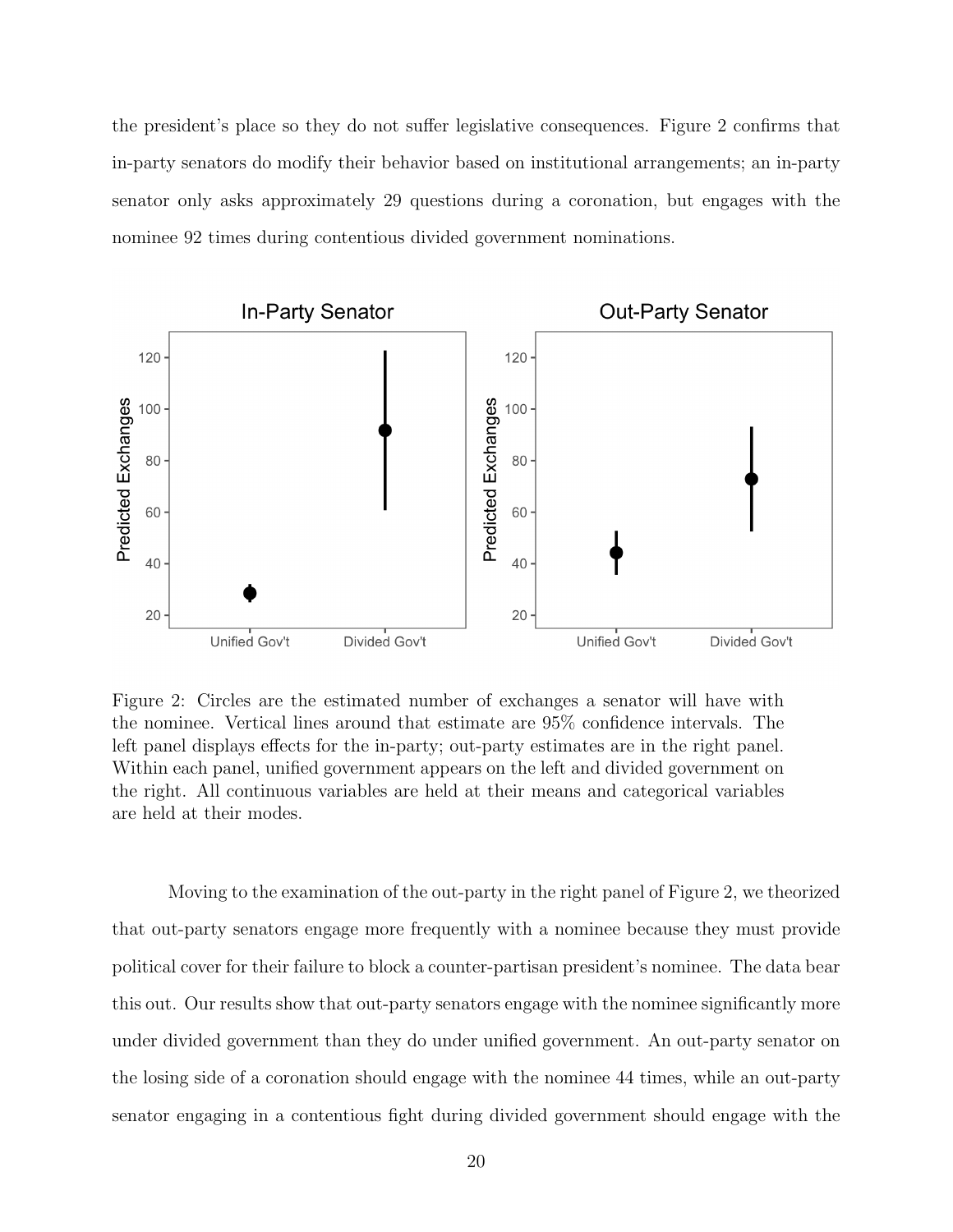nominee approximately 73 times during a hearing.

Importantly, as we expected, there is a statistically significant difference in the question-asking behavior of in-party and out-party senators during unified government (i.e., comparing the left plotting symbol in the left panel to the left plotting symbol in the right panel). When confirmation is a certainty, in-party senators are significantly less likely to ask the nominee questions than their out-party colleagues who are working to extract answers and mitigate damage. In-party senators have a policy victory for constituents and out-party senators offer their constituents fervent symbolic representation. Conversely, there is not a statistically significant difference in the question-asking behavior of in-party and out-party senators during divided government. That is, out-party senators do not appear to question a nominee any more (or less) than their in-party counterparts when the president's party does not also control the Senate ( $p = 0.11$ ). When confirmation is still reasonable but less certain, in-party senators grandstand in order to protect their nominee and out-party senators again grandstand to protect their reputations with constituents. Both sides ask the nominee more questions and press the nominee for more answers. This result reinforces our theory that senators in both parties engage in grandstanding.

Institutional arrangements alone do not predict senator behavior during Supreme Court confirmation hearings, however. We turn to Figure 3 to examine the role of constituent support. Again, we expect that constituency support of the nominee will alter an in-party senator's behavior, but may not have the same influence on the out-party. Beginning with the out-party senators – in the top half of Figure 3 – we find that support for our hypothesis. The upper-left panel shows that under divided government, as public support for the nominee in a senator's state increases from 53% on the low end to 90% on the high end (covering 95% of the data), the number of exchanges decreases slightly, though the difference is not statistically significant ( $p = 0.25$ ). As we expected, out-party senators who control the Senate are willing to lambaste a nominee whether constituents like her or not.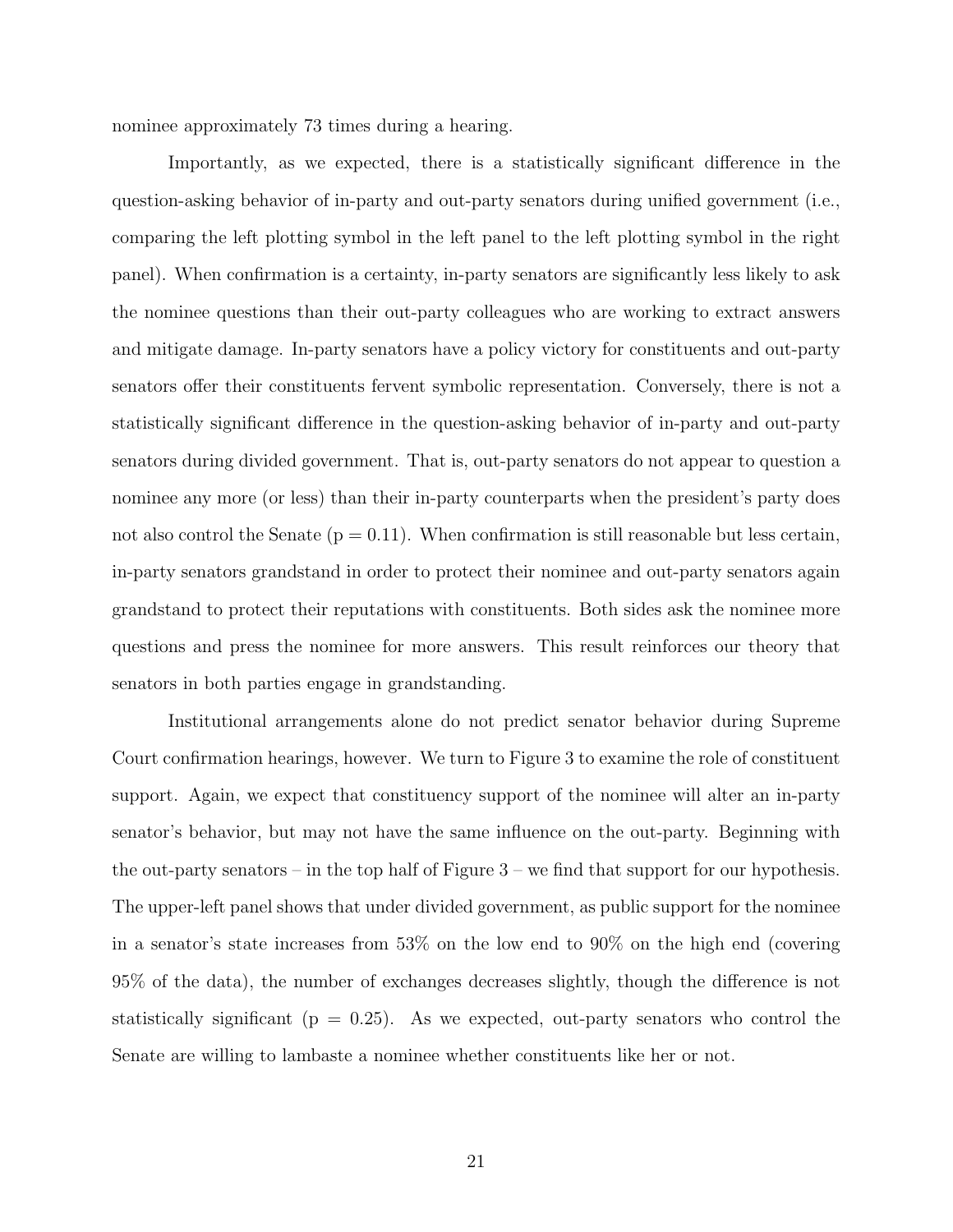

Figure 3: Solid lines indicate predicted senator exchanges across level of state public opinion support for the nominee. Dashed lines are 95% confidence intervals around those estimates. All continuous variables are held at their means and categorical variables are held at their modes.

Turning next to the top-right panel of Figure 3, we see that out-party senators are similarly unaffected by public opinion when questioning a nominee under unified government. Again, as public support for the nominee increases, the number of questions the out-party asks decreases a slight but statistically-insignificant amount ( $p = 0.17$ ). When the government is unified and the out-party is sure to lose on the nomination, out-party senators are willing to question a nominee regardless of how much their constituents support her.

Turning to the bottom-left panel of Figure 3, we see an in-party senator's propensity to interact with the nominee wanes as state support for the nominee increases. In-party senators should engage with the nominee an astounding 132 times when constituent support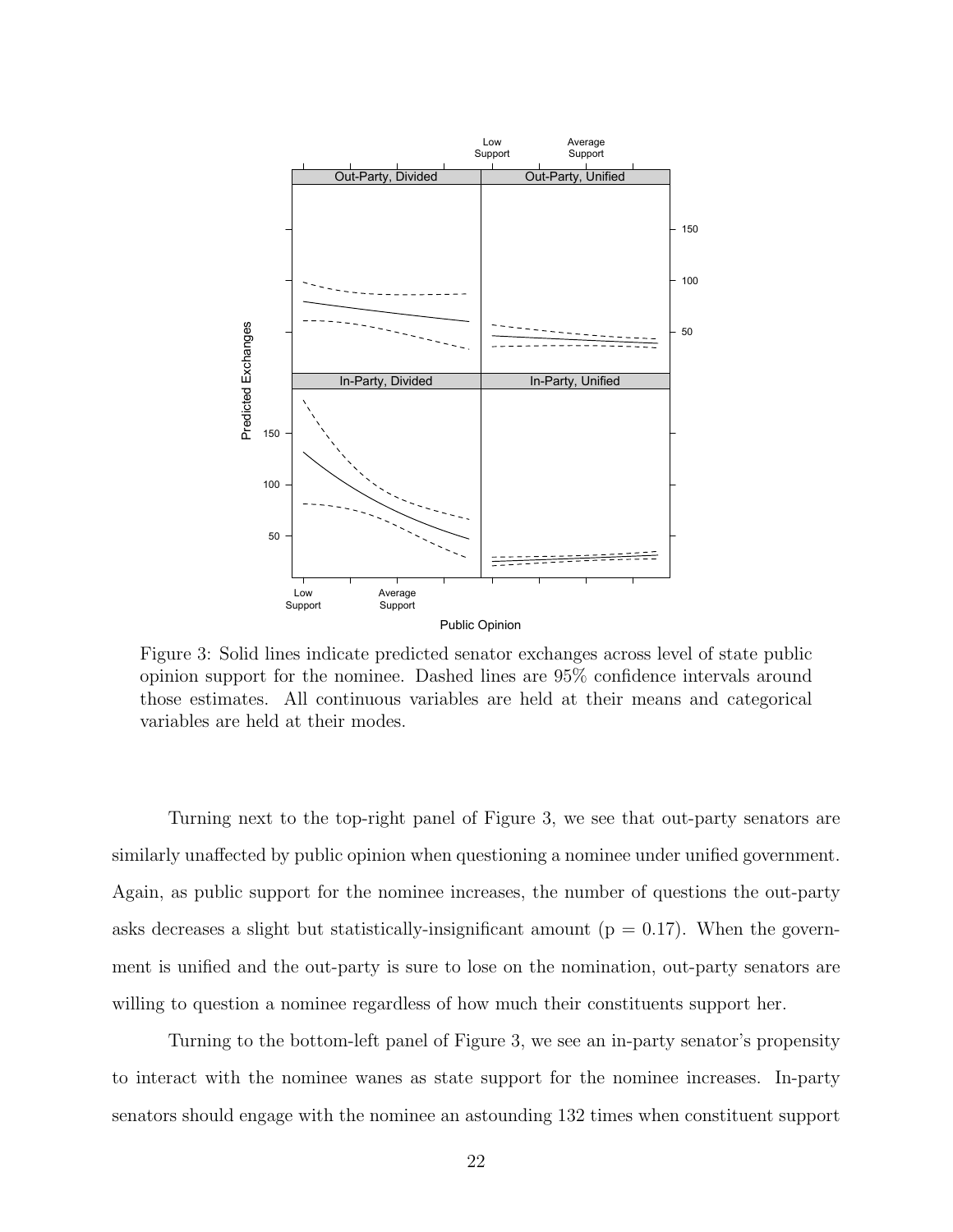is low, and this number drops to 39 exchanges when support is high.<sup>[10](#page-0-0)</sup> This, again, shows senators engaging in constituent maintenance. When their constituents are not completely behind a nominee, the in-party senators push the president's agenda to make the nominee look likable and qualified. For example, constituents in Senator Chuck Grassley's home state of Iowa showed lukewarm support of Judge Robert Bork's nomination, with only 59 percent of his constituents supporting the nomination. Grassley, a Republican who ultimately voted in favor of Bork's confirmation, prefaced several questions with statements underscoring their similar approaches to issues, including the death penalty [\(Senate 2016\)](#page-35-4).

Conversely, when the government is unified, constituents' positive opinion toward the nominee appears to actually increase the number of questions that in-party senators ask. The bottom-right panel Figure 3 shows the small but statistically-significant positive influence that public opinion has on an in-party senator's behavior during unified government. As constituent support for the nominee increases, in-party senators ask more questions. An in-party senator in a state with low support for the nominee asks about 25 questions in a hearing, while an in-party senator in a state with high support asks about 31. Anecdotal evidence suggests senators in this case are offering nominees "softball" questions that play well on television the next day; for example, Senator Ben Sasse asked Neil Gorsuch how he could answer questions for so long without taking a bathroom break [\(Hulse 2017\)](#page-33-12), a moment well-covered by major media outlets. When coronation is evident, in-party senators ask as few questions as they can while still showing constituents how great the nominee is (and, consequently, how great the senator is for supporting the nomination).

Finally, regarding the remaining variables that are statistically significant in our

<sup>&</sup>lt;sup>10</sup>This 93-question difference is at least partially due to senators' atypical questioning of Robert Bork and Clarence Thomas. Senator Arlen Specter, a Republican who asked more questions than almost anyone else during the Bork hearings, noted the controversy surrounding the nominee affected his approach to asking questions during the hearings [\(Specter and Robbins 2002,](#page-36-6) [2012\)](#page-36-7) and, more broadly, senators as a group simply asked more questions during these hearings. We do not control for these two nominations, as such a control would be post-hoc, and instead employ a more comprehensive control for controversial nominees, which we include in the supplemental appendix. We treated Bork, Thomas, Alito, and Sotomayor as controversial nominees based on problems raised before the hearings. Controlling for controversial nominees adds no explanatory power to our model, nor does it substantively change the results found here.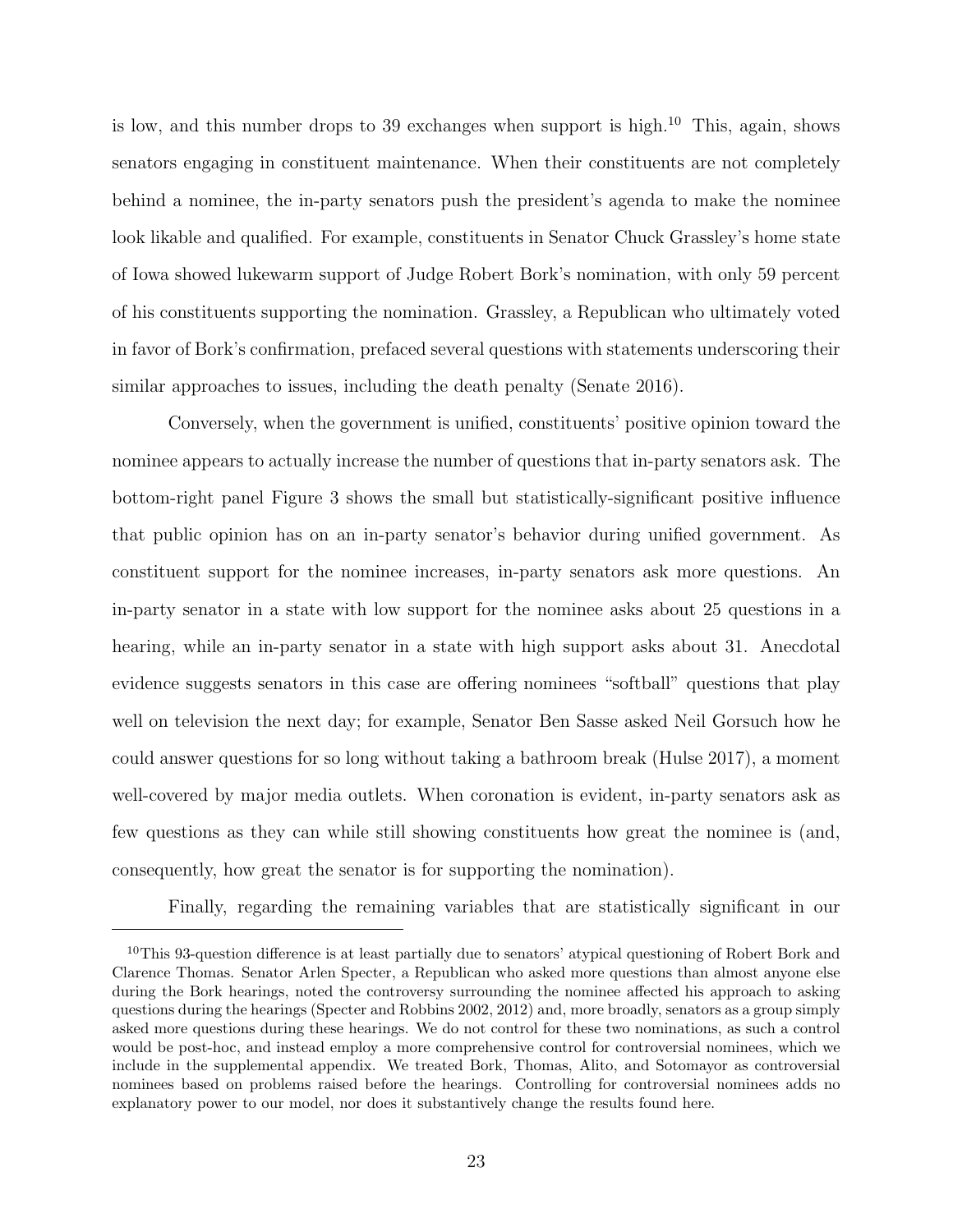model, our results align with expectations in the literature. As ideological distance between the senator and the nominee grows, the senator engages with the nominee more frequently. The effect is statistically significant across in-party and out-party senators and exists regardless of unified or divided government. We also find that as a higher percentage of interest groups oppose the nomination, senators engage with the nominee more. This result aligns with [Cameron, Kastellec and Park'](#page-31-2)s [\(2013\)](#page-31-2) finding that interest group mobilization is one of the main sources of modern-day contentiousness in Supreme Court confirmations. Logically, this also makes sense, as interest groups introduce information into the lexicon that senators will have to address with the nominee. Additionally, our results suggest that senators who were attorneys before joining the Senate ask the nominee more questions. This, again, aligns with our expectations that attorneys have more experience with questioning people about their lives and are better prepared for interrogation of a Supreme Court nominee as a result.

#### The Gorsuch and Kavanaugh Hearings

After Elena Kagan's confirmation in 2010, the Supreme Court's membership remained stable until Justice Antonin Scalia's death in 2016. President Obama, a Democrat, nominated Merrick Garland to the seat, but, in an unprecedented move, Republican Senate Majority Leader Mitch McConnell refused to act on the nomination until after the presidential election [\(Kaplan 2018\)](#page-33-13). Republican Donald Trump won, Garland never received a hearing or a vote, and the president nominated Neil Gorsuch to fill Scalia's seat [\(Elving](#page-32-11) [2018\)](#page-32-11). The confirmation hearing was contentious, but the Republican-controlled Senate confirmed Gorsuch to the bench [\(Elving 2018\)](#page-32-11). In the process, the Senate voted to eliminate the filibuster and confirm Supreme Court nominees by a simple majority [\(Kaplan 2018\)](#page-33-13). When the Senate Judiciary Committee interrogated Brett Kavanaugh to replace Justice Anthony Kennedy in 2018, the out-party Democrats pushed hard against the nominee, with several senators heatedly pressing the nominee to answer their questions [\(Seidman and Tamari 2018;](#page-35-11) [Zhou 2018\)](#page-36-8), while in-party senators went out of their way to ask easy questions that required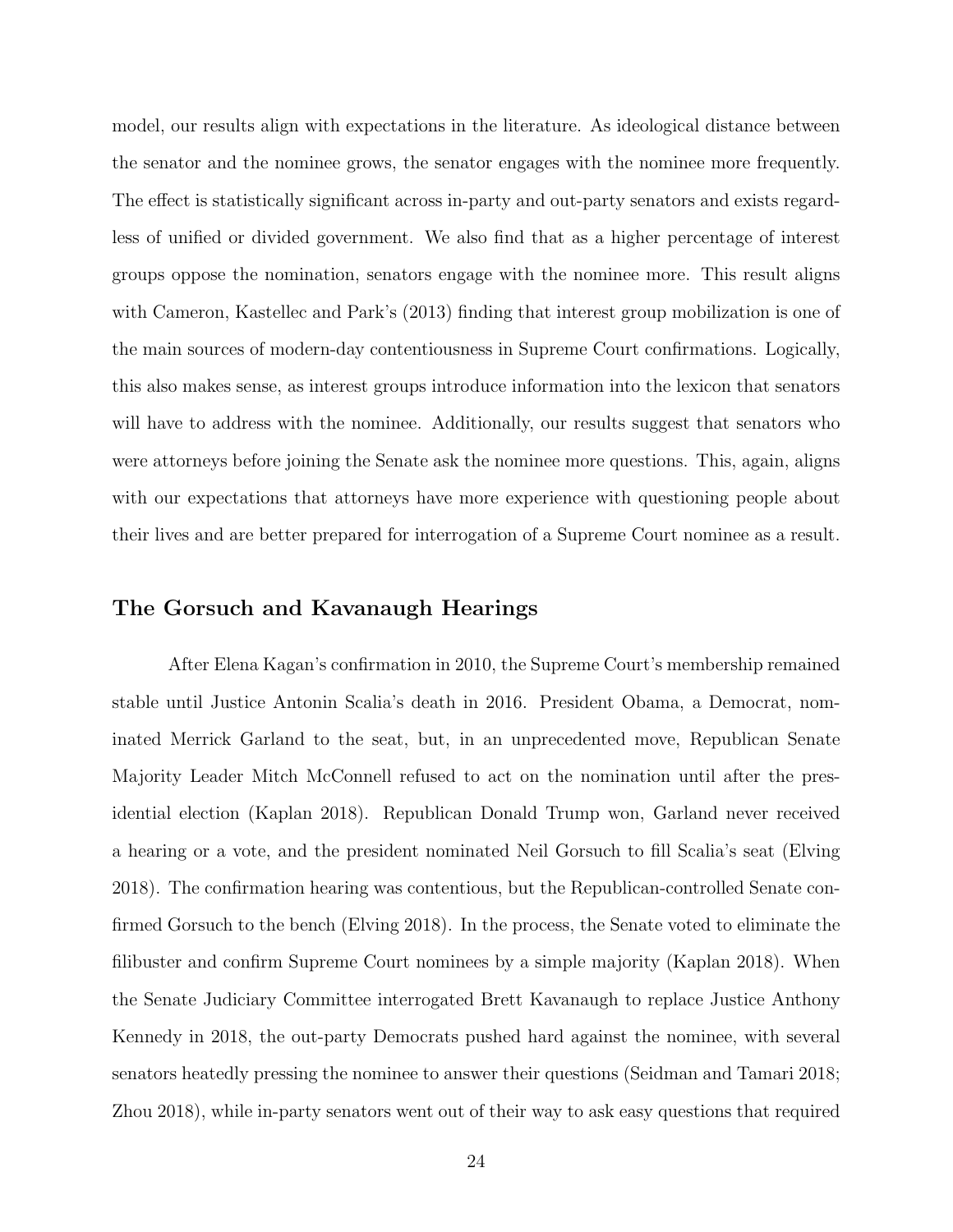long and easy answers [\(Cohrs 2018\)](#page-32-12). Afterward, a U.S. News and World Report writer wondered if the Kavanaugh hearings had "irreparably changed the whole [confirmation] process" [\(Williams 2018\)](#page-36-9). And, for all intents and purposes, the Supreme Court confirmation process did fundamentally change between Kagan and Gorsuch. But did the Senate Judiciary Committee members change their approach to questioning nominees, too?

To answer this question, we read through the Gorsuch and Kavanaugh confirmation hearing transcripts and, following the definition of an exchange we outlined earlier, counted the number of exchanges that each senator had with each of the nominees. Because both hearings took place under unified government, we examined the difference in how in-party and out-party senators under unified government questioned the nominees in the pre- and post-Garland nomination era. To do so, we employ difference-in-means tests.<sup>[11](#page-0-0)</sup> The results, shown in Figure 4, suggest the members of the Senate Judiciary Committee have not changed their overall approach to the hearings. While both sides ask significantly more questions overall in this new era – fitting the trend suggested by political commentators – opposition-party senators still engage significantly more with the nominee. The in-party asks as few questions as possible and the out-party repeatedly engages with the nominee.

<sup>&</sup>lt;sup>11</sup>We hoped to include both Gorsuch and Kavanaugh in our primary analysis of Supreme Court confirmation hearings. Unfortunately, at the beginning of President Trump's third year in office he has yet to sign enough legislation to generate a NOMINATE score, which is necessary for placing Gorsuch and Kavanaugh in ideological space [\(Lewis et al. 2019\)](#page-34-11). Because we cannot place Gorsuch and Kavanaugh in ideological space, we do not have the necessary covariates to include them in our model.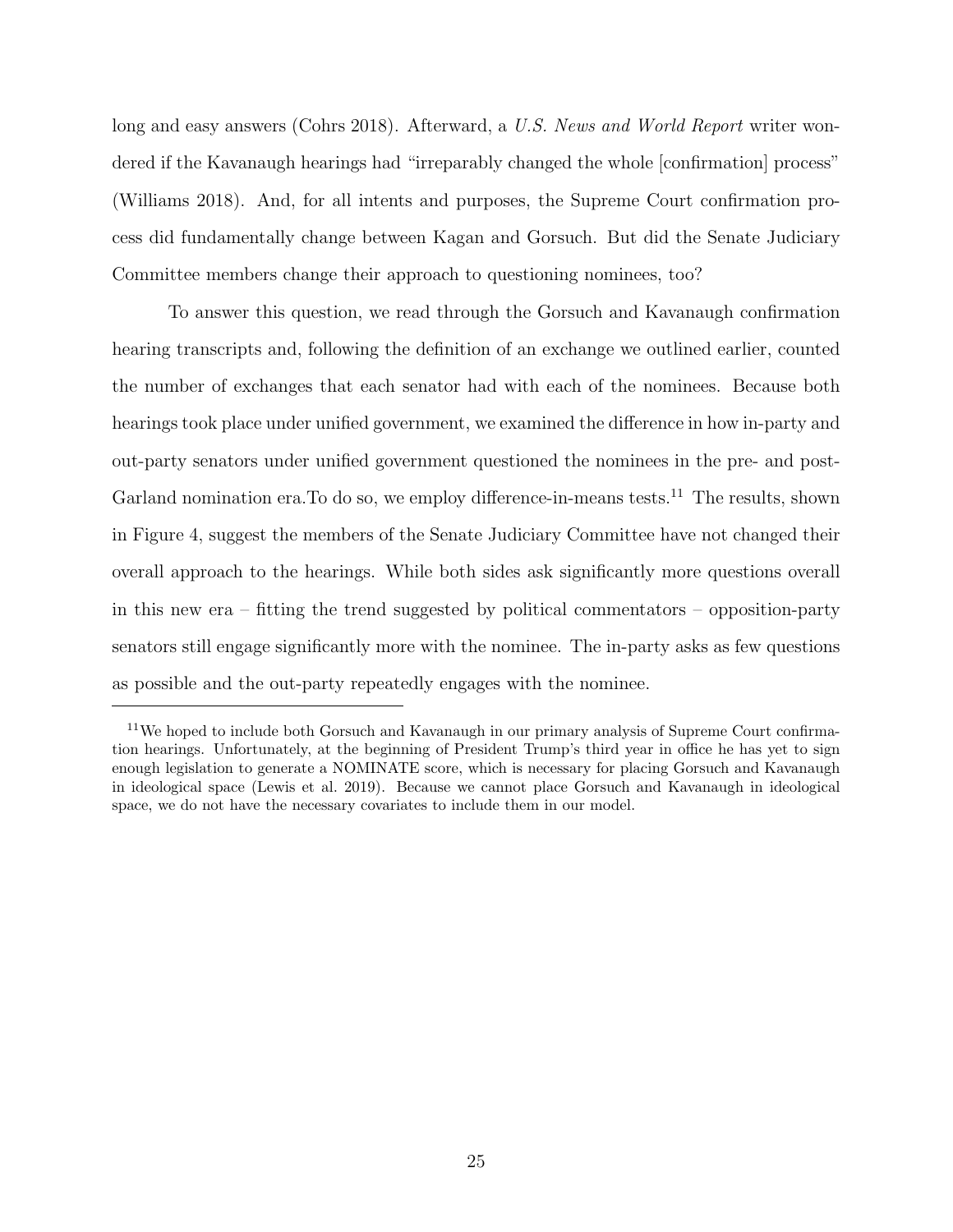

Figure 4: Circles are the estimated number of exchanges a senator in a unified government will have with the nominee. Vertical lines around that estimate are 95% confidence intervals. The left panel displays the mean number of exchanges for the hearings that occurred during unified government between O'Connor in 1981 and Kagan in 2010; the estimates for the Gorsuch and Kavanaugh hearings are in the right panel. Within each panel, the in-party appears on the left and the out-party on the right. All continuous variables are held at their means and categorical variables are held at their modes.

Turning first to the left-hand side of Figure 4, we see the same trend originally outlined in Figure 2. Between the O'Connor hearings in 1981 and the Kagan hearings in 2010, an in-party senator whose president selected the nominee asks about 23 questions, while an out-party senator in the same hearing asks about 41, which is significantly more. The right half of Figure 4 tells the same story for the Gorsuch and Kavanaugh hearings; an in-party senator engages with the nominee about 37 times, while an out-party senator engages with the nominee at almost double the rate, asking about 60 questions per hearing.[12](#page-0-0) This, too, is a statistically significant difference. Importantly, however, the relationship remains the

<sup>&</sup>lt;sup>12</sup>We counted the exchanges for days two and three of Brett Kavanaugh's hearing. Day one did not involve any back and forth between senators and the nominee; and when the hearing resumed in late September, Republicans had a proxy engage with the nominee part of the day.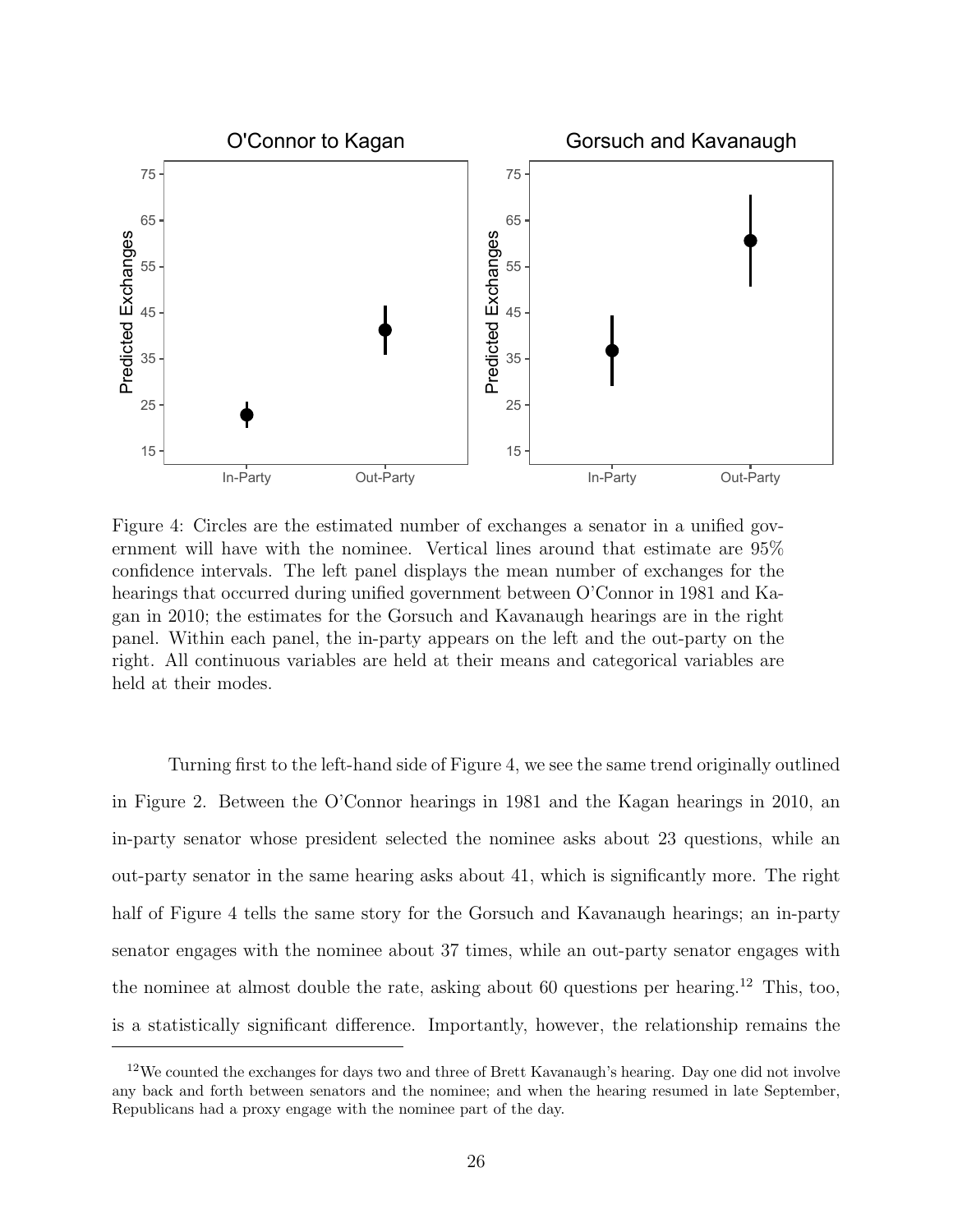same: in-party senators do the minimum necessary to protect their nominee while out-party senators push to either make him look bad or overturn his nomination outright.

#### Discussion

When Senator Ted Kennedy questioned Clarence Thomas during his 1991 Supreme Court confirmation hearings, he packed 23 questions into thirty minutes of interrogation. As a member of the majority party questioning someone nominated by the opposing party's president (that is, as a senator stymied by divided government), Kennedy spoke to Thomas in quick questions and comments, rephrasing questions when Thomas dodged and interrupting his answers with clarifying questions if necessary [\(Senate 2016\)](#page-35-4). Given the opportunity to overturn a nomination, Kennedy modified his question-asking behavior. Three years later, when Kennedy found himself questioning his own party's nominee, Stephen Breyer, his behavior changed. Kennedy asked a total of six questions in his 30 minutes. He asked Breyer about his record on women's rights, his book, and read into the record a letter about Breyer's pro-environment rulings [\(Senate 2016\)](#page-35-4). While some could suggest Kennedy was simply propping up his former protege [\(Toobin 2008\)](#page-36-10), he engaged in the same sort of easy-going behavior the year before, asking Ruth Bader Ginsburg eight long questions about her work as a women's rights advocate and giving her the time to give eight complete and thoughtful responses [\(Senate 2016\)](#page-35-4). Working his way to assured coronations, Kennedy took his time advertising Breyer and Ginsburg's credentials and letting them do the same. He wanted to reinforce the president's message about these judges' qualifications for the job. These examples, which, as we demonstrate, are not anomalous, show how senators modify their behavior based on institutional arrangements and the electoral opportunities they provide.

In this paper, we set out to determine whether senator behavior during Supreme Court confirmation hearings is a function of institutional arrangements and constituent support. We find that it is. Senators in both parties engage with the nominee more frequently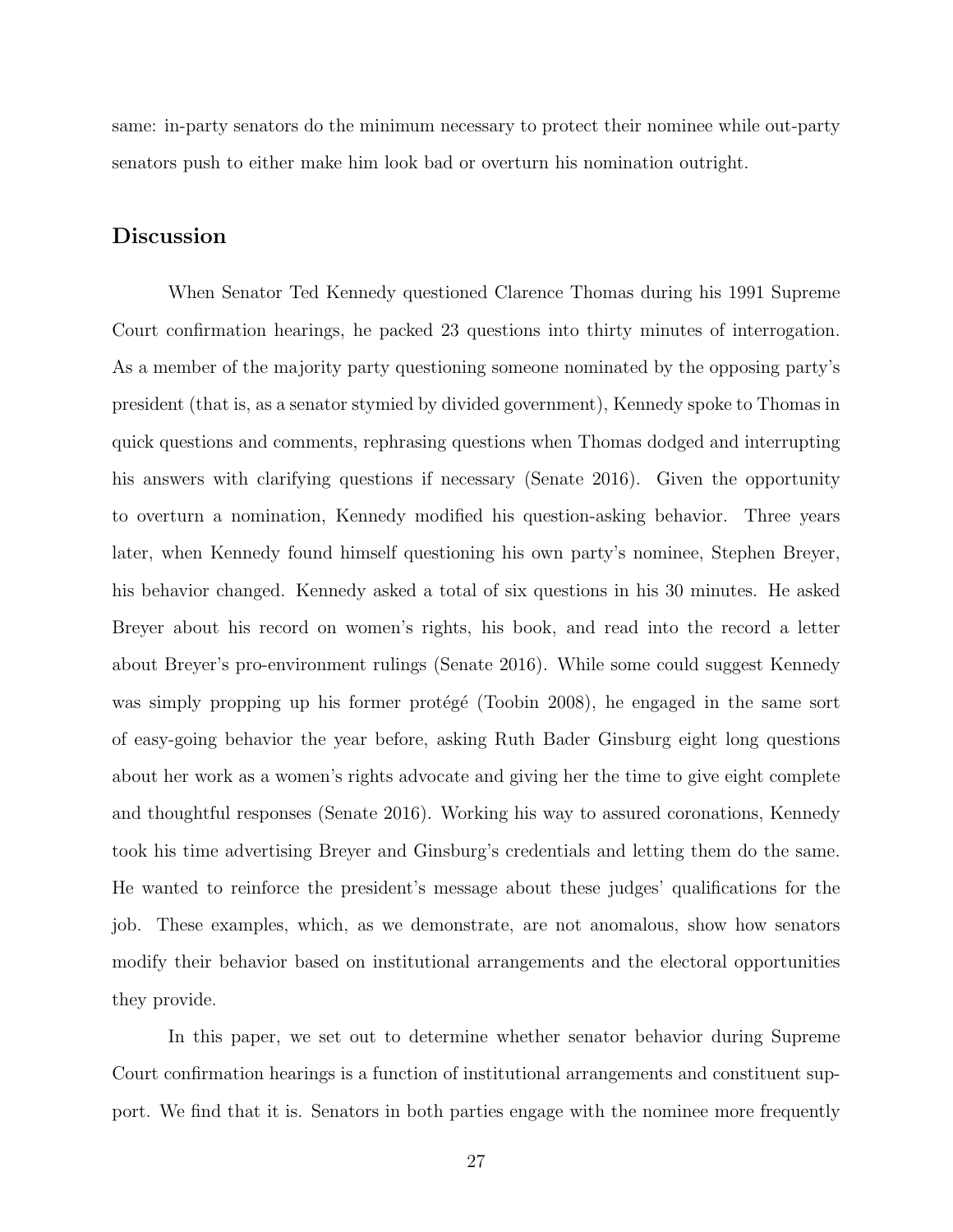when the government is divided (that is, when the president's party does not hold the majority of Senate seats). When the opposition party can theoretically block a nomination, those senators engage with the nominee enough to either block the nomination or (more likely) mitigate the damage caused by a successful confirmation by asking symbolically important questions. In this situation, senators from the in-party ask as many questions as the out-party does, seeking to reinforce the president's narrative and get the nominee confirmed. If, on the other hand, the president's party also has the Senate majority, senator behavior changes. Members of the president's party engage with the nominee as little as possible, asking enough questions to highlight qualifications but not enough to cause problems. Those in the opposition party do the opposite, engaging with the nominee frequently in an attempt to rhetorically represent constituents who will dislike the nomination's final outcome. Support for the nominee in an in-party senator's state can alter this behavior, leading in-party senators to approach the nomination differently if their constituents really like the nominee.

These findings expand understanding of how potential justices are questioned and what influences members of the Senate Judiciary Committee's behavior during confirmation hearings. Previous scholarship noted that hearings are an increasingly confrontational ordeal that, despite a highly likely outcome (i.e., confirmation), play an important role in our constitutional order [\(Collins and Ringhand 2013;](#page-32-2) [Farganis and Wedeking 2014\)](#page-32-1). Additionally, scholarship has long noted that legislators represent their constituents in different ways [\(Hill](#page-33-3) [and Hurley 2002;](#page-33-3) [Wlezien 1995\)](#page-36-1), including on matters of the judiciary [\(Kastellec, Lax and](#page-34-4) [Phillips 2010;](#page-34-4) [Ura and Wohlfarth 2010\)](#page-36-11). We contribute to these lines of inquiry by bridging the gap between these two literatures and demonstrating that legislators use confirmation hearings as a way to salvage some representative function even when they cannot secure a policy victory for their constituents. While some Court observers may regard hearings as a "charade" or "pointless," senators on the Judiciary Committee do not appear to view them as such. Instead, they appear to be legitimate opportunities to score points with their electorate. We demonstrate that legislators not only alter the style of representation to their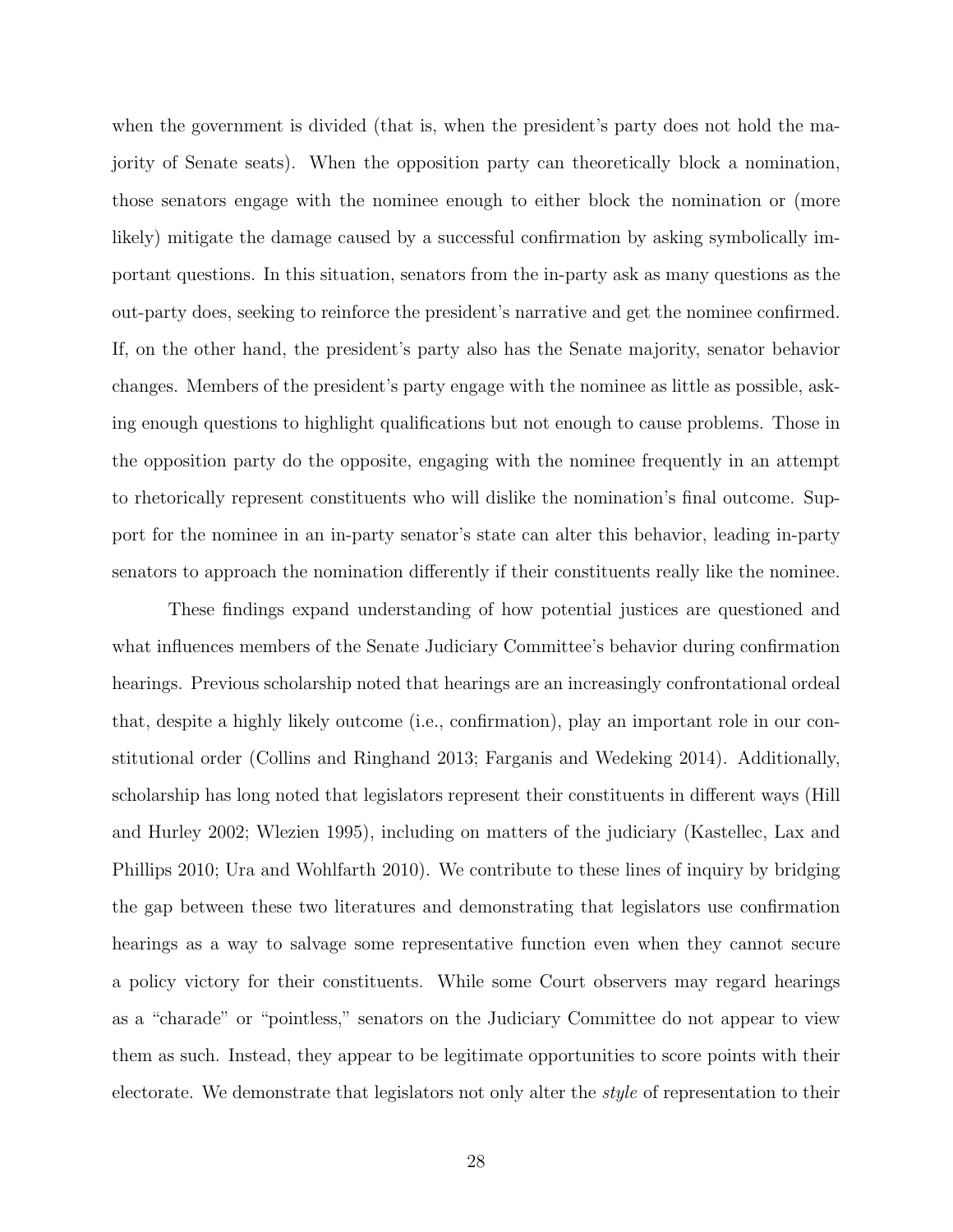advantage, they also seem to consider the venue and institutional dynamics when attempting to represent their constituents.

There are, of course, limitations to our findings. First, it is difficult to separate contentiousness, polarization, and time. As [Farganis and Wedeking](#page-32-1) [\(2014\)](#page-32-1) note, contentiousness and polarization on the Senate Judiciary Committee have increased over time (see Figure 5.4), as has polarization in the Senate as a whole [\(McCarty, Poole and Rosenthal 2006\)](#page-35-12). We do not make an explicit argument about how the changes in the Senate as a whole might affect Supreme Court confirmation hearings, and that is because our results suggest that the Senate Judiciary Committee has not dramatically altered its question-asking behavior over the period of our study. Institutional arrangements and public opinion explain Committee members' question-asking behavior as well as or better than any time or polarization explanation (see supplemental appendix for more details). We feel this argument is facially valid; consider, for example, that when the Republican-led Senate refused to schedule hearings for Obama-nominated Merrick Garland in 2016, the majority party used procedural warfare, rather than the trapping of a confirmation hearing, to overturn a Supreme Court nominee [\(Kaplan 2018\)](#page-33-13). But that is not to say that polarization or changes over time are unimportant to the process as a whole. Question-asking intensity may simply be a function of affective polarization, where, for example, Republicans come to "loathe" Democrats (e.g., [Iyengar and](#page-33-14) [Westwood 2015\)](#page-33-14). We argue, however, that the hearings would still serve a representative capacity even if this were true. Indeed, some suggest that individuals derive more satisfaction from irking those across the aisle than achieving true policy victories (e.g., [Coaston 2017\)](#page-32-13).

While we only examine confirmation hearings for the Supreme Court, we believe the framework developing electoral motivations for congressional behavior other than "yea" and "nay" votes is important and a promising area for future research. Because we focus on the electoral motivations for senatorial behavior on one committee, we are curious about the occurrence of grandstanding during other confirmation hearings. Cabinet nominees, for example, are high profile presidential nominees whose confirmation hearings go through the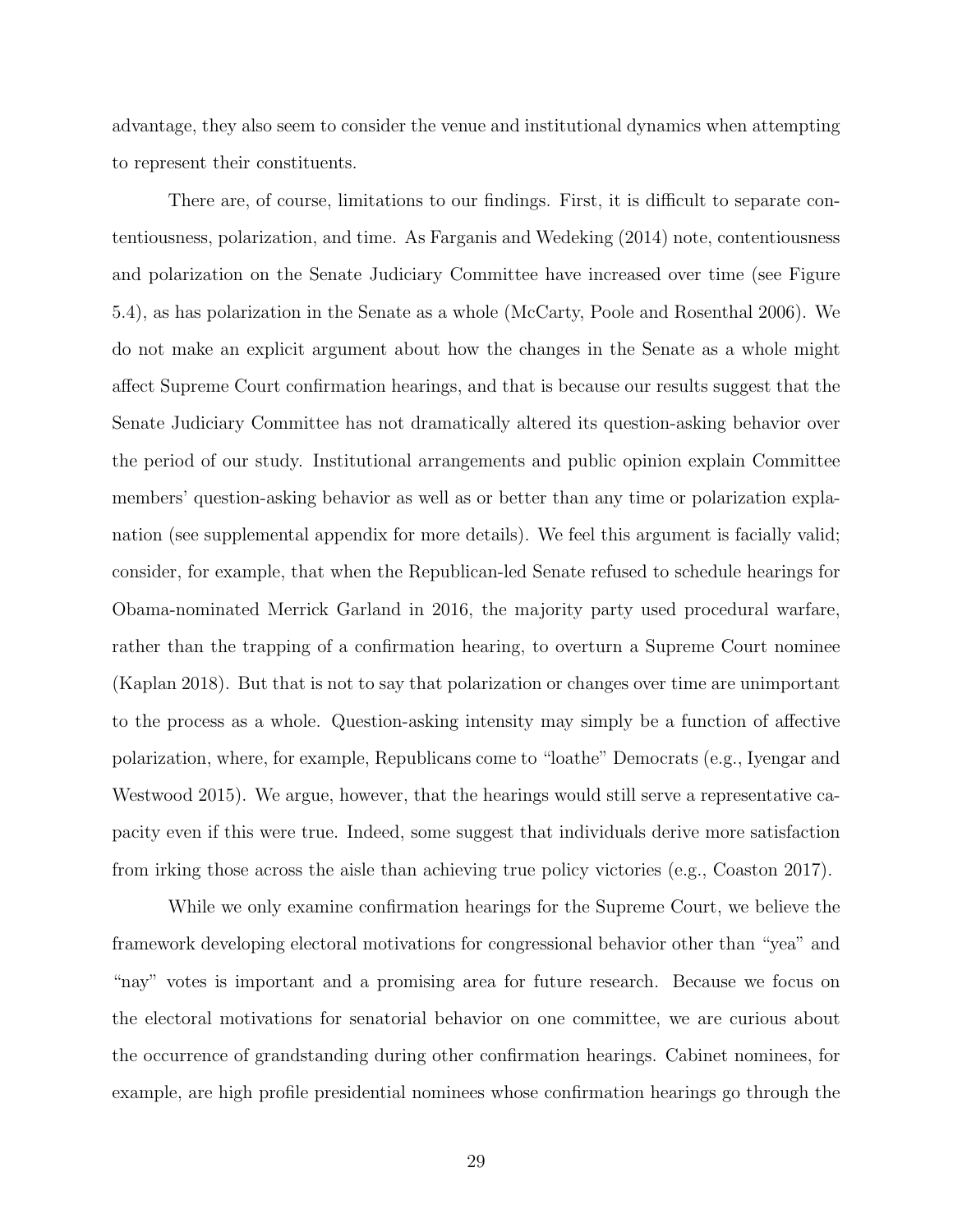Senate committee with jurisdiction over their department. The committees vote on nominees and send the nominations to the full Senate for votes, creating a similar environment to that of a Supreme Court confirmation hearing. At the same time however, senators subject these other executive nominations to the dilatory tactics they eschew during Supreme Court confirmation hearings [\(Ostrander 2016\)](#page-35-13), adding a potential new wrinkle to senators' grandstanding opportunities. Examining senators' engagement behavior in these situations may be a fruitful avenue for later research.

Additionally, future studies on any type of nomination should include a clear measure of the hostility or intensity of exchange. As we mention earlier, we look at the frequency of exchanges partially due to the difficulty of obtaining a valid and direct measure of the intensity of an exchange. With machine learning techniques consistently improving to better analyze language, a useful measure of hostility cannot be far behind. This measure would allow for a more direct analysis of senator behavior during confirmation hearings and build on [Hill and Hurley'](#page-33-3)s [\(2002\)](#page-33-3) original work on the kind of language senators employ and to whom they appeal with that particular type of language.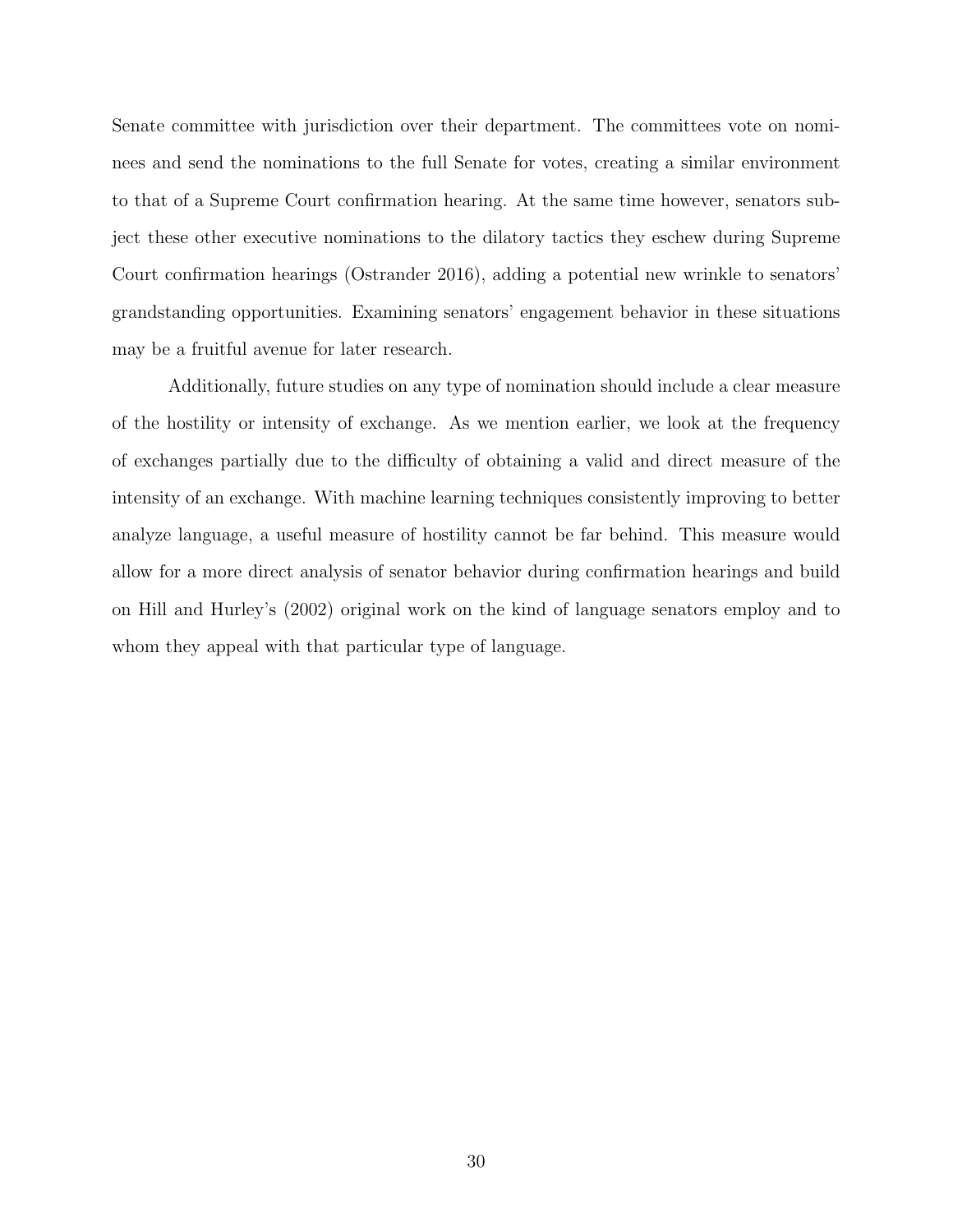#### References

- <span id="page-31-8"></span>Andrews, James H. 1993. "Viewing Ginsburg From Death Row." The Christian Science Monitor . URL: https://bit.ly/2T7F0uH
- <span id="page-31-12"></span>Bell, Lauren Cohen. 2002. "Senatorial Discourtesy: The Senate's Use of Delay to Shape the Federal Judiciary." Political Research Quarterly 55(3):589–608.
- <span id="page-31-4"></span>Berenson, Tessa. 2017. "How Neil Gorusch's Confirmation Fight Changed Politics." Time. URL: http://time.com/4730746/neil-gorsuch-confirmed-supreme-court-year/
- <span id="page-31-0"></span>Bickers, Kenneth M. and Robert M. Stein. 1996. "The Electoral Dynamics of the Federal Pork Barrel." American Journal of Political Science 40(4):1300–1326.
- <span id="page-31-6"></span>Binder, Sarah A. and Forrest Maltzman. 2009. Advice and Dissent: The Struggle to Shape the Federal Judiciary. Washington, DC: Brookings Institution Press.
- <span id="page-31-5"></span>Black, Ryan C., Anthony J. Madonna and Ryan J. Owens. 2014. "Qualifications or Philosophy? The Use of Blue Slips in a Polarized Era." Presidential Studies Quarterly 44(2):290– 308.
- <span id="page-31-11"></span>Black, Ryan C., Sarah Treul, Timothy R. Johnson and Jerry Goldman. 2011. "Emotions, Oral Arguments, and Supreme Court Decision Making." Journal of Politics 73(2):572–581.
- <span id="page-31-7"></span>Bond, Jon R, Richard Fleisher and Glen S Krutz. 2009. "Malign Neglect: Evidence that delay has become the primary method of defeating presidential appointments." Congress & the Presidency 36(3):226–243.
- <span id="page-31-9"></span>Burr, Thomas. 2018. "Sen. Orrin Hatch's impact on the Supreme Court: How a one-time lawyer from Pittsburgh shaped the highest court in the land." The Salt Lake Tribune. URL: https://bit.ly/2VbMAlG
- <span id="page-31-13"></span>Caldeira, Gregory A. and John R. Wright. 1998. "Lobbying for Justice: Organized Interests, Supreme Court Nominations, and the United States Senate." American Journal of Political Science 42(2):499–523.
- <span id="page-31-10"></span>Caldeira, Gregory A., Marie Hojnacki and John R. Wright. 2000. "The Lobbying Activities of Organized Interests in Federal Judicial Nominations." Journal of Politics 62(1):51–69.
- <span id="page-31-2"></span>Cameron, Charles M., Jonathan P. Kastellec and Jee-Kwang Park. 2013. "Voting for Justices: Change and Continuity in Confirmation Voting 1937-2010." Journal of Politics 75(2):283– 299.
- <span id="page-31-1"></span>Carey, John M. and Matthew Soberg Shugart. 1995. "Incentives to Cultivate a Personal Vote: a Rank Order of Electoral Formulas." Electoral Studies 14(4):417–439.
- <span id="page-31-3"></span>Chiou, Fang-Yi and Lawrence S. Rothenberg. 2014. "Executive Appointments: Duration, Ideology, and Hierarchy." Journal of Theoretical Politics 26(3):496–517.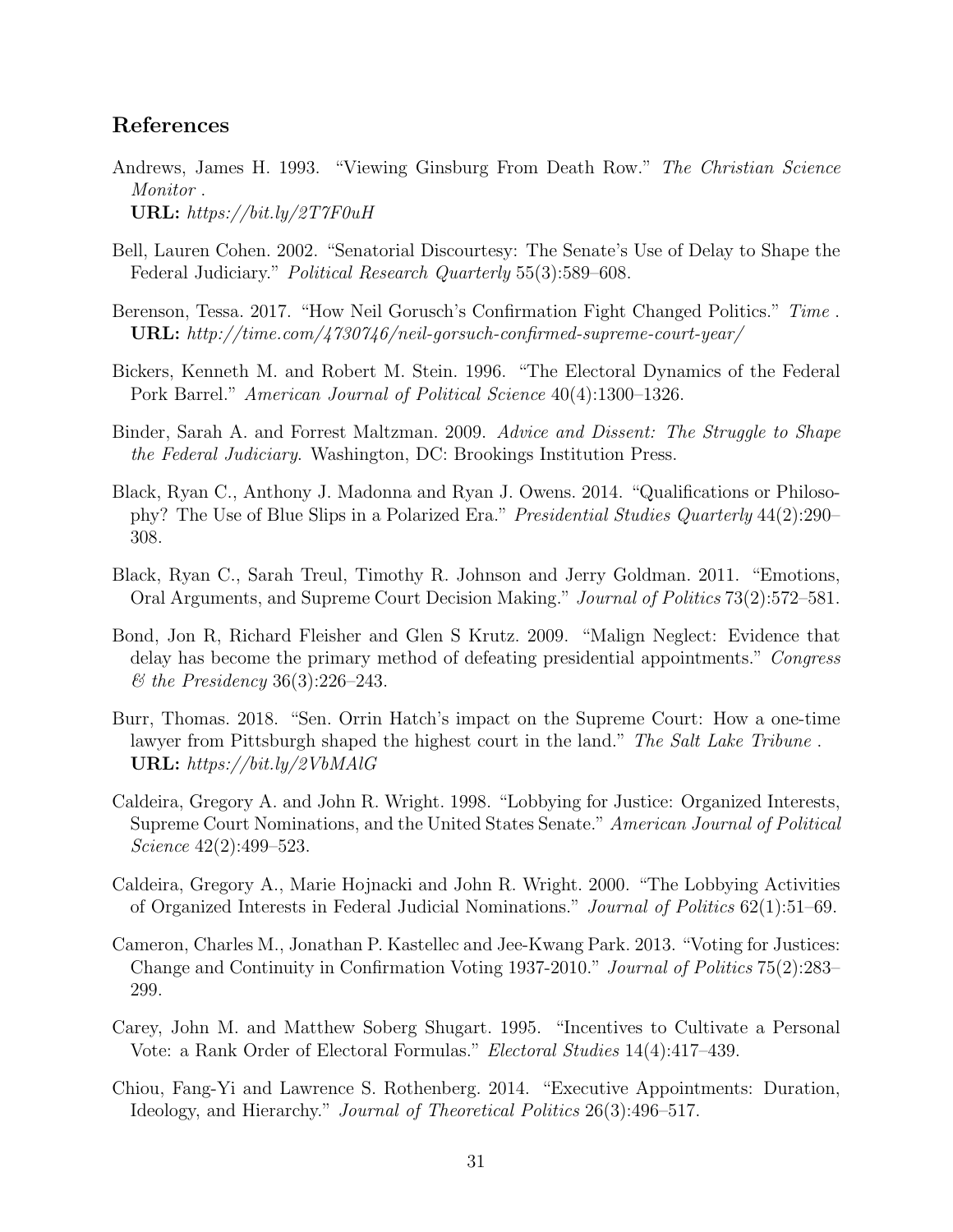- <span id="page-32-9"></span>CNN. 2017. "Full Sen. Franken Questioning of Judge Gorsuch." YouTube . URL: https://www.youtube.com/watch?v=E7E3Bb98uKw
- <span id="page-32-13"></span>Coaston, Jane. 2017. "It's Kid Rock's Party Now: The GOP is About Annoying Liberals, Not Conservatism." Buzzfeed News . URL: https://www.buzzfeed.com/janecoaston/its-kid-rocks-party-now
- <span id="page-32-8"></span>Cohen, Lauren M. 1998. "Missing in Action: Interest Groups and Federal Judicial Appointments." Judicature 82(3):119–123.
- <span id="page-32-12"></span>Cohrs, Rachel. 2018. "Cornyn and Cruz Berate Democrats, Go Easy on Supreme Court Nominee Brett Kavanaugh." Dallas Morning News . URL: https://bit.ly/2BTJpaK
- <span id="page-32-2"></span>Collins, Paul M. and Lori A. Ringhand. 2013. Supreme Court Confirmation Hearings and Constitutional Change. Cambridge: Cambridge University Press.
- <span id="page-32-6"></span>Collins, Paul M. and Lori A. Ringhand. 2016. "The Institutionalization of Supreme Court Confirmation hearings." Law and Social Inquiry 41(1):126–151.
- <span id="page-32-5"></span>Cottrill, James B. and Terri J. Peretti. 2013. "The Partisan Dynamics of Supreme Court Confirmation Voting." Justice System Journal 34(1):15–37.
- <span id="page-32-3"></span>Eilperin, Juliet. 2014. "Chances for Obama nominees to be confirmed are falling, even with over two years to go." The Washington Post . URL: https://wapo.st/2T0nFF7
- <span id="page-32-11"></span>Elving, Ron. 2018. "What Happened with Merrick Garland in 2016 and Why it Matters Now." NPR . URL:  $\frac{https://n.pr/2MuJl4n}{$
- <span id="page-32-10"></span>Epstein, Lee, Andrew D. Martin, Jeffrey A. Segal and Chad Westerland. 2007. "The Judicial Common Space." Journal of Law, Economics, and Organization 23(2):303–325.
- <span id="page-32-4"></span>Epstein, Lee, Rene Lindsadt, Jeffrey A. Segal and Chad Westerland. 2006. "The Changing Dynamics of Senate Voting on Supreme Court Nominees." Journal of Politics 68(2):296– 307.
- <span id="page-32-7"></span>Farganis, Dion and Justin Wedeking. 2011. "'No Hints, No Forecasts, No Previews': An Empirical Analysis of Supreme Court Nominee Candor from Harlan to Kagan." Law and Society Review 45(3):525–559.
- <span id="page-32-1"></span>Farganis, Dion and Justin Wedeking. 2014. Supreme Court Confirmation Hearings in the U.S. Senate: Reconsidering the Charade. Ann Arbor, MI: University of Michigan Press.
- <span id="page-32-0"></span>Fenno, Richard. 1978. Homestyle: House Members in Their Districts. New York: Little Brown.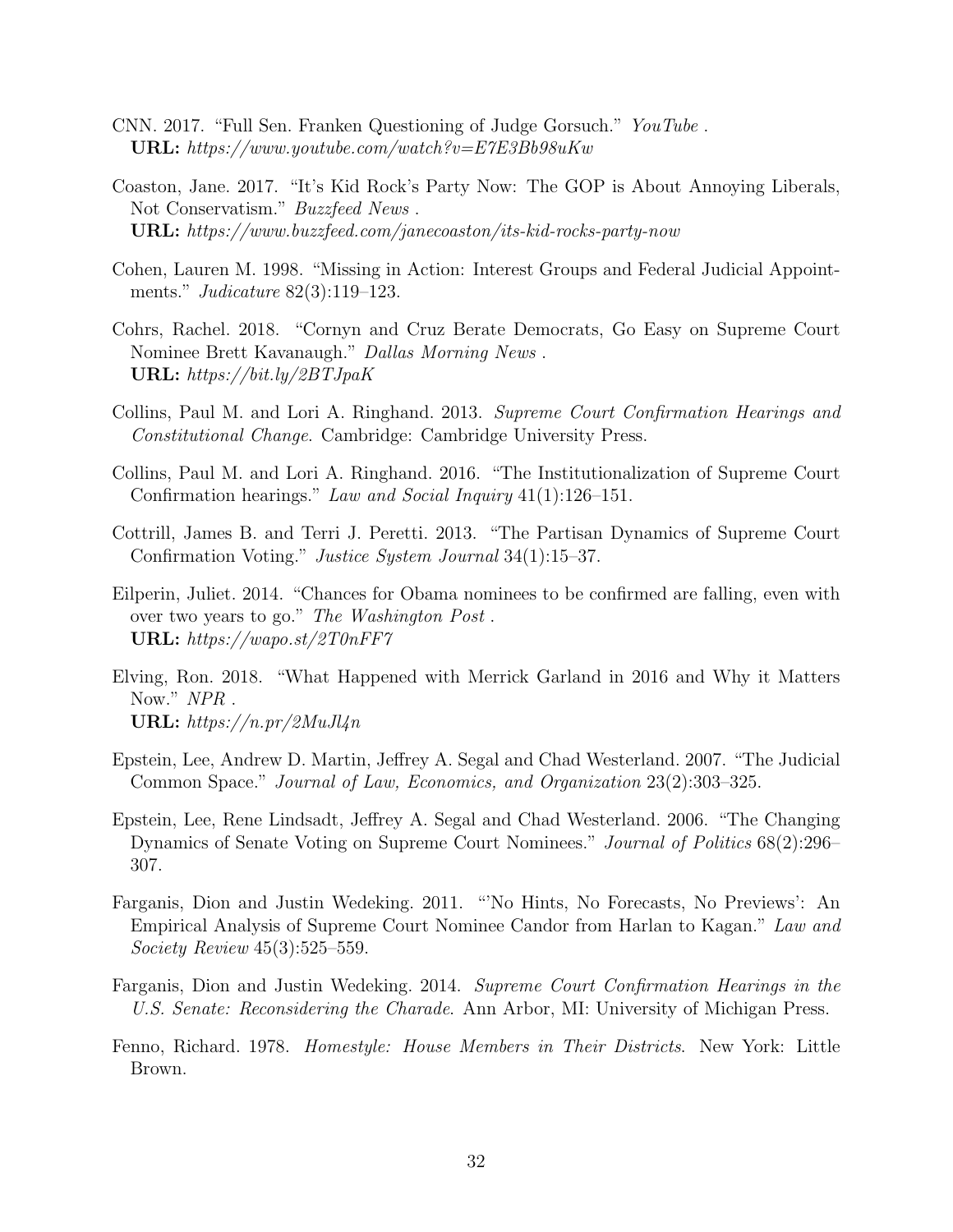- <span id="page-33-4"></span>Flegenheimer, Matt. 2017. "The Roots of the Battle Over Neil Gorsuch: They Started It." New York Times . URL: https://nyti.ms/2nCLhfX
- <span id="page-33-11"></span>Gelman, Andrew and Jennifer Hill. 2007. Data Analysis Using Regression and Multilevel/Hierarchical Models. Cambridge: Cambridge University Press.
- <span id="page-33-8"></span>Gibson, James L. and Gregory A. Caldeira. 2009. "Confirmation Politics and the Legitimacy of the U.S. Supreme Court: Institutional Loyalty, Positivity Bias, and the Alito Nomination." American Journal of Political Science 53(1):139–155.
- <span id="page-33-1"></span>Grimmer, Justin. 2013. Representational Style in Congress: What Legislators Say and Why It Matters. New York: Cambridge University Press.
- <span id="page-33-10"></span>Grimmer, Justin and Brandon M. Stewart. 2013. "Text as Data: The Promise and Pitfalls of Automatic Content Analysis Methods for Political Texts." Political Analysis 21(3):267– 297.
- <span id="page-33-7"></span>Hamilton, Alexander. 2003. Federalist No. 76. In The Federalist Papers, ed. Clinton Rossiter. New York, NY: Penguin.
- <span id="page-33-6"></span>Heritage. 2017. "The Confirmation Process for Presidential Appointees." *Heritage Explains*

URL: https://herit.ag/2IqqAOO

.

- <span id="page-33-3"></span>Hill, Kim Quaile and Patricia A. Hurley. 2002. "Symbolic Speeches in the U.S. Senate and Their Representational Implications." Journal of Politics 64(1):219–231.
- <span id="page-33-5"></span>Howard, Nicholas O. and Jason M. Roberts. 2015. "The Politics of Obstruction: Republican holds in the U.S. Senate." Legislative Studies Quarterly 40(2):273–294.
- <span id="page-33-12"></span>Hulse, Carl. 2017. "Joviality at Neil Gorsuch's Hearing Masks Drama Behind the Scenes." The New York Times . URL: https://nyti.ms/2mTkLha
- <span id="page-33-14"></span>Iyengar, Shanto and Sean J. Westwood. 2015. "Fear and Loathing across Party Lines: New Evidence on Group Polarization." American Journal of Political Science 59(3):690–707.
- <span id="page-33-2"></span>Jacobson, Gary C. and Jamie L. Carson. 2016. The Politics of Congressional Elections. Ninth edition ed. New York: Rowman and Littlefield.
- <span id="page-33-9"></span>Johnson, Timothy R. and Jason M. Roberts. 2004. "Presidential Capital and the Supreme Court Confirmation Process." Journal of Politics 66(3):663–683.
- <span id="page-33-0"></span>Kagan, Elena. 1995. "Confirmation Messes, Old and New." University of Chicago Law Review 62:919–942.
- <span id="page-33-13"></span>Kaplan, David A. 2018. The Most Dangerous Branch: Inside the Supreme Court's Assault on the Constitution. New York: Crown.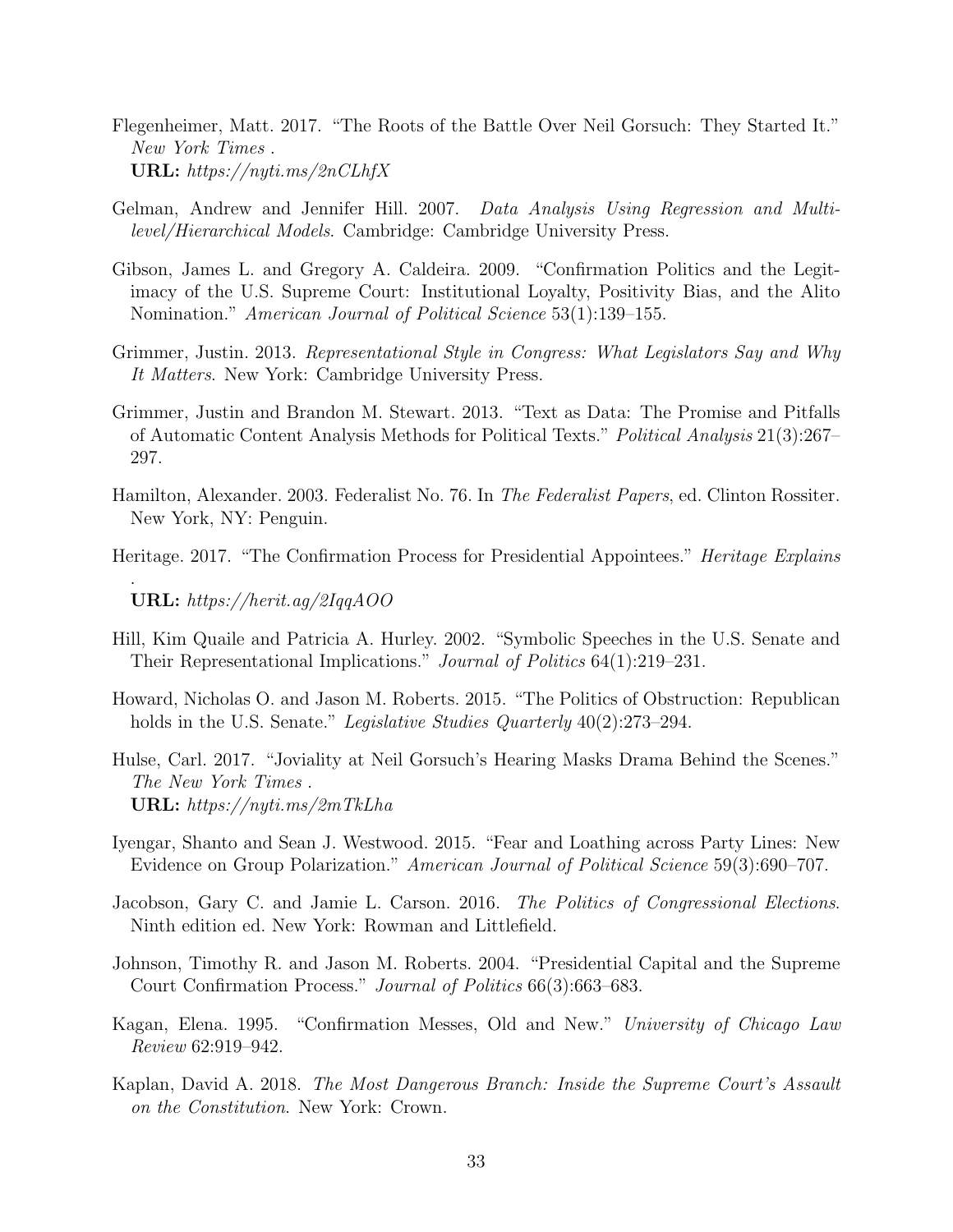- <span id="page-34-4"></span>Kastellec, Jonathan, Jeffrey R. Lax and Justin H. Phillips. 2010. "Public Opinion and Senate Confirmation of Supreme Court Nominees." Journal of Politics 71(3):767–784.
- <span id="page-34-7"></span>Kastellec, Jonathan P., Jeffrey R. Lax, Michael Malecki and Justin H. Phillips. 2015. "Polarizing the Electoral Connection: Partisan Representation in Supreme Court Confirmation Politics." Journal of Politics 77(3):787–804.
- <span id="page-34-12"></span>Kranish, Michael. 2018. "Hacking Controversy from Early 2000s Resurfaces During Kavanaugh Hearings." The Washington Post . URL: https://wapo.st/2Uc1B6H
- <span id="page-34-3"></span>Krutz, Glen S., Richard Fleisher and Jon R. Bond. 1998. "From Abe Fortas to Zoe Baird: Why Some Presidential Nominations Fail in the Senate." American Political Science Review 92(4):871–881.
- <span id="page-34-5"></span>Lee, Frances E. 2009. Beyond Ideology: Politics, Principles, and Partisanship in the U.S. Senate. Chicago: University of Chicago Press.
- <span id="page-34-11"></span>Lewis, Jeffrey B., Keith Poole, Howard Rosenthal, Adam Boche, Aaron Rudkin and Luke Sonnet. 2019. "Voteview." Congressional Roll-Call Votes Database . URL: https://voteview.com/
- <span id="page-34-0"></span>Lithwick, Dahlia. 2017. "Were the Gorsuch Hearings as Pointless as they Seemed?" Slate Plus . URL: http://slate.me/2i0Rgct
- <span id="page-34-8"></span>Long, J. Scott. 1997. Regression Models for Categorical and Limited Dependent Variables. Advanced Quantitative Techniques in the Social Sciences Thousand Oaks, California: Sage.
- <span id="page-34-10"></span>Maas, Cora JM and Joop J Hox. 2005. "Sufficient Sample Sizes for Multilevel Modeling." Methodology: European Journal of Research Methods for the Behavioral and Social Sciences 1(3):86.
- <span id="page-34-2"></span>Madonna, Anthony J. 2011. "Winning Coalition Formation in the US Senate: The Effects of Legislative Decision Rules and Agenda Change." American Journal of Political Science 55(2):276–288.
- <span id="page-34-9"></span>Madonna, Anthony J., James E. Monogan and Richard L. Vining. 2016. "Confirmation Wars, Legislative Time, and Collateral Damage: The Impact of Supreme Court Nominations on Presidential Success in the U.S. Senate." Political Research Quarterly 69(4):746–759.
- <span id="page-34-1"></span>Mayhew, David R. 1974. *Congress: The Electoral Connection*. New Haven, Connecticut: Yale University Press.
- <span id="page-34-6"></span>McCarty, Nolan. 2014. "What We Know and Don't Know about our Polarized Politics." The Washington Post . URL: https://wapo.st/2GIkR94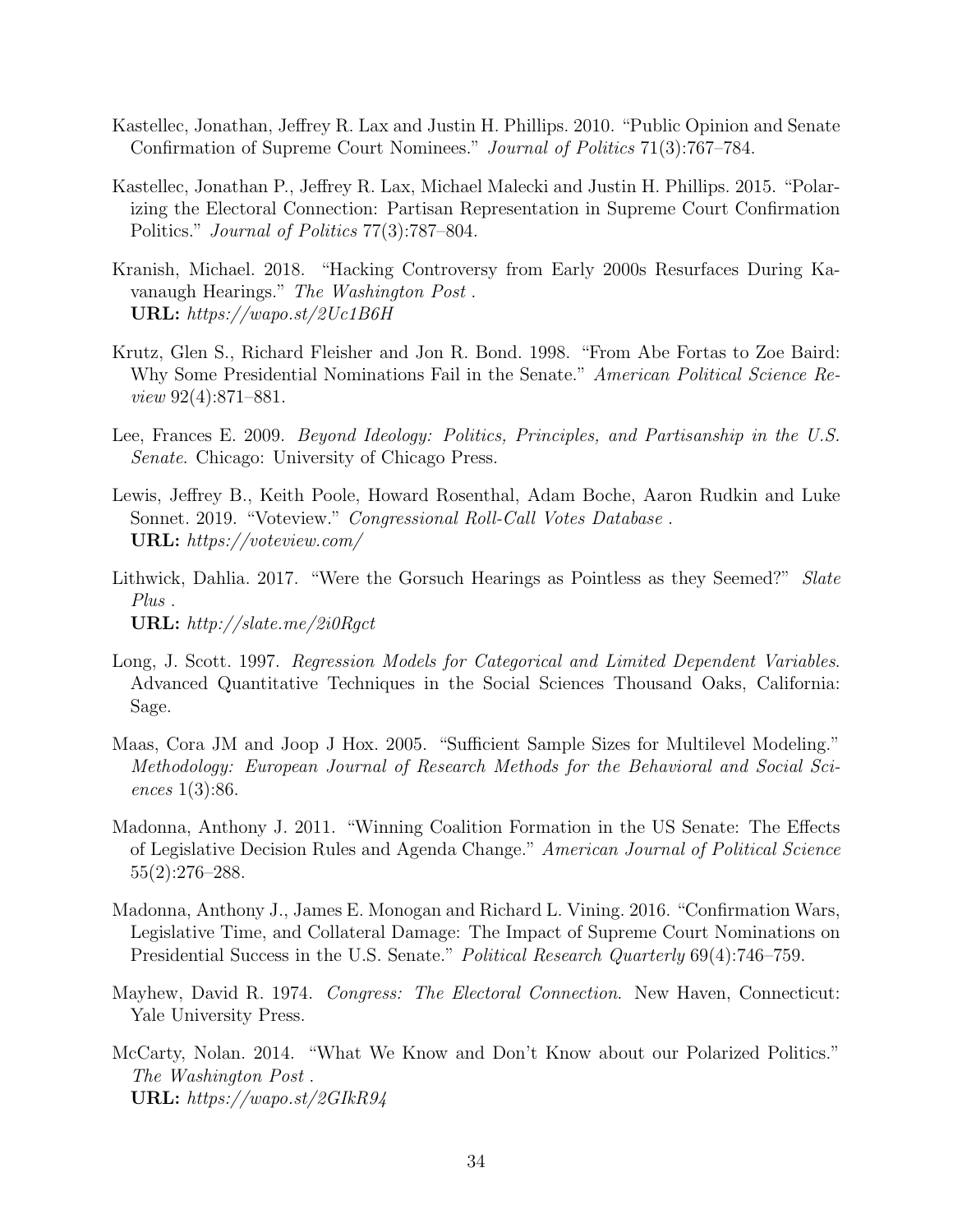- <span id="page-35-12"></span>McCarty, Nolan, Keith T. Poole and Howard Rosenthal. 2006. Polarized America: The Dance of Ideology and Unequal Riches. Cambridge: MIT Press.
- <span id="page-35-2"></span>McMillion, Barry J. and Denis Steven Rutkus. 2018. "Supreme Court Nominations, 1789 to 2017: Actions by the Senate, the Judiciary Committee, and the President." Congressional Research Service . URL: https://bit.ly/2XbnxAZ
- <span id="page-35-10"></span>Miller, Mark C. 1995. The High Priests of American Politics: The Role of Lawyers in American Political Intitutions. Knoxville: University of Tennessee Press.
- <span id="page-35-5"></span>Monroe, Burt L., Michael P. Colaresi and Kevin M. Quinn. 2008. "Fightin' Words: Lexical Feature Selection and Evaluation for Identifying the Content of Political Conflict." Political Analysis 16(4):372–403.
- <span id="page-35-1"></span>Moraski, Bryon J. and Charles R. Shipan. 1999. "The Politics of Supreme Court Nominations: A Theory of Institutional Constraints and Choices." American Journal of Political Science 43(4):1069–1095.
- <span id="page-35-0"></span>Nemacheck, Christine L. 2008. Strategic Selection: Presidential Nomination of Supreme Court Justices from Herbert Hoover through George W. Bush. Charlottesville, VA: University of Virginia Press.
- <span id="page-35-13"></span>Ostrander, Ian. 2016. "The Logic of Collective Inaction: Senatorial Delay in Executive Nominations." American Journal of Political Science 60(4):1063–1076.
- <span id="page-35-8"></span>Overby, L Marvin, Beth M Henschen, Julie Strauss and Michael H Walsh. 1994. "African-American Constituents and Supreme Court Nominees: An Examination of the Senate Confirmation of Thurgood Marshall." Political Research Quarterly 47(4):839–855.
- <span id="page-35-6"></span>Owens, Ryan J. and Justin Wedeking. 2012. "Some (Potential) Applications of Computer Conent Analysis to the Study of Law and Courts." Law and Courts: Newsletter of the Law and Courts Section of the American Political Science Association 22(1):26–32.
- <span id="page-35-7"></span>Poole, Keith. 2012. "Graphic Picture of a Polarized Congress." UGA Research 42(1):32–33. URL: https://bit.ly/2VhJ74L
- <span id="page-35-9"></span>Scherer, Nancy, Brandon L. Bartels and Amy Steigerwalt. 2008. "Sounding the Fire Alarm: The Role of Interest Groups in the Lower Federal Court Confirmation Process." Journal of Politics 70(4):1026–1039.
- <span id="page-35-3"></span>Segal, Jeffrey A. and Albert D. Cover. 1989. "Ideological Values and the Votes of U.S. Supreme Court Justices." American Political Science Review 83(2):557–565.
- <span id="page-35-11"></span>Seidman, Andrew and Jonathan Tamari. 2018. "'So Much is at Stake': Why Cory Booker has Shed his Nice Guy Image in Brett Kavanaugh Hearings." The Philadelphia Inquirer. URL: https://bit.ly/2Vg6rA6
- <span id="page-35-4"></span>Senate, US. 2016. "Nomination Hearings for Supreme Court Justices." Senate.gov.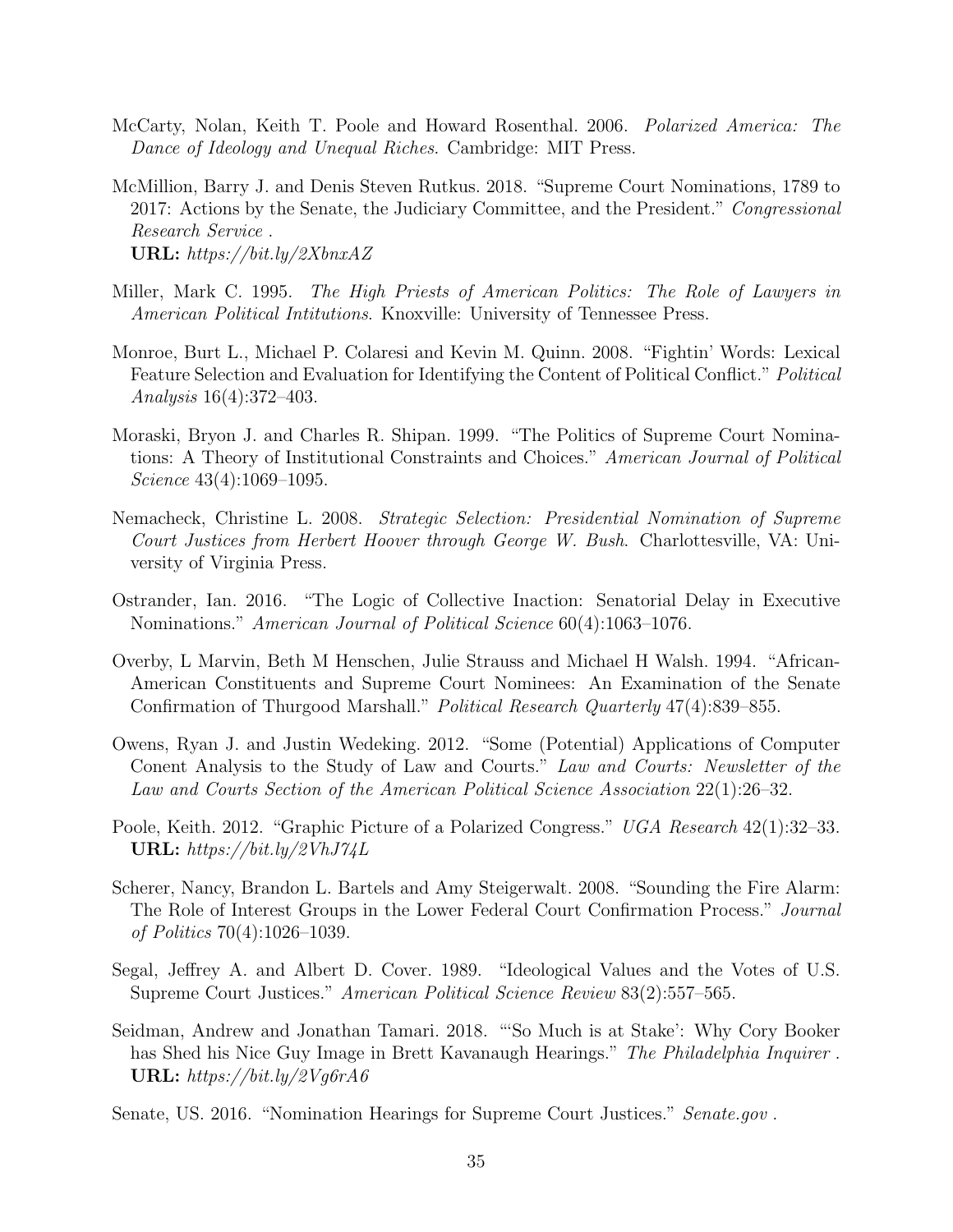- <span id="page-36-4"></span>Shugerman, Jed Handelsman. 2017. "Neil Gorsuch and the "Frozen Trucker"." Slate . URL: http://slate.me/2niHUwG
- <span id="page-36-2"></span>Smith, Steven S. 2007. Party Influence in Congress. Cambridge: Cambridge University Press.
- <span id="page-36-3"></span>Solberg, Rorie Spill and Eric N. Waltenburg. 2015. The Media, the Court, and the Misrepresentation. New York: Routledge.
- <span id="page-36-6"></span>Specter, Arlen and Charles Robbins. 2002. Passion for Truth: From Finding JFK's Single Bullet to Questioning Anita Hill to Impeaching Clinton. New York: William Morrow.
- <span id="page-36-7"></span>Specter, Arlen and Charles Robbins. 2012. Life Among the Cannibals: A Political Career, a Tea Party Uprising, and the End of Governing as we Know it. New York: Thomas Dunne Books.
- <span id="page-36-0"></span>Staff. 2005. "Senate Judiciary Hearings on Judge John Roberts: Chance for Grandstanding or Serious Debate?" Competitive Enterprise Institute .
- URL: https://cei.org/content/senate-judiciary-hearings-judge-john-roberts-chancegrandstanding-or-serious-debate
- <span id="page-36-5"></span>Steigerwalt, Amy. 2010. Battle over the Bench: Senators, Interest Groups, and Lower Court Confirmations. Charlottesville, VA: University of Virginia Press.
- <span id="page-36-10"></span>Toobin, Jeffrey. 2008. The Nine: Inside the Secret World of the Supreme Court. Anchor Books.
- <span id="page-36-11"></span>Ura, Joseph Daniel and Patrick C. Wohlfarth. 2010. ""An Appeal to the People": Public Opinion and Congressional Support for the Supreme Court." The Journal of Politics 72(4):939–956.
- <span id="page-36-9"></span>Williams, Joseph P. 2018. "A Judicial Wrecking Ball." U.S. News and World Report. URL: https://bit.ly/2IDA9d7
- <span id="page-36-1"></span>Wlezien, Christopher. 1995. "The Public as Thermostat: Dynamics of Preferences for Spending." American Journal of Political Science pp. 981–1000.
- <span id="page-36-8"></span>Zhou, Li. 2018. "Kamala Harris asked Brett Kavanaugh if Men Could be Friends with Some Women – While Hurting Others."  $Vox$ . URL: https://bit.ly/2StbsDz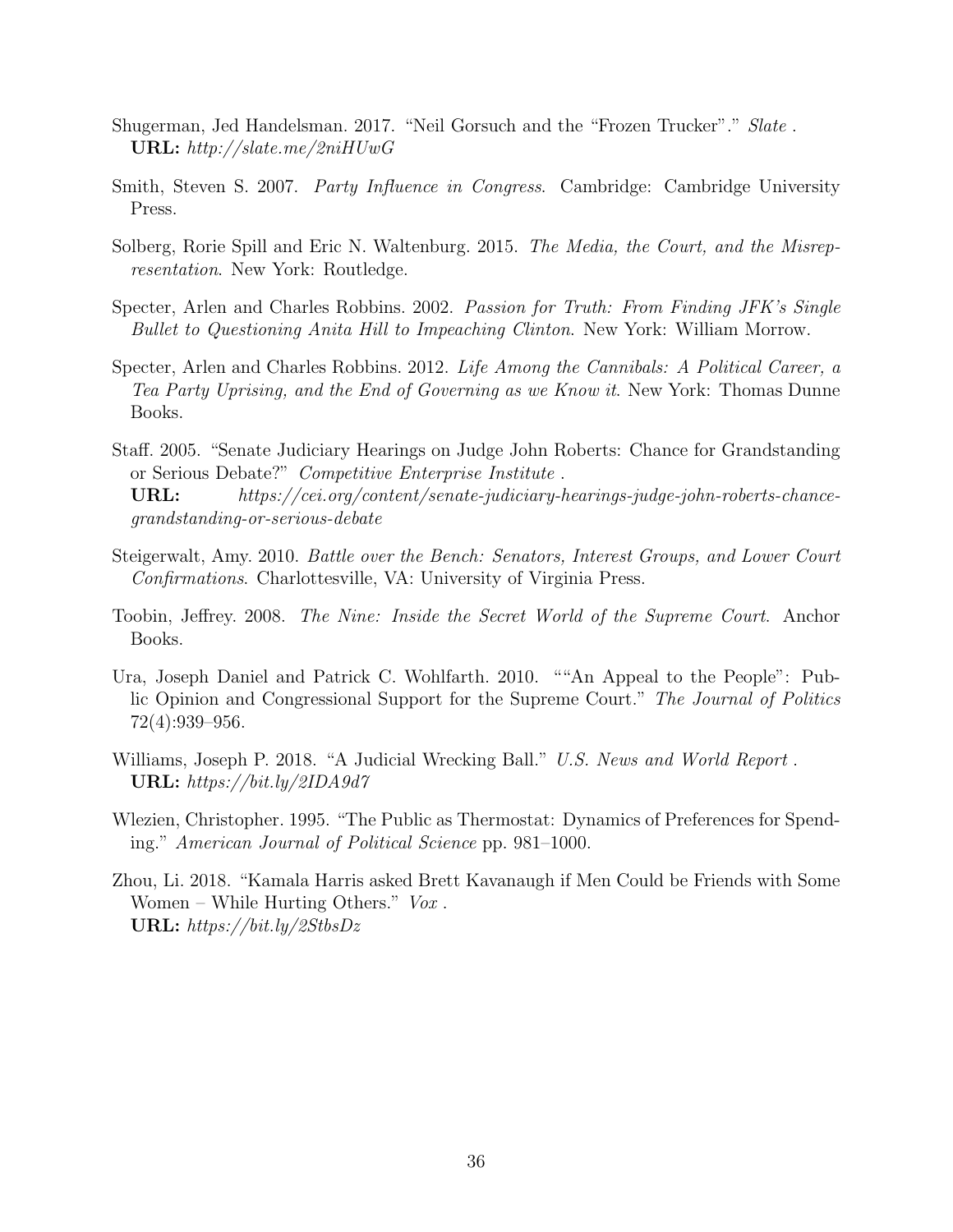# Supplemental Appendix

There are several alternate specifications, or potential confounding variables, that we considered when constructing our model of senator behavior during Supreme Court confirmation hearings. We present them here. Table [3](#page-38-0) contains three models. Model 1 in Table [3](#page-38-0) is the negative binomial regression model with standard errors clustered on justice from the text of the paper; we include it here for comparison. The next two models are also negative binomial regression models with standard errors clustered on justice, but we consider the role of time. As we explain in the paper, our data spans nearly 30 years, and it is feasible that some aspect of senator behavior changed over this period. Model 2 includes a control for time, which is measured from 1-11, corresponding to a nominations order, which is not significant. Model 3 includes accounts for time-squared, which also fails to significantly contribute to the model.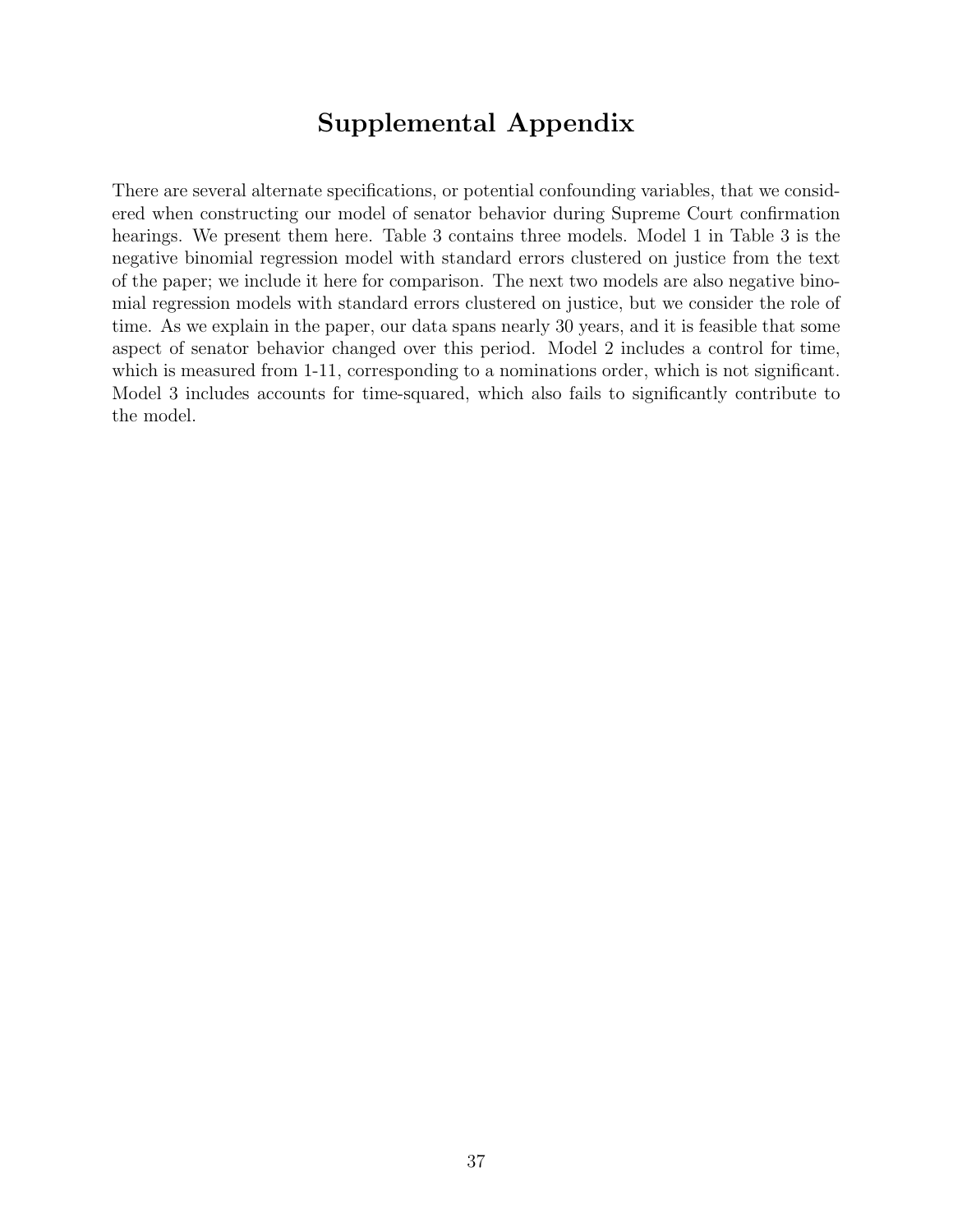|                                                                                                                                                                                  | Model 1                                                                                                                     | Model 2                                                                                                                   | Model 3                                                                                                                                           |
|----------------------------------------------------------------------------------------------------------------------------------------------------------------------------------|-----------------------------------------------------------------------------------------------------------------------------|---------------------------------------------------------------------------------------------------------------------------|---------------------------------------------------------------------------------------------------------------------------------------------------|
| In-Party Divided Government                                                                                                                                                      | $2.272***$                                                                                                                  | $2.271***$                                                                                                                | $2.195***$                                                                                                                                        |
|                                                                                                                                                                                  | (0.649)                                                                                                                     | (0.720)                                                                                                                   | (0.777)                                                                                                                                           |
| Out-Party Divided Government                                                                                                                                                     | 0.697                                                                                                                       | 0.696                                                                                                                     | 0.640                                                                                                                                             |
|                                                                                                                                                                                  | (0.431)                                                                                                                     | (0.470)                                                                                                                   | (0.532)                                                                                                                                           |
|                                                                                                                                                                                  |                                                                                                                             |                                                                                                                           |                                                                                                                                                   |
| In-Party Unified Government                                                                                                                                                      | $-1.173***$                                                                                                                 | $-1.173***$                                                                                                               | $-1.176***$                                                                                                                                       |
|                                                                                                                                                                                  | (0.186)                                                                                                                     | (0.193)                                                                                                                   | (0.181)                                                                                                                                           |
| Public Opinion                                                                                                                                                                   | $-0.005$                                                                                                                    | $-0.005$                                                                                                                  | $-0.006$                                                                                                                                          |
|                                                                                                                                                                                  | (0.003)                                                                                                                     | (0.004)                                                                                                                   | (0.005)                                                                                                                                           |
|                                                                                                                                                                                  |                                                                                                                             |                                                                                                                           |                                                                                                                                                   |
| Public Opinion * In-Party Divided Government                                                                                                                                     | $-0.023*$                                                                                                                   | $-0.023*$                                                                                                                 | $-0.022*$                                                                                                                                         |
|                                                                                                                                                                                  | (0.009)                                                                                                                     | (0.010)                                                                                                                   | (0.010)                                                                                                                                           |
| Public Opinion * Out-Party Divided Government                                                                                                                                    | $-0.003$                                                                                                                    | $-0.003$                                                                                                                  | $-0.002$                                                                                                                                          |
|                                                                                                                                                                                  | (0.007)                                                                                                                     | (0.007)                                                                                                                   | (0.008)                                                                                                                                           |
| Public Opinion * In-Party Unified Government                                                                                                                                     | $0.011***$                                                                                                                  | $0.011***$                                                                                                                | $0.011***$                                                                                                                                        |
|                                                                                                                                                                                  | (0.003)                                                                                                                     | (0.003)                                                                                                                   | (0.003)                                                                                                                                           |
|                                                                                                                                                                                  |                                                                                                                             |                                                                                                                           |                                                                                                                                                   |
| Time to Election                                                                                                                                                                 | $-0.031$                                                                                                                    | $-0.031$                                                                                                                  | $-0.032$                                                                                                                                          |
|                                                                                                                                                                                  | (0.036)                                                                                                                     | (0.037)                                                                                                                   | (0.037)                                                                                                                                           |
| Ideological Distance                                                                                                                                                             | $0.523***$                                                                                                                  | $0.522**$                                                                                                                 | $0.504**$                                                                                                                                         |
|                                                                                                                                                                                  | (0.145)                                                                                                                     | (0.163)                                                                                                                   | (0.164)                                                                                                                                           |
|                                                                                                                                                                                  |                                                                                                                             |                                                                                                                           |                                                                                                                                                   |
|                                                                                                                                                                                  |                                                                                                                             |                                                                                                                           |                                                                                                                                                   |
|                                                                                                                                                                                  |                                                                                                                             |                                                                                                                           |                                                                                                                                                   |
|                                                                                                                                                                                  |                                                                                                                             |                                                                                                                           |                                                                                                                                                   |
|                                                                                                                                                                                  | (0.145)                                                                                                                     | (0.378)                                                                                                                   | (0.335)                                                                                                                                           |
|                                                                                                                                                                                  |                                                                                                                             |                                                                                                                           |                                                                                                                                                   |
|                                                                                                                                                                                  |                                                                                                                             |                                                                                                                           |                                                                                                                                                   |
|                                                                                                                                                                                  |                                                                                                                             |                                                                                                                           |                                                                                                                                                   |
| Time                                                                                                                                                                             |                                                                                                                             | $-0.001$                                                                                                                  |                                                                                                                                                   |
|                                                                                                                                                                                  |                                                                                                                             | (0.022)                                                                                                                   |                                                                                                                                                   |
|                                                                                                                                                                                  |                                                                                                                             |                                                                                                                           |                                                                                                                                                   |
|                                                                                                                                                                                  |                                                                                                                             |                                                                                                                           |                                                                                                                                                   |
|                                                                                                                                                                                  |                                                                                                                             |                                                                                                                           |                                                                                                                                                   |
| Constant                                                                                                                                                                         | $3.210***$                                                                                                                  | $3.211***$                                                                                                                | $3.278***$                                                                                                                                        |
|                                                                                                                                                                                  | (0.256)                                                                                                                     | (0.321)                                                                                                                   | (0.395)                                                                                                                                           |
|                                                                                                                                                                                  |                                                                                                                             |                                                                                                                           |                                                                                                                                                   |
|                                                                                                                                                                                  |                                                                                                                             |                                                                                                                           |                                                                                                                                                   |
|                                                                                                                                                                                  |                                                                                                                             |                                                                                                                           |                                                                                                                                                   |
|                                                                                                                                                                                  |                                                                                                                             |                                                                                                                           |                                                                                                                                                   |
|                                                                                                                                                                                  |                                                                                                                             |                                                                                                                           |                                                                                                                                                   |
| Qualifications<br>Percent of Interest Groups in Opposition<br>Senator Former Attorney<br>Time-Squared<br>Natural Log of $\alpha$<br>Observations<br>AIC<br>BIC<br>Log Likelihood | $-0.261$<br>(0.174)<br>$0.957***$<br>$0.459***$<br>(0.081)<br>$-1.691***$<br>(0.095)<br>185<br>1532.1<br>1564.3<br>$-756.1$ | $-0.262$<br>(0.174)<br>$0.960*$<br>$0.459***$<br>(0.080)<br>$-1.691***$<br>(0.095)<br>185<br>1532.1<br>1564.3<br>$-756.1$ | $-0.270$<br>(0.160)<br>$1.028**$<br>$0.457***$<br>(0.081)<br>$-0.001$<br>(0.002)<br>$-1.692***$<br>(0.094)<br>185<br>1532.0<br>1564.2<br>$-756.0$ |

<span id="page-38-0"></span>

| Table 3: Negative Binomial Estimates of Supreme Court Confirmation Hearing Exchanges |  |  |  |  |  |
|--------------------------------------------------------------------------------------|--|--|--|--|--|
|--------------------------------------------------------------------------------------|--|--|--|--|--|

Standard errors in parentheses

\*  $p < 0.05$ , \*\*  $p < 0.01$ , \*\*\*  $p < 0.001$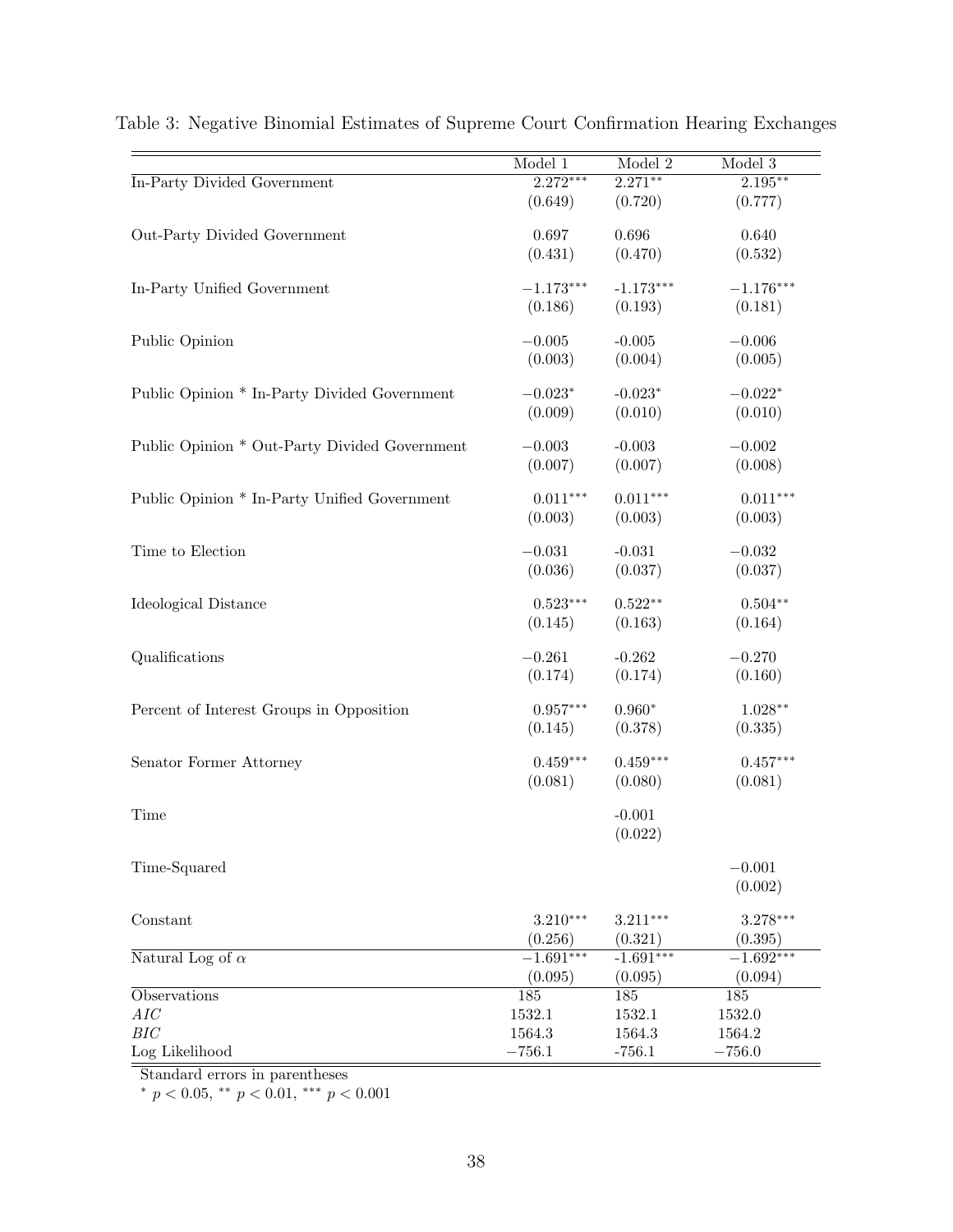Table [4](#page-40-0) contains three additional models. Like Models 1, 2, and 3 in Table [3,](#page-38-0) Model 4 is a negative binomial regression model with standard errors clustered on justice, though it includes Senate polarization, as measured by the difference in NOMINATE party means. We find no substantive or statistical differences relative to the model in the text, nor is polarization a significant predictor of confirmation hearing exchanges.

Model 5 is a multilevel negative binomial regression with varying intercepts for each nomination. As we note in the main text, senator-nominee exchanges are nested within confirmation hearings, which could indicate the need to use hierarchical modeling techniques [\(Gelman and](#page-33-11) [Hill 2007\)](#page-33-11). First, we note that AIC for Model 5 is ten points larger than the AIC for Model 1, indicating that Model 1 is a significantly stronger model than Model 5 [\(Long 1997\)](#page-34-8). Additionally, we conducted a likelihood ratio test to compare the two models. We find that the difference between the pooled and multilevel models is not statistically significant  $(p=0.4659)$ . Importantly, we find little in the way of substantive or statistical differences between Models 1 and 5. Thus, we feel comfortable that the specification we employ in the main text accurately models confirmation hearing exchanges.

Finally, we consider controversial nominees, who may face a greater number of questions. Model 6 shows a negative binomial regression with standard errors clustered by nomination, with an added variable to control for the "controversial" hearings of Robert Bork, Clarence Thomas, Samuel Alito, and Sonia Sotomayor. Controlling for controversy does not add explanatory power to the model, and the results are substantively the same when controlling for controversial nominees.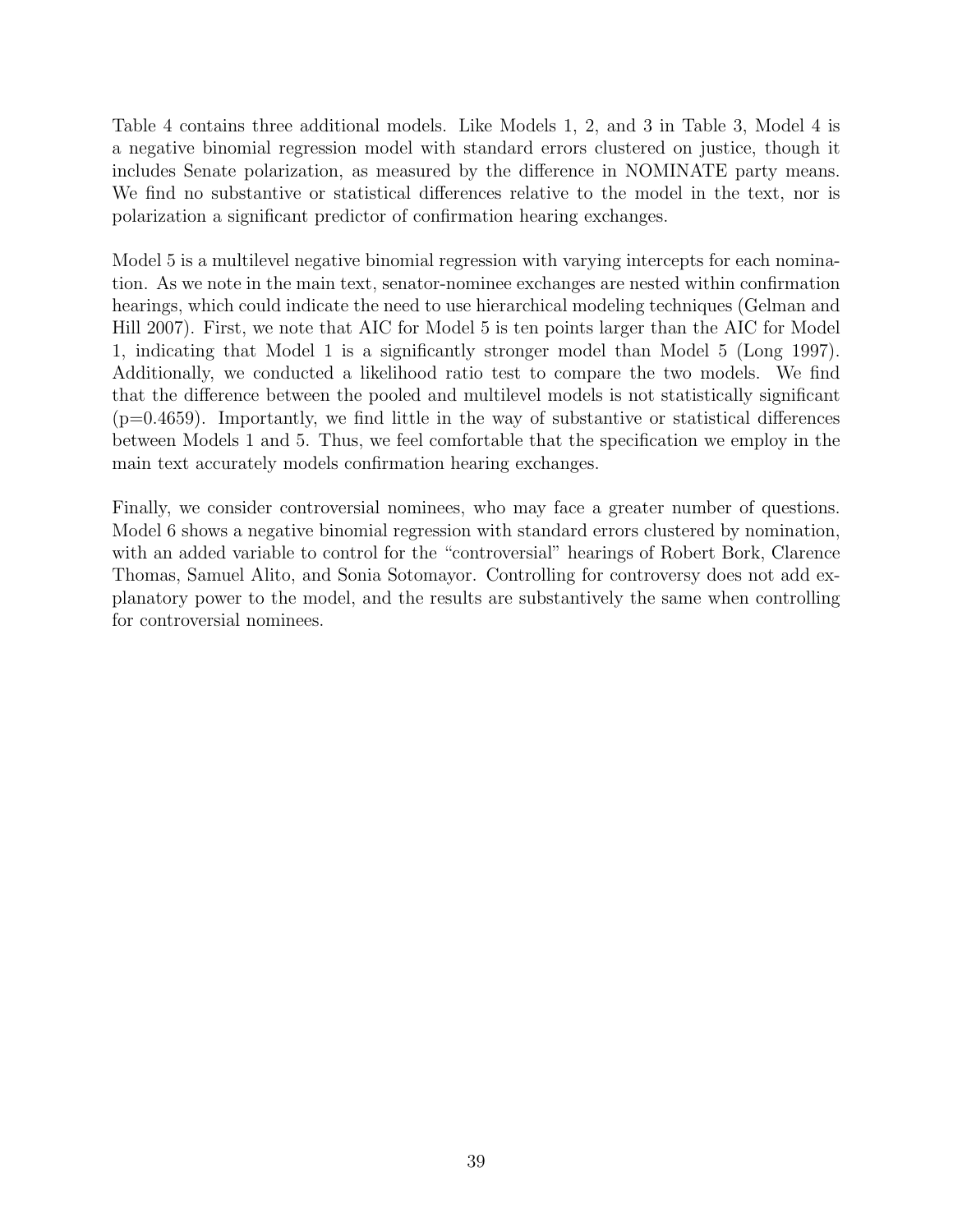|                                               | Model 4     | Model 5        | Model 6     |
|-----------------------------------------------|-------------|----------------|-------------|
| In-Party Divided Government                   | $2.408**$   | $2.236*$       | $2.298*$    |
|                                               | (0.733)     | (0.926)        | (1.120)     |
| Out-Party Divided Government                  | 0.816       | 0.665          | 0.723       |
|                                               | (0.496)     | (0.912)        | (0.952)     |
| In-Party Unified Government                   | $-1.189***$ | $-1.172*$      | $-1.172***$ |
|                                               | (0.199)     | (0.543)        | (0.189)     |
| Public Opinion                                | $-0.003$    | $-0.005$       | $-0.005$    |
|                                               | (0.005)     | (0.006)        | (0.004)     |
| Public Opinion * In-Party Divided Government  | $-0.0246*$  | $-0.0226$      | $-0.0234$   |
|                                               | (0.010)     | (0.013)        | (0.014)     |
| Public Opinion * Out-Party Divided Government | $-0.00417$  | $-0.00244$     | $-0.00322$  |
|                                               | (0.007)     | (0.013)        | (0.013)     |
| Public Opinion * In-Party Unified Government  | $0.011***$  | 0.011          | $0.011***$  |
|                                               | (0.003)     | (0.007)        | (0.003)     |
| Time to Election                              | $-0.031$    | $-0.031$       | $-0.031$    |
|                                               | (0.036)     | (0.022)        | (0.037)     |
| Ideological Distance                          | $0.537***$  | $0.518*$       | $0.524***$  |
|                                               | (0.153)     | (0.235)        | (0.153)     |
| Qualifications                                | $-0.268$    | $-0.259$       | $-0.267$    |
|                                               | (0.165)     | (0.217)        | (0.205)     |
| Percent of Interest Groups in Opposition      | $0.811*$    | $0.950***$     | $0.972**$   |
|                                               | (0.404)     | (0.288)        | (0.301)     |
| Senator Former Attorney                       | $0.460***$  | $0.458***$     | $0.459***$  |
|                                               | (0.080)     | (0.071)        | (0.079)     |
| Polarization                                  | 0.454       |                |             |
|                                               | (0.895)     |                |             |
| Controversial Nominee                         |             |                | $-0.007$    |
|                                               |             |                | (0.182)     |
| Constant                                      | $2.863***$  | $3.223***$     | $3.200***$  |
|                                               | (0.691)     | (0.551)        | (0.371)     |
| Natural Log of $\alpha$                       | $-1.692***$ | $-1.695***$    | $-1.691***$ |
|                                               | (0.0966)    | (0.127)        | (0.095)     |
| $\rho$                                        |             | 0.001          |             |
| Observations                                  | 185         | (0.008)<br>185 | 185         |
| AIC                                           | 1532.0      | 1542.1         | 1532.1      |
| BIC                                           | 1564.2      | 1590.4         | 1564.3      |
| Log Likelihood                                | $-756.0$    | $-756.0$       | $-756.0$    |

<span id="page-40-0"></span>Table 4: Negative Binomial Estimates of Supreme Court Confirmation Hearing Exchanges

Standard errors in parentheses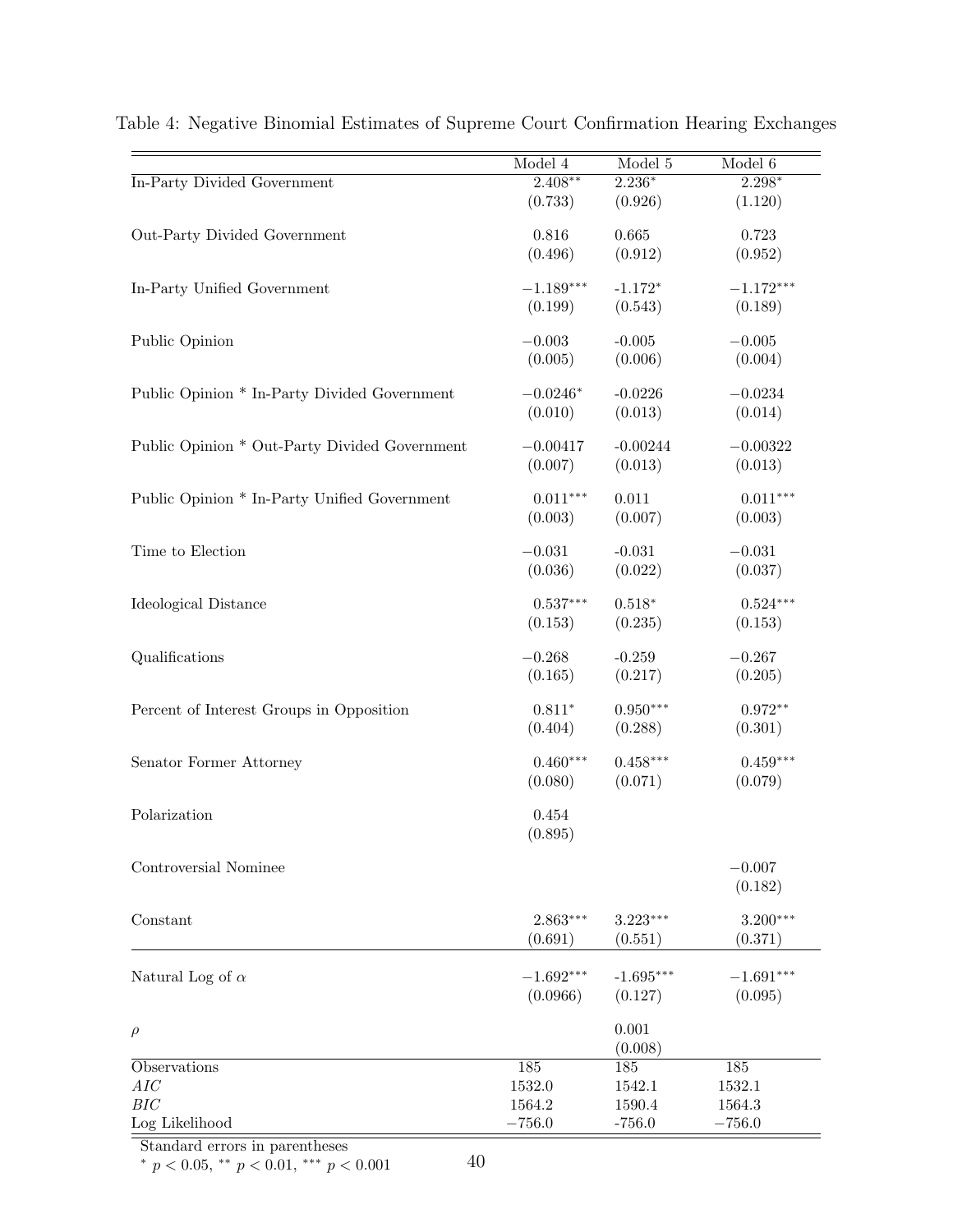### Example of Senator-Nominee Exchange

The example of two consecutive exchanges documented in Figure 1 is typical of most of exchanges counted in our data. That being said, they are not all as straight forward with a simple question and answer. Below, we provide a more complex example of two exchanges from the Brett Kavanaugh hearings. Senator Leahy asked Kavanaugh about his knowledge of Manuel Miranda's access to the Democratic members of Senate Judiciary Committee's (SJC) computer files in the early 2000s. Miranda was counsel to the Republican members of the SJC at the time and Kavanaugh was White House counsel in charge of judicial nominations [\(Kranish 2018\)](#page-34-12). Leahy and Kavanaugh kept interrupting one another during the discussion before either could complete a question or thought. Chairman Grassley finally interrupted, which caused the first exchange to end with a non-answer on behalf of Kavanaugh. The second exchange starts with Leahy apologizing and joking "I'm new here" and ends with Kavanaugh answering the question after multiple interruptions.

**LEAHY:** You and your family. We have a lot questions, and I know you've done a lot of preparation with some – a couple of our distinguished Republican colleagues about the questions you might be asked, but let me ask you something that normally isn't an issue during Supreme Court hearings.

You testified before this Committee in both 2004 and 2006 as part of your nomination the D.C. Circuit Court. Then you were nice enough to come by my office and chat with me last month. I asked you that if you changed anything in your prior testimony, and you said no. Is that still your position?

KAVANAUGH: It is, Senator. I told the truth. I was not read into the programs...

LEAHY: No, no, no. I'm not asking what we did about it. I just asked you if you would change anything in your...

KAVANAUGH: I'd like to explain if I can.

LEAHY: I'm going to give you a chance because I'm going to ask you a couple questions. Go ahead.

KAVANAUGH: Well, I just wanted to explain that at the last hearing in 2006 in particular, you were concerned, understandably, because there'd been two judicial nominees who had been involved in the legal memos, in the legal discussions around crafting the enhanced interrogation techniques and detention policies.

You were concerned whether I also was involved in those, and I made clear in response to those questions that I was not read into that program. That was 100 percent accurate. It's still accurate today. I think Senator Feinstein's report and the Office of Professional Responsibility report establish that I was not involved in those programs.

Now, there were two judicial nominees...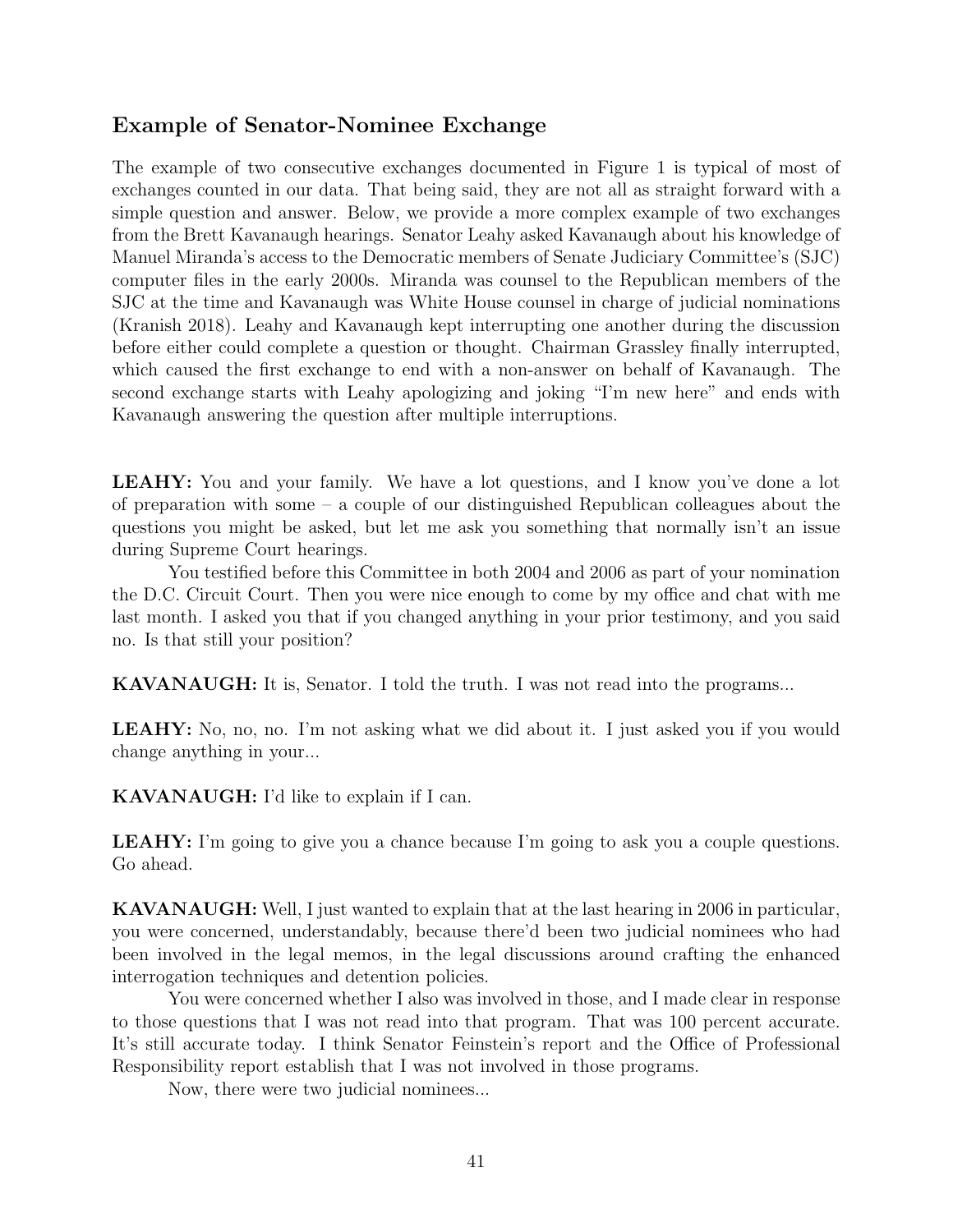LEAHY: OK, I am going to go into that in a little bit. I don't want to go over my time as the preceding senator did. I want to stay...

KAVANAUGH: I just want – Senator, I just want to be clear. I want to reassure you.

LEAHY: I'm going to go into it. I'm going to give you a chance to speak a lot more...

GRASSLEY: Without...

LEAHY: ... but let me...

GRASSLEY: Hey, I'm not going to take time away from you, but I want to explain something. I said yesterday that if a question is asked within the 30 minutes that he can finish the question and it can be answered. So he did not go over his time.

LEAHY: OK, sorry. I didn't mean to hit a sensitive area. Let me ask you this. Between 2... (LAUGHTER) Between 2001 – I'm new here. (LAUGHTER) Between 2001 and 2003, two Republican staffers on this Committee regularly hacked into the private computer files of six Democratic senators, including mine. These Republican staffers stole 4,670 files and they used them to assist in getting President Bush's most controversial judicial nominees confirmed.

Now, the theft by these Republican staffers became public in late 2003 when the Wall Street Journal happened to print some of the stolen materials. The ringleader behind this massive theft was a Republican staffer named Manny Miranda, who had worked for one of the members of this committee. In a way was considered by many, both Republicans and Democrats, as a digital Watergate. Not – a theft not unlike what the Russians did in hacking the DNC. Now, during all this, you worked hand-in-hand in the White House with Manny Miranda to advance these same nominees were he was stealing material. Not surprisingly, you were asked extensively about your knowledge of this theft during both your 2004, 2006 hearings.

And I don't use the word extensively lightly. You were asked over 100 questions from six senators, both Republicans and Democrats and you testified – and you testified repeatedly that you never received any stolen materials, you knew nothing about it until it was public. You testified that if you had suspected anything untoward, you would have reported it to the White House counsel who would have raised it with Senator Hatch, especially as Mr. Miranda had worked for him.

And at the time, we left it there. We didn't know any better. Today, with the very limited amount of your White House record that has been provided to this committee – and it is limited – for the first time, we've been able to learn about your relationship with Mr. Miranda and your knowledge of these events.

So my question is this: Did Mr. Miranda ever provide you with highly specific information regarding what I or other Democratic senators were planning on asking certain judicial nominees?

KAVANAUGH: Senator, let me contextualize because I'm looking at what you're putting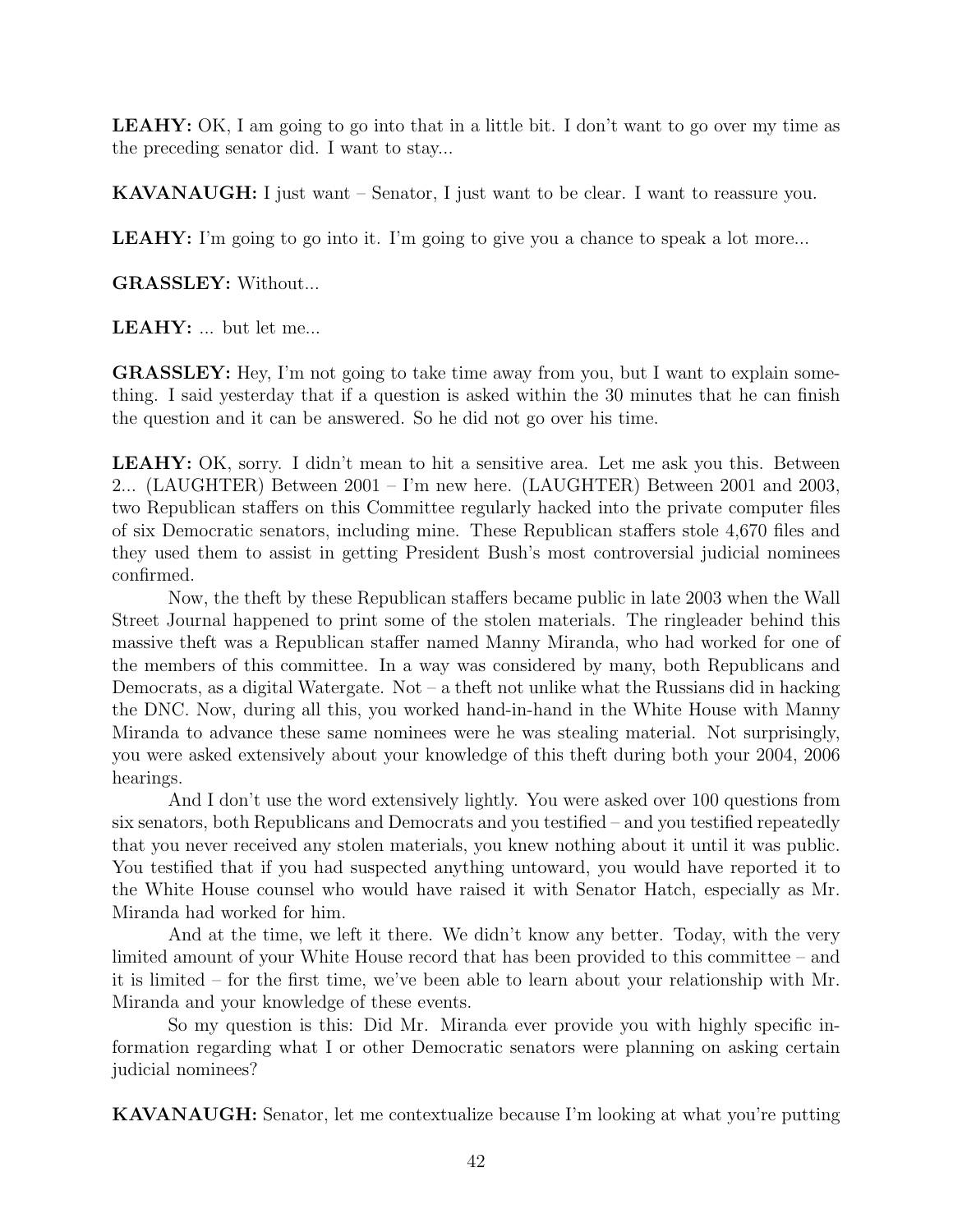up here first. (Inaudible).

LEAHY: Well, the question...

KAVANAUGH: That – that – what's up there is 100 percent accurate. As my memory.

LEAHY:OK. So let me ask you this. That's...

KAVANAUGH: Never knew or suspected, true. Never suspected anything untoward, true. Had I suspected something untoward I would have talked to Judge Gonzales...

LEAHY: And I've already...

KAVANAUGH: ... Would have talked to Senator Hatch. That – that's all 100 percent true.